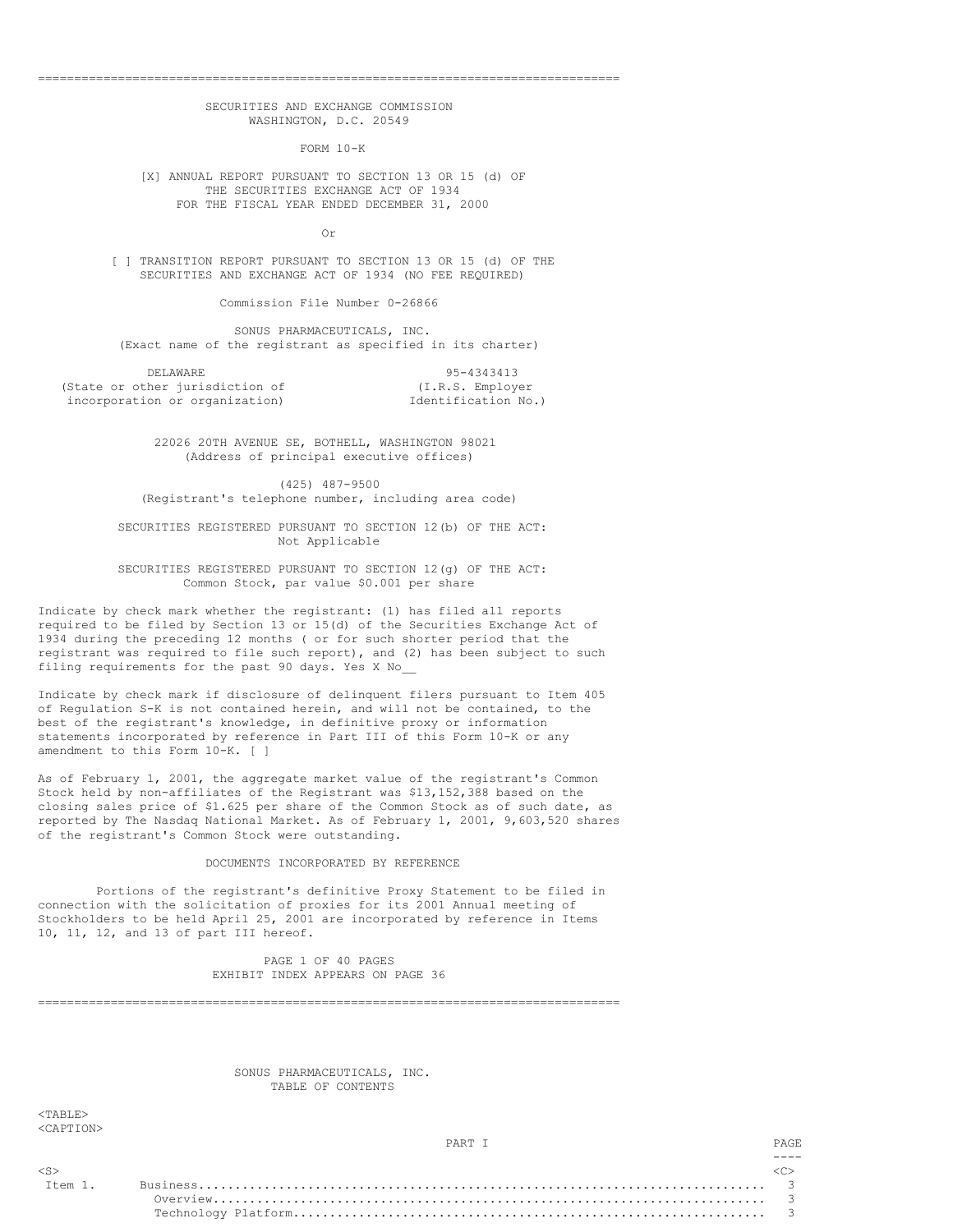| Item 2. |  |
|---------|--|
| Ttem 3. |  |
| Ttem 4. |  |

### PART II

| Item 5.  |                                                                            |  |
|----------|----------------------------------------------------------------------------|--|
| Ttem 6.  |                                                                            |  |
| Item 7.  | Management's Discussion and Analysis of Financial Condition and Results of |  |
|          |                                                                            |  |
| Ttem 7A. |                                                                            |  |
| Ttem 8.  |                                                                            |  |
| Item 9.  |                                                                            |  |

#### PART III

| Item 10. |  |
|----------|--|
| Item 11. |  |
| Item 12. |  |
| Item 13. |  |

# PART IV

|                       |  |  |  |  | Item 14. Exhibits, Financial Statement Schedules and Reports on Form 8-K 36 |  |
|-----------------------|--|--|--|--|-----------------------------------------------------------------------------|--|
|                       |  |  |  |  |                                                                             |  |
| $\epsilon$ /TARLE $>$ |  |  |  |  |                                                                             |  |

 $\overline{2}$ 

## PART I

### ITEM 1. BUSINESS

### OVERVIEW

Our Company is engaged in the research and development of therapeutic drug delivery and oxygen delivery products utilizing our core technology in emulsion formulations and surfactant chemistry. Based on this proprietary core technology, we have developed the TOCOSOL(TM) drug-delivery system to solubilize therapeutic drugs that are poorly soluble in water. We are developing a cancer therapy product and a cardiovascular therapy product using the TOCOSOL technology. We are also developing an oxygen delivery product based on core technology that utilizes stabilized fluorocarbon gas microbubbles to more efficiently transport oxygen to body tissues. See "Products Under Development" section below for further discussion of our current products.

# TOCOSOL DRUG DELIVERY TECHNOLOGY PLATFORM

We have developed the TOCOSOL drug delivery technology to solubilize therapeutic drugs that are poorly soluble in water with the goal of developing products that can be administered more easily to the patient, with fewer side effects and equivalent or higher efficacy. The TOCOSOL technology uses tocopherol (vitamin E) and tocopherol-based surfactants. Our strategy for development of the TOCOSOL drug delivery system has three parts:

- To develop proprietary new formulations of currently marketed intravenous drugs that are generic or which are coming off patent protection.
- To collaborate with other pharmaceutical companies to provide them with drug delivery solutions for their new or existing drug substances that have known formulation challenges or need life cycle extensions.
- To license the TOCOSOL technology to other drug delivery companies for development of alternate dosage forms, such as oral, nasal, and topical applications.

### PRODUCTS UNDER DEVELOPMENT

# S-8184 -- CANCER THERAPY

The first application of our TOCOSOL drug delivery technology is an injectable paclitaxel emulsion formulation, S-8184. Paclitaxel is the active ingredient in a highly successful cancer treatment currently on the market for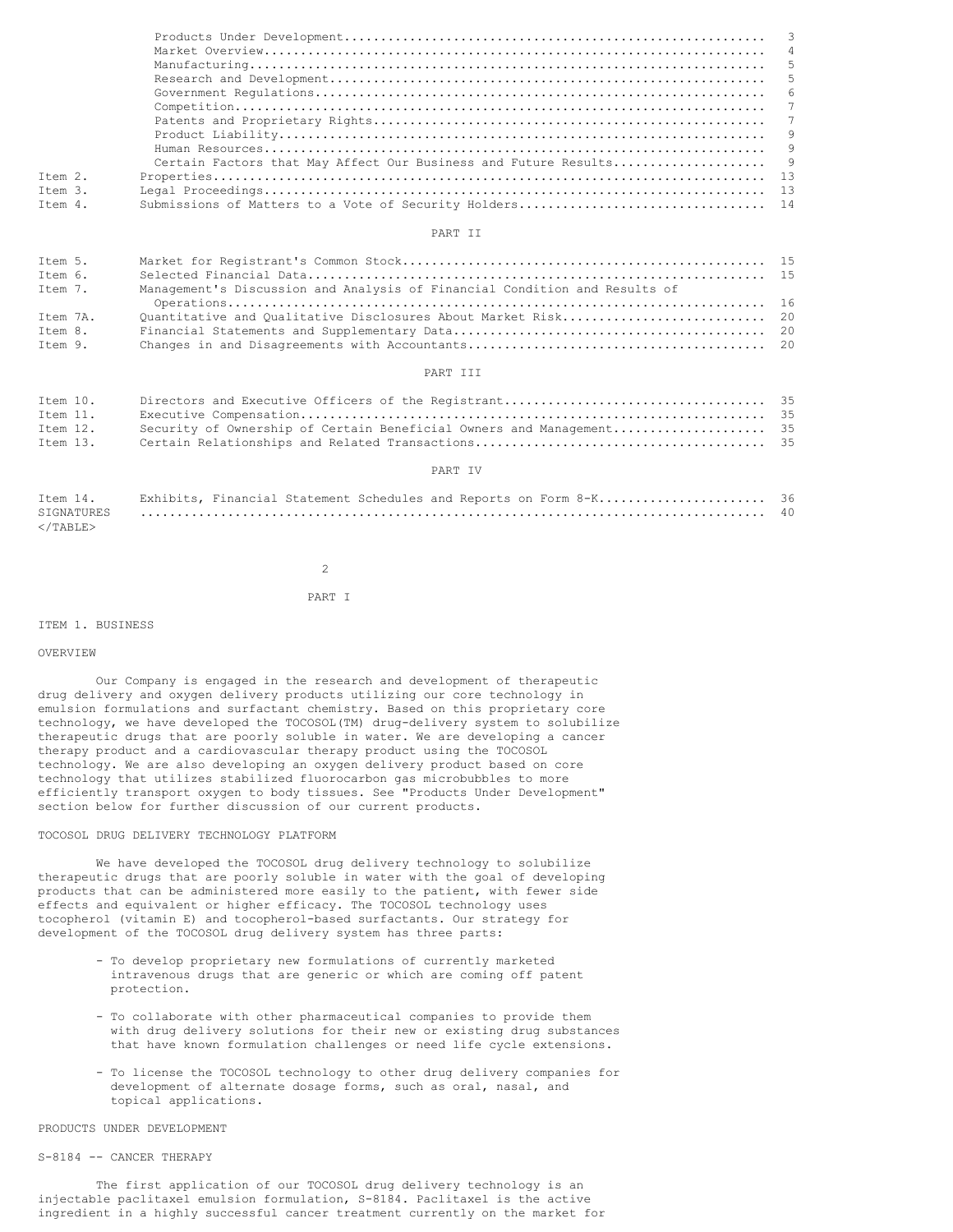the treatment of breast, ovarian and non-small cell lung cancer. We filed an Investigational New Drug Application, or IND, with the U.S. Food and Drug Administration in late 2000 and initiated our Phase 1 human clinical study in December 2000. The Phase 1 study will determine whether the S-8184 paclitaxel emulsion can reduce side effects, reduce or eliminate the need for premedications and be delivered in a single, quick injection in a matter of minutes compared to the hours of infusion with existing formulations of paclitaxel. We expect to complete patient enrollment in the S-8184 Phase 1 study in the second half of 2001.

3

## S-2646 -- CARDIOVASCULAR THERAPY

Consistent with our strategy to apply our TOCOSOL drug delivery technology to intravenous marketed drugs that are generic and/or have patents expiring, S-2646 is a reformulation of an intravenous cardiac drug, amiodarone, that is marketed for the treatment of the life threatening cardiac rhythm disturbances, ventricular fibrillation and unstable ventricular tachycardia. The currently marketed form of the drug has side effects, namely hypotention (low blood pressure) and venous irritation, that may limit the drug's effectiveness when administered in emergency situations in the field. With the TOCOSOL drug delivery system, S-2646 may have lower toxicity than the currently marketed intravenous formulation, which could allow faster administration of the drug. We expect to complete formulation development and pre-clinical studies with S-2646 by the end of 2001.

## S-9156 -- OXYGEN DELIVERY

We are also developing an oxygen delivery product, S-9156 for use in therapeutic applications. This product utilizes stabilized microbubbles, formed from our flourocarbon emulsion technology, for transporting oxygen to the body's tissues. In pre-clinical studies, S-9156 was shown to carry large volumes of oxygen adequate to sustain life at doses that are many times lower than other liquid fluorocarbon products that are currently under development by others. This may present important clinical advantages because many of the side effects associated with administration of large volumes of liquid fluorocarbons could be minimized with S-9156. Potential applications for S-9156 include for use in trauma situations to provide immediate tissue oxygenation when there is no availability or time for typing and cross-matching blood for transfusion or for oxygenation of solid tumors to increase the effectiveness of radiotherapy. We expect to complete pre-clinical studies with S-9156 and file an IND with the U.S. Food and Drug Administration by the end of 2001.

### MARKET OVERVIEW

# CANCER

According to the American Cancer Society, cancer is the second leading cause of death in the United States and accounts for approximately one in every four deaths. Since 1990, approximately 13 million new cases have been diagnosed and about 5 million lives have been lost to cancer. The National Cancer Institute estimated the total cost of cancer to be \$107 billion in 2000. The worldwide cancer drug market was estimated at \$16 billion in 1998, representing a 15% growth from 1997. Despite the resources spent on cancer and the many advances that have been made to date, current treatments for many tumors are often inadequate and improved cancer treatment drugs are still needed.

## CARDIOVASCULAR

Since 1900, cardiovascular disease has been the number one killer in the U.S. every year but one. Cardiovascular diseases will account for approximately 1 million deaths in the U.S. in 2001, or one of every 2.5 deaths. About 220,000 people a year will die from sudden deaths caused by cardiac arrest. Most of the cardiac arrests that lead to sudden death occur when the electrical impulses in the heart become rapid (ventricular tachycardia) or chaotic (ventricular fibrillation) or both. This irregular rhythm causes the heart to stop beating effectively. Early advanced cardiac life support (ACLS) can result in significantly higher long-term survival rates for witnessed cardiac arrest. A key component of ACLS is the early and fast administration of anti-arrhythmic drugs, particularly intravenous (i.v.) amiodarone. In addition to sudden cardiac arrest situations, i.v. amiodarone is used in the management of certain other

4

frequently recurring ventricular arrhythmias. The U.S. market for the one current commercial formulation of i.v. amiodarone is estimated at \$200 million and growing.

# OXYGEN DELIVERY/BLOOD SUBSTITUTES

The opportunity for an oxygen therapeutic product such as S-9156 includes applications where the product can be used as a blood substitute (e.g.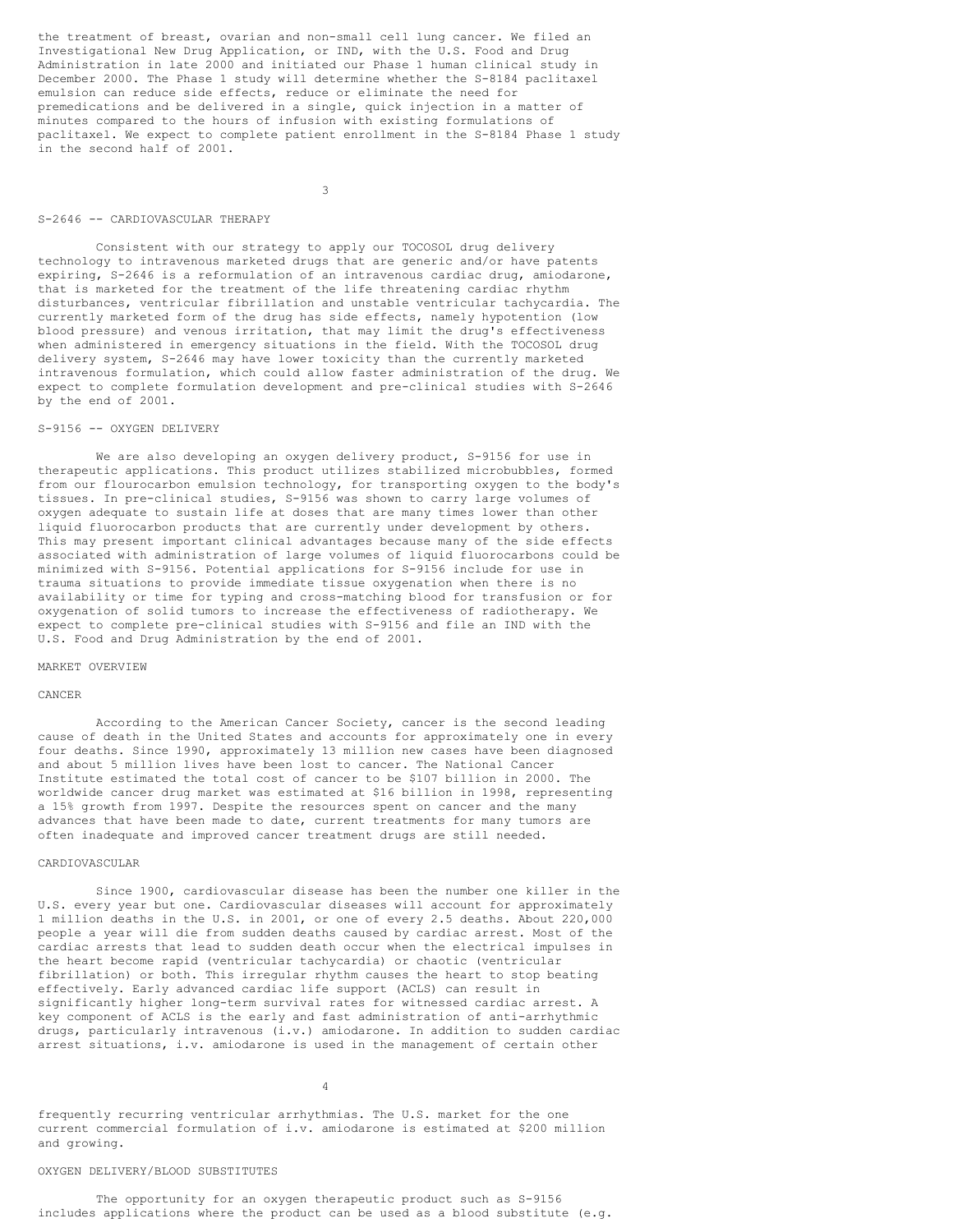in hemorrhagic shock or transfusion applications) and applications where the product can be used to augment the normal oxygen delivery function of blood where normal oxygen transport is compromised (e.g. hypoxic tumors, carbon monoxide poisoning).

The market for an artificial oxygen carrier is in the early stages of development but can be estimated relative to the number of applicable therapeutic procedures performed. For example, in the U.S., 2.5 million surgical procedures are performed per year requiring a total of 8.2 million units of transfused blood. Worldwide, the total demand is 35 million units per year. If the availability of blood substitutes could reduce the requirement for 10 percent of the transfused units, at a cost of about \$150 per unit, the market opportunity would therefore be \$350 million per year.

In the area of cancer therapeutics, approximately 600,000 patients receive radiation therapy in the U.S. per year, involving 25-35 treatments per patient for a total of 15-21 million treatments each year. If just 10 percent of radiation treatments were augmented with oxygen diffusion enhancers, such as a perfluorocarbon oxygen carrier, at an average cost of \$150 per dose, the market opportunity in the U.S. alone could exceed \$300 million.

### MANUFACTURING

We currently produce non-GMP batches of our products at our facilities in Bothell, Washington as part of our ongoing research and development. We also utilize an outside FDA-certified institution to manufacture our products under current GMP requirements for our use in preclinical and clinical studies. In the event that we receive FDA approval for one or more of our products, we anticipate that we would either contract with one or more third parties to manufacture our products or invest in the scale-up of our own manufacturing facility.

## RESEARCH AND DEVELOPMENT

We currently conduct research and development activities at our facilities. We also engage in certain research, preclinical studies and clinical development efforts at universities and other institutions. Our primary research and development efforts are currently directed at the development and application of S-8184, S-2646 and S-9156.

We incurred expenses of approximately \$3.3 million, \$5.6 million and \$10.5 million on research and development in fiscal 2000, 1999 and 1998, respectively. See "Item 7. Management's Discussion and Analysis of Financial Condition and Results of Operations" for further discussion of research and development spending trends.

5

#### GOVERNMENT REGULATIONS -- DRUG APPROVAL PROCESS

Regulation by governmental authorities in the U.S. and other countries is a significant factor in our ongoing research and development activities and in the production and marketing of our products. In order to undertake clinical tests, to produce and market products for human diagnostic or therapeutic use, mandatory procedures and safety standards established by the FDA in the U.S. and comparable agencies in other countries must be followed.

The standard process required by the FDA before a pharmaceutical agent may be marketed in the U.S. includes the following steps:

- (i.) Preclinical studies including laboratory evaluation and animal studies to test for initial safety and efficacy;
- (ii.) Submission to the FDA of an Investigational New Drug Application, or IND, which must become effective before human clinical trials may commence;
- (iii.) Adequate and well-controlled human clinical trials to establish the safety and efficacy of the drug in its intended application;
- (iv.) Submission to the FDA of a New Drug Application, or NDA, which application is not automatically accepted by the FDA for consideration; and
- (v.) FDA approval of the NDA prior to any commercial sale or shipment of the drug.

In addition to obtaining FDA approval for each product, each domestic drug-manufacturing establishment must be registered or licensed by the FDA for each product that is manufactured at that facility. U.S. manufacturing establishments are subject to inspections by the FDA and by other Federal, State and local agencies and must comply with Good Manufacturing Practices, or GMP requirements applicable to the production of pharmaceutical drug products.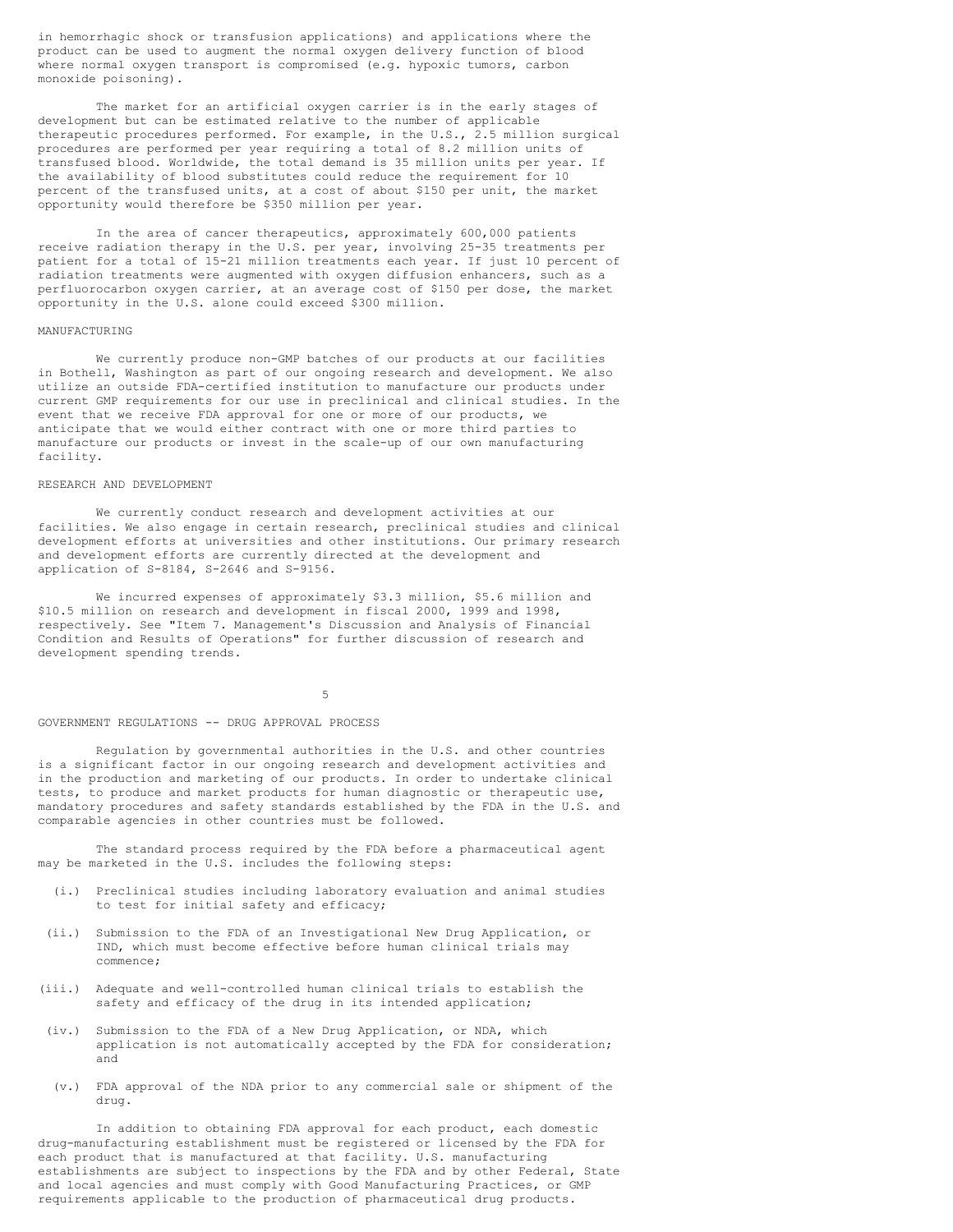Preclinical studies include laboratory evaluation of product chemistry and animal studies to assess the potential safety and efficacy of the product and its formulation. The results of the preclinical studies are submitted to the FDA as part of an IND, and unless the FDA objects, the IND will become effective 30 days following its receipt by the FDA.

Clinical trials involve the administration of the drug to healthy volunteers and/or to patients under the supervision of a qualified principal investigator. Clinical trials are conducted in accordance with protocols that detail the objectives of the study, the parameters to be used to monitor safety and the efficacy criteria to be evaluated. Each protocol is submitted to the FDA as part of the IND. Each clinical study is approved and monitored by an independent Institutional Review Board or Ethics Committee at each clinical site who will consider, among other things, ethical factors, informed consents, the safety of human subjects and the possible liability of the institution conducting a clinical study.

Clinical trials typically are conducted in three sequential phases, although the phases may overlap. In Phase 1, the initial introduction of the drug to humans, the drug is tested for safety and clinical pharmacology such as metabolism. Phase 2 involves detailed evaluation of safety and efficacy of the drug in patients with the disease or condition being studied. Phase 3 trials consist of larger scale evaluation of safety and efficacy and usually require greater patient numbers and multiple clinical trial sites, depending on the clinical indications for which marketing approval is sought.

The process of completing clinical testing and obtaining FDA approval for a new product is likely to take a number of years and require the expenditure of substantial resources. FDA may grant an

6

unconditional approval of a drug for a particular indication or may grant approval conditioned on further post-marketing testing. The FDA also may conclude that the submission is not adequate to support an approval and may require further clinical and preclinical testing, re-submission of the NDA, and further review. Even after initial FDA approval has been obtained, further studies may be required to provide additional data on safety or to gain approval for the use of a product for clinical indications other than those for which the product was approved initially. Also, the FDA may require post-marketing testing and surveillance programs to monitor the drug's efficacy and side effects.

Marketing of pharmaceutical products outside of the U.S. are subject to regulatory requirements that vary widely from country to country. In the European Union, the general trend has been towards coordination of the common standards for clinical testing of new drugs. Centralized approval in the European Union is coordinated through the European Medicines Evaluation Agency, or EMEA.

The level of regulation jurisdictions outside of the U.S. varies widely. The time required to obtain regulatory approval from comparable regulatory agencies in each country may be longer or shorter than that required for FDA or EMEA approval. In addition, in certain markets, reimbursement may be subject to governmentally mandated prices.

We are and may be subject to regulations under state and Federal law regarding occupational safety, laboratory practices, handling of chemicals, environmental protection and hazardous substance control. We also will be subject to other present and possible future local, state, federal and other jurisdiction regulations.

# **COMPETITION**

The health care industry is characterized by extensive research efforts and rapid technological change. We believe that other pharmaceutical companies will compete with us in areas of research and development, acquisition of products and technology licenses, and the manufacturing and marketing of products that could potentially compete with ours. We expect that competition will be based primarily on safety, efficacy, ease of administration, breadth of approved indications, reimbursement, and physician and patient acceptance. Many of our competitors and potential competitors have substantially greater financial, technical and human resources than we do and have substantially greater experience in developing products, obtaining regulatory approvals and marketing and manufacturing products. Accordingly, these competitors may succeed in obtaining FDA or non-U.S. approval for their products more rapidly than us. Generally, products that reach the market first have a market advantage. In addition, other technologies or products may be developed that have an entirely different approach that would render our technology and products noncompetitive or obsolete. See "Certain Factors That May Affect Our Business and Future Results -- Competition and Risk of Technological Obsolescence."

### PATENTS AND PROPRIETARY RIGHTS

We consider the protection of our technology to be important to our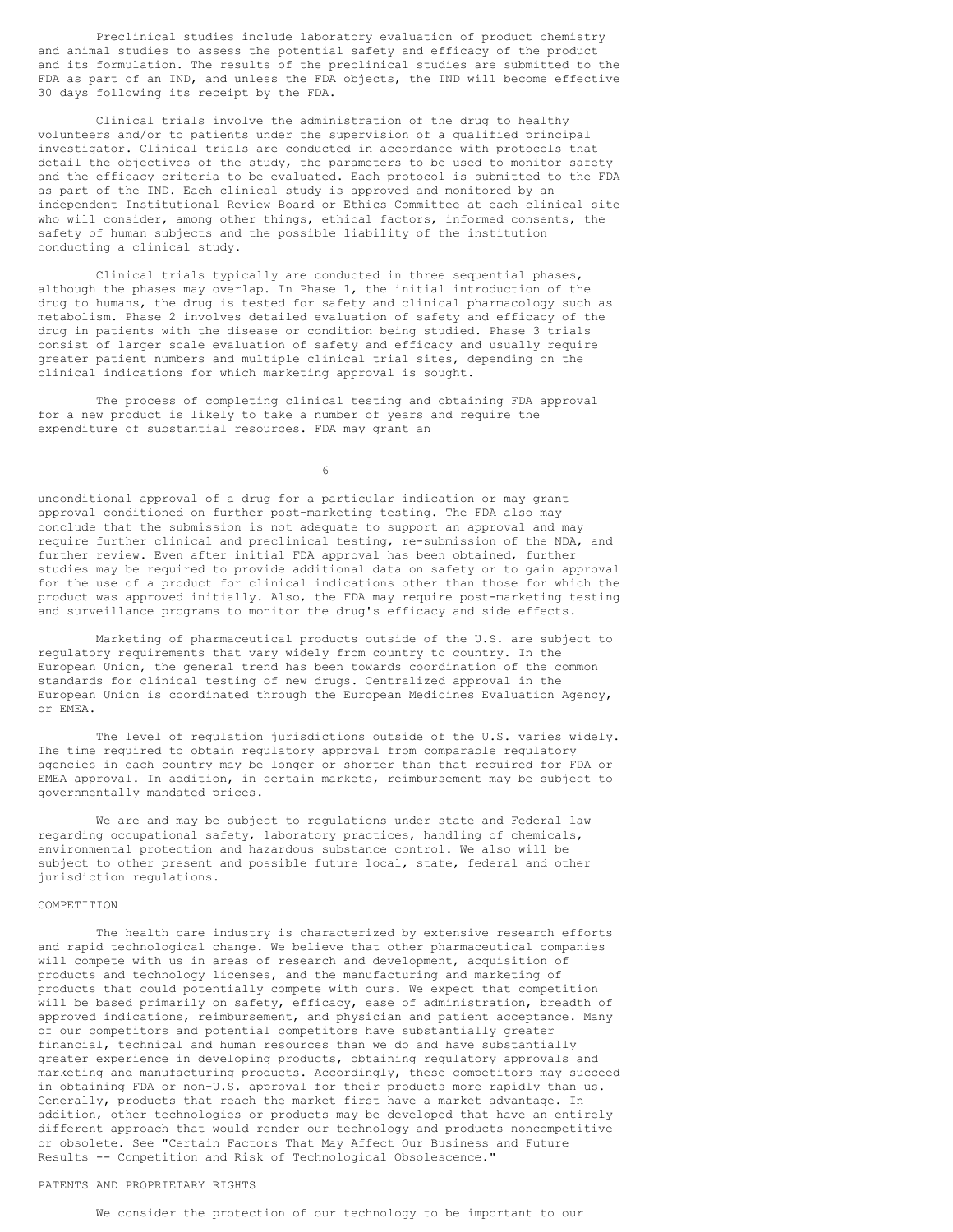business. In addition to seeking U.S. patent protection for many of our inventions, we are also seeking patent protection in other countries in order to protect our proprietary rights to inventions. We also rely upon trade secrets, know-how, continuing technological innovations and licensing opportunities to develop and maintain our competitive position.

Our success will depend, in part, on our ability to obtain patents, defend patents and protect trade secrets. We have filed patent applications in the U.S. and in over 40 other countries relating to our principal technologies. In the U.S., 12 patents have been issued to us, the claims of which are primarily

7

directed to ultrasound contrast media that include fluorocarbon containing chemicals as well as methods of making and using these media. The patent position of medical and pharmaceutical companies is highly uncertain and involves complex legal and factual questions. There can be no assurance that any claims which are included in pending or future patent applications will be issued, that any issued patents will provide us with competitive advantage or will not be challenged by third parties, or that the existing or future patents of third parties will not have an adverse effect on our ability to commercialize our products. Furthermore, there can be no assurance that other companies will not independently develop similar products, duplicate any of our products or design around patents that may be issued to us. Litigation or administrative proceedings may be necessary to enforce any patents issued to us or to determine the scope and validity of others' proprietary rights in court or administrative proceedings. Any litigation or administrative proceeding could result in substantial costs to us and distraction of our management. An adverse ruling in any litigation or administrative proceeding could have a material adverse effect on our business, financial condition and results of operations. A significant portion of our drug delivery products is based upon extending the effective patent life of existing products through the use of our proprietary technology. See "Legal Proceedings" and "Certain Factors That May Affect Our Business and Future Results -- If we fail to secure adequate intellectual property protection or become involved in an intellectual property dispute, it could significantly harm our financial results and ability to compete."

Our commercial success will depend in part on not infringing patents issued to competitors. There can be no assurance that patents belonging to competitors or others will not require us to alter our products or processes, pay licensing fees or cease development of our current or future products. Any litigation regarding infringement could result in substantial costs to us and distraction of our management, and any adverse ruling in any litigation could have a material adverse effect on our business, financial condition and results of operations. Further, there can be no assurance that we will be able to license other technology that we may require at a reasonable cost or at all. Failure by us to obtain a license to any technology that we may require to commercialize our products could have a material adverse effect on our business, financial condition and results of operations. In addition, to determine the priority of inventions and the ultimate ownership of patents, we may participate in interference, reissue or re-examination proceedings conducted by the U.S. Patent and Trademark Office ("PTO") or in proceedings before other agencies with respect to any of our existing patents or patent applications or any future patents or applications, any of which could result in loss of ownership of existing, issued patents, substantial costs to us and distraction of our management. See "Legal Proceedings" and "Certain Factors That May Affect Our Business and Future Results -- Our commercial success will depend in part on not infringing patents issued to competitors."

In August 1999, we entered into an agreement with Nycomed Imaging AS ("Nycomed") for the cross-license of certain proprietary ultrasound contrast agent technologies. Under the terms of the agreement, we provided Nycomed with an exclusive license to our ultrasound contrast patents except as related to perfluoropentane. Under the exclusive license to the patents, Nycomed also has the right to freely sublicense to other companies with a portion of any sublicense fees to be paid to us. In addition, we have a worldwide, non-exclusive license to certain of Nycomed's ultrasound contrast agent patents. We also have the right to sublicense these patents to our collaborative partners. Under the agreement, Nycomed paid us a license fee of \$10.0 million in 1999. In addition, Nycomed pays royalties to us based on the sales of licensed products.

Also, under the agreement, we transferred to Nycomed the responsibilities and legal costs associated with patent infringement litigation with DuPont Pharmaceuticals Company, DuPont Contrast Imaging, Inc., E.I. DuPont de Nemours & Co., Inc and DuPont Pharma, Inc. See "Legal Proceedings."

8

We have obtained a registered trademark for our corporate name and have filed for the registration of our TOCOSOL trademark in the U.S. and certain other countries. There can be no assurance that the registered or unregistered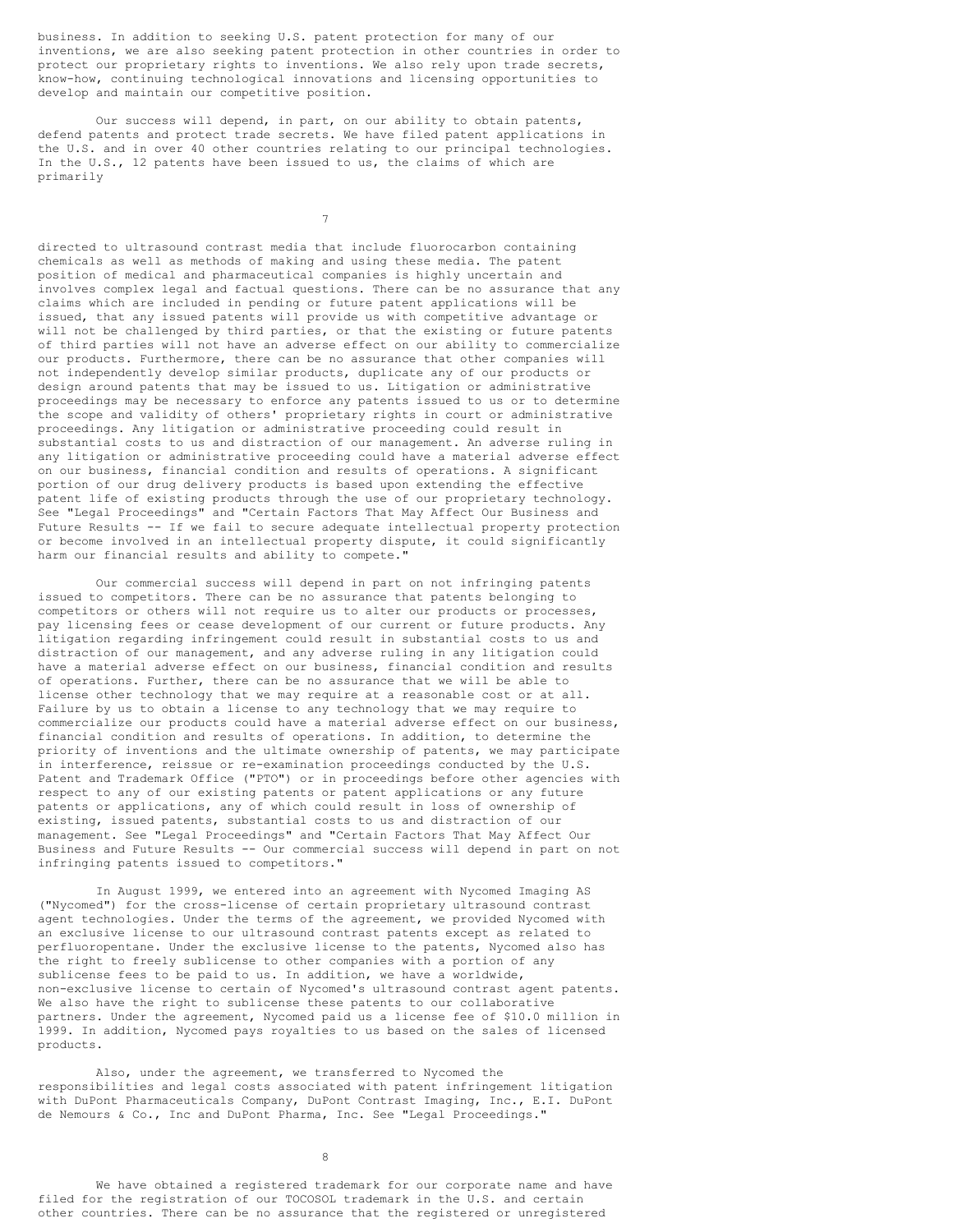trademarks or trade names of our company will not infringe upon third party rights or will be acceptable to regulatory agencies. The requirement to change our trademarks or trade name could entail significant expenses and could have a material adverse effect on our business, financial condition and results of operations.

We also rely on unpatented trade secrets, proprietary know-how and continuing technological innovation which we seek to protect, in part, by confidentiality agreements with our corporate partners, collaborators, employees and consultants. There can be no assurance that these agreements will not be breached, that we will have adequate remedies for any breach, or that our trade secrets or know-how will not otherwise become known or be independently discovered by competitors. Further, there can be no assurance that we will be able to protect our trade secrets or that others will not independently develop substantially equivalent proprietary information and techniques. See "Certain Factors That May Affect Our Business and Future Results -- Dependence on patents and proprietary rights."

# PRODUCT LIABILITY

The clinical testing, manufacturing and marketing of our products may expose us to product liability claims. We maintain liability insurance for possible claims arising from the use of our products in clinical trials with limits of \$5.0 million per claim and in the aggregate. Although we have never been subject to a product liability claim, there can be no assurance that the coverage limits of our insurance policies will be adequate or that one or more successful claims brought against us would not have a material adverse effect upon our business, financial condition and results of operations. If any of our products under development are approved by the FDA, there can be no assurance that adequate product liability insurance will be available, or if available, that it will be available at a reasonable cost. Any adverse outcome resulting from a product liability claim could have a material adverse effect on our business, financial condition and results of operations.

# HUMAN RESOURCES

As of March 1, 2001, we had 30 employees, 20 engaged in research and development, regulatory, clinical and manufacturing activities, and 10 in business operations and administration, management, and business development. We consider our relations with our employees to be good, and none of our employees is a party to a collective bargaining agreement.

# CERTAIN FACTORS THAT MAY AFFECT OUR BUSINESS AND FUTURE RESULTS

This report contains forward looking statements which are based upon management's current beliefs and judgment. These statements and our business are subject to a number of risks and uncertainties, some of which are discussed below. Other risks are presented elsewhere in this report. You should consider the following risks carefully in addition to the other information contained in this report before purchasing shares of our common stock. If any of the following risks actually occur, they could seriously harm our business, financial conditions or results of operations. In such case, the trading price of our common stock could decline, and you may lose all or part of your investment.

If we fail to develop products, then we may never realize revenue from product commercialization. A key element of our business strategy is to utilize our technologies for the development and commercialization of drug delivery and oxygen delivery products. Our drug delivery technology is a new approach to the formulation of water insoluble compounds for therapeutic applications. Significant

9

expenditures in additional research and development, clinical testing, regulatory, manufacturing, and sales and marketing activities will be necessary in order for us to commercialize any products developed with our technology. Even if we are successful in developing our products, there is no assurance that a commercially viable market will develop. While it is our strategy to develop additional products under our drug delivery technology by entering into feasibility study agreements with companies who own active compounds, there can be no assurance that we will enter into any feasibility studies. Moreover, there can be no assurance that these feasibility studies will result in development or license agreements. Without feasibility studies or development or license agreements, we may need to scale back or terminate our efforts to develop other products using our drug delivery technology.

We have a history of operating losses, and we may never become profitable. We have experienced significant accumulated losses since our inception, and are expected to incur net losses for the foreseeable future. These losses have resulted primarily from expenses associated with our research and development activities, including preclinical and clinical trials, and general and administrative expenses. We anticipate that our operating losses will continue as we further invest in research and development for our products.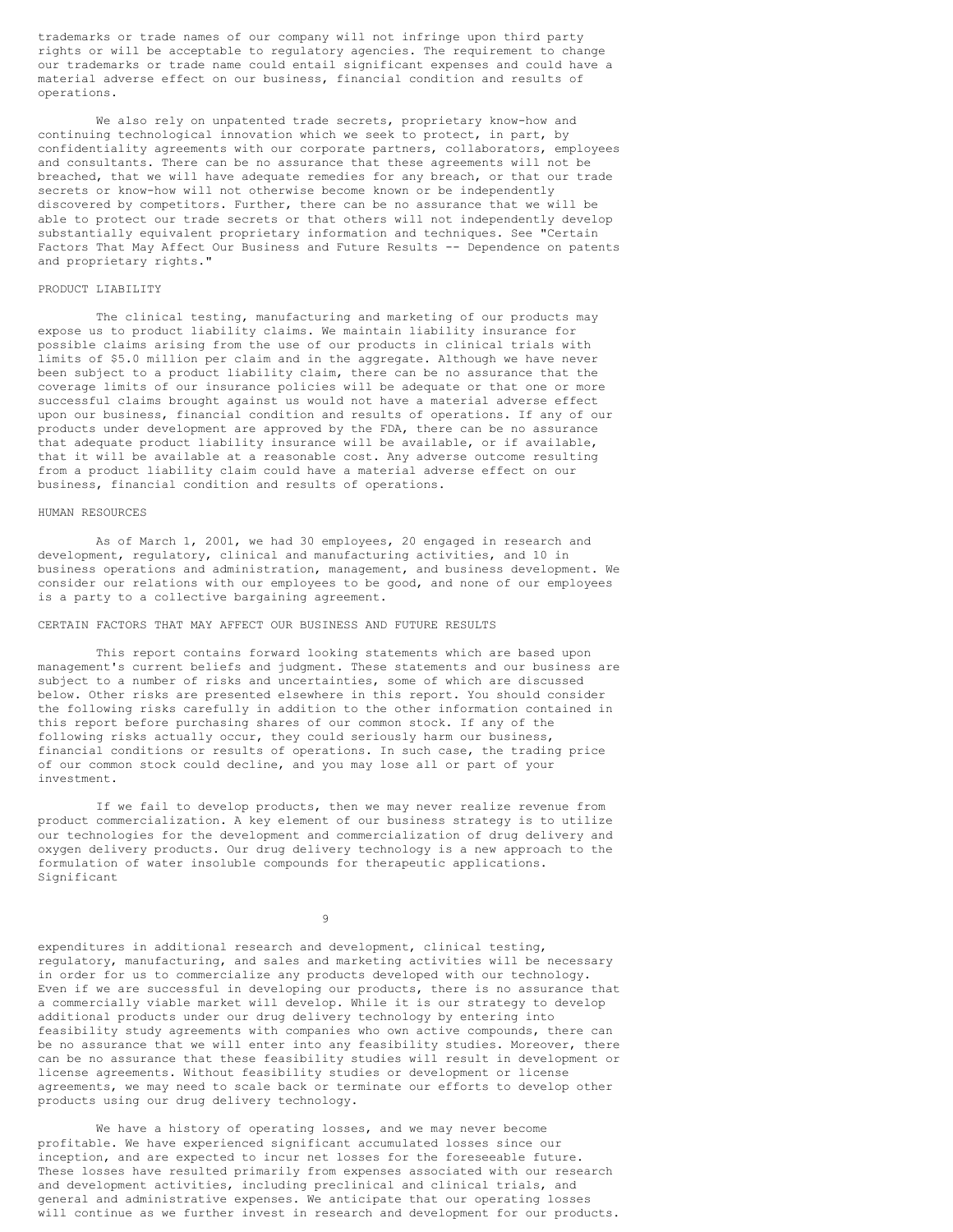Even if we generate significant product revenues, there can be no assurance that we will be able to sustain profitability. Our results of operations have varied and will continue to vary significantly and depend on, among other factors:

- Entering into new collaborative or product license agreements;
- The timing of payments, if any, under collaborative partner agreements;
- The timing and costs of clinical trials;
- Costs related to obtaining, defending and enforcing patents.

We may need additional capital in the future. If additional capital is not available, we may have to curtail or cease operations. Our development efforts to date have consumed substantial amounts of cash, and we have generated only limited revenues from payments received from our contractual agreements. Our future capital requirements depend on many factors including:

- Our ability to obtain and retain funding from third parties under contractual agreements;
- The ability to maintain our bank line of credit;
- Our progress on research and development programs and clinical trials;
- The time and costs required to gain regulatory approvals;
- The costs of filing, prosecuting and enforcing patents, patent applications, patent claims and trademarks;
- The costs of marketing and distribution of our products, if approved;
- The status of competing products; and
- The market acceptance and third-party reimbursement of our products, if approved.

Additional capital may not be available on terms acceptable to us, or at all. Any equity financing would likely result in substantial dilution to existing stockholders, and debt financing, if available, may include restrictive covenants. If we are unable to raise additional financing, we may have to reduce our expenditures, scale back our development of new products or license to others products that we otherwise would seek to commercialize ourselves.

We depend on third parties for funding, clinical development and distribution. We are dependent on third parties for funding and performance of a variety of activities including research, clinical development and manufacturing our products. If we are unable to establish these arrangements with third parties, if they are terminated or the collaborations are not successful, we will be required to

10

identify alternative partners to fund or perform research, clinical development, and/or manufacturing, which could have a material adverse effect on our business, financial condition and results of operations. Our success depends in part upon the performance by these collaborators of their responsibilities under these arrangements. We have no control over the resources that any potential partner may devote to the development and commercialization of products under these collaborations and our partners may fail to conduct their collaborative activities successfully or in a timely manner.

Governmental regulatory requirements are lengthy and expensive and failure to obtain necessary approvals will prevent us or our collaborators from commercializing a product. We are subject to uncertain governmental regulatory requirements and a lengthy approval process for our products prior to any commercial sales of our products. The development and commercial use of our products are regulated by the U.S. Food and Drug Administration, or FDA, the European Medicines Evaluation Agency, or EMEA, and comparable international regulatory agencies. The regulatory approval process for new products is lengthy and expensive. Before we can file an application with the FDA and comparable international agencies, the product candidate must undergo extensive testing, including animal studies and human clinical trials that can take many years and may require substantial expenditures. Data obtained from such testing may be susceptible to varying interpretations which could delay, limit or prevent regulatory approval. In addition, changes in regulatory policy for product approval may cause additional costs in our efforts to secure necessary approvals. We cannot predict if or when any of our products under development will be commercialized.

Future U.S. or international legislative or administrative actions also could prevent or delay regulatory approval of our products. Even if regulatory approvals are obtained, they may include significant limitations on the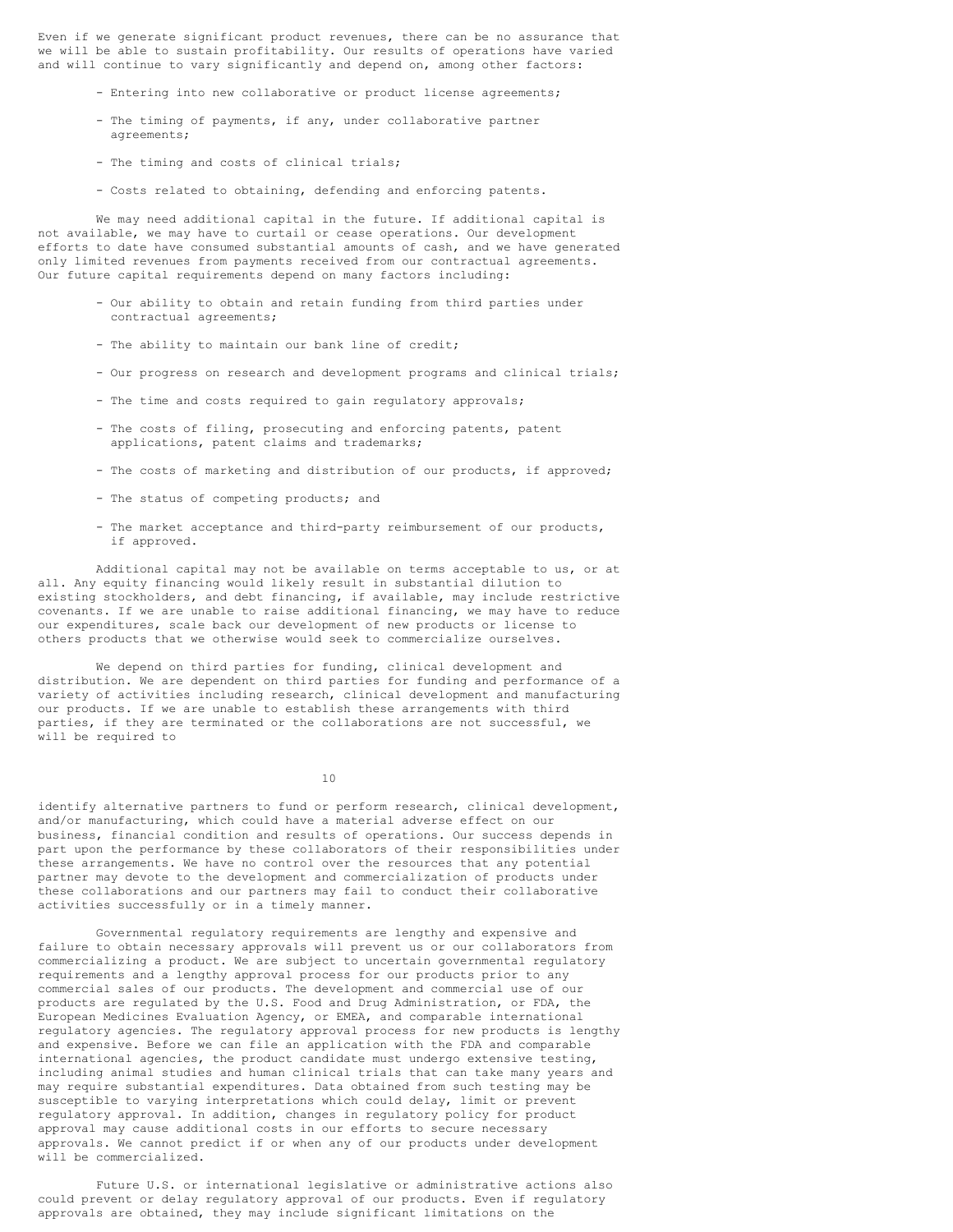indicated uses for which a product may be marketed. A marketed product also is subject to continual FDA, EMEA and other regulatory agency review and regulation. Later discovery of previously unknown problems or failure to comply with the applicable regulatory requirements may result in restrictions on the marketing of a product or withdrawal of the product from the market, as well as possible civil or criminal sanctions. In addition, if marketing approval is obtained, the FDA, EMEA or other regulatory agency may require post-marketing testing and surveillance programs to monitor the product's efficacy and side effects. Results of these post-marketing programs may prevent or limit the further marketing of a product.

The markets for pharmaceutical products are highly competitive, and if we fail to compete effectively, our revenues will decline. The health care industry is characterized by extensive research efforts and rapid technological change. Competition in the development of pharmaceutical products is intense and expected to increase. We also believe that other medical and pharmaceutical companies will compete with us in the areas of research and development, acquisition of products and technology licenses, and the manufacturing and marketing of our products. Success in these fields will be based primarily on:

- Efficacy;
- Safety;
- Ease of administration;
- Breadth of approved indications; and
- Physician, healthcare payer and patient acceptance.

Many of our competitors and potential competitors have substantially greater financial, technical and human resources than we do and have substantially greater experience in developing products, obtaining regulatory approvals and marketing and manufacturing medical products. Accordingly, these competitors may succeed in obtaining FDA approval for their products more rapidly than us. In

11

addition, other technologies or products may be developed that have an entirely different approach that would render our technology and products noncompetitive or obsolete.

We primarily rely on third party suppliers and manufacturers to produce products that we develop and failure to retain such suppliers and manufacturers would adversely impact our ability to commercialize our products. We currently rely on third parties to supply the chemical ingredients necessary for our drug delivery and oxygen delivery products. The chemical ingredients for our products are manufactured by a limited number of vendors. The inability of these vendors to supply medical-grade materials to us could delay the manufacturing of, or cause us to cease the manufacturing of our products. We also rely on third parties to manufacture our products for research and development and clinical trials. Suppliers and manufacturers of our products must operate under GMP regulations, as required by the FDA, and there are a limited number of contract manufacturers that operate under GMP regulations. If we do not develop an in-house manufacturing capability or we are not able to identify and qualify alternative contract manufacturers, we may not be able to produce the required amount of our products for research and development and clinical trials. Failure to retain qualified suppliers and manufacturers will delay our research and development efforts as well as the time it takes to commercialize our products, which could materially adversely affect our operating results.

If we fail to secure adequate intellectual property protection or become involved in an intellectual property dispute, it could significantly harm our financial results and ability to compete. Our success will depend, in part, on our ability to obtain and defend patents and protect trade secrets. The patent position of medical and pharmaceutical companies is highly uncertain and involves complex legal and factual questions. There can be no assurance that any claims which are included in pending or future patent applications will be issued, that any issued patents will provide us with competitive advantages or will not be challenged by third parties, or that the existing or future patents of third parties will not have an adverse effect on our ability to commercialize our products. Furthermore, there can be no assurance that other companies will not independently develop similar products, duplicate any of our products or design around patents that may be issued to us. Litigation may be necessary to enforce any patents issued to us or to determine the scope and validity of others' proprietary rights in court or administrative proceedings. Any litigation or administrative proceeding could result in substantial costs to us and distraction of our management. An adverse ruling in any litigation or administrative proceeding could have a material adverse effect on our business, financial condition and results of operations.

Our commercial success will depend in part on not infringing patents issued to competitors. There can be no assurance that patents belonging to competitors will not require us to alter our products or processes, pay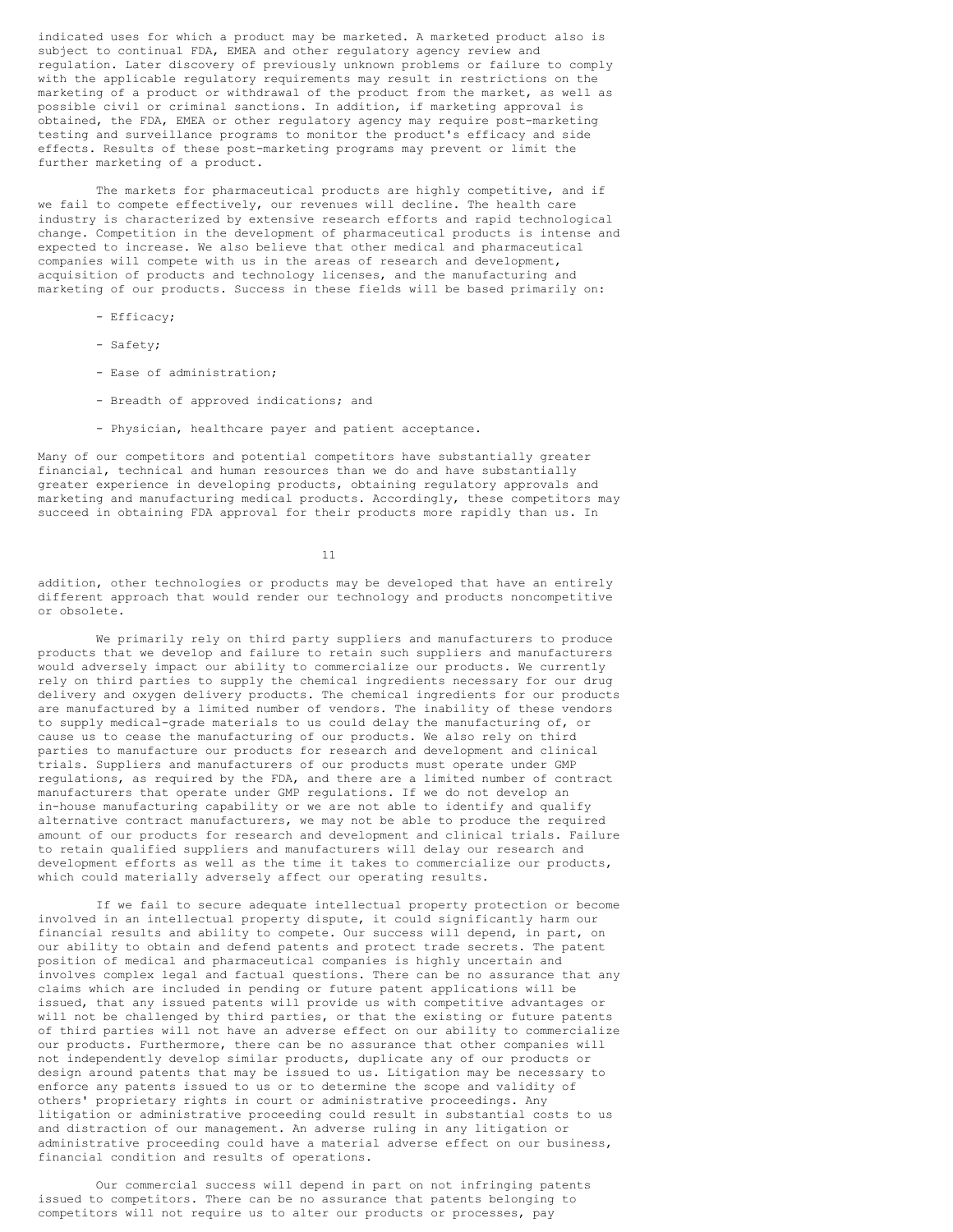licensing fees or cease development of our current or future products. Any litigation regarding infringement could result in substantial costs to us and distraction of our management, and any adverse ruling in any litigation could have a material adverse effect on our business, financial condition and results of operations. Further, there can be no assurance that we will be able to license other technology that we may require at a reasonable cost or at all. Failure by us to obtain a license to any technology that we may require to commercialize our products would have a material adverse effect on our business, financial condition and results of operations. In addition, to determine the priority of inventions and the ultimate ownership of patents, we may participate in interference, reissue or re-examination proceedings conducted by the U.S. Patent and Trademark Office ("PTO") or in proceedings before international agencies with respect to any of our existing patents or patent applications or any future patents or applications, any of which could result in loss of ownership of existing, issued patents, substantial costs to us and distraction of our management.

The success of our products will depend, in part, on the acceptance of our products by third party payers. Our ability to successfully commercialize products that we develop will depend, in part, upon

12

the extent to which reimbursement of the cost of such products will be available from domestic and international health administration authorities, private health insurers and other payer organizations. Third party payers are increasingly challenging the price of medical and pharmaceutical products and services or restricting the use of certain procedures in an attempt to limit costs. Further, significant uncertainty exists as to the reimbursement status of newly approved health care products, and there can be no assurance that adequate third party coverage will be available.

Failure to satisfy Nasdaq National Market Listing requirements may result in our stock being delisted from the Nasdaq National Market. Our common stock is currently listed on the Nasdaq National Market under the symbol "SNUS." For continued inclusion on the Nasdaq National Market, we must maintain among other requirements net tangible assets of at least \$4.0 million, a minimum bid price of \$1.00 per share, and a market value of our public float of at least \$5.0 million. In the event that we fail to satisfy the listing standards on a continuous basis, our common stock may be removed from listing on the Nasdaq National Market. If our common stock is delisted from the Nasdaq National Market, trading of our common stock, if any, would be conducted in the over-the-counter market in the so-called "pink sheets" or, if available, the NASD's "Electronic Bulletin Board." As a result, stockholders could find it more difficult to dispose of, or to obtain accurate quotations as to the value of, our common stock, and the trading price per share could be reduced.

If we lose our key personnel or are unable to attract and retain qualified scientific and management personnel, we may be unable to become profitable. We are highly dependent on our key executives. The loss of any of these key executives or the inability to recruit and retain qualified scientific personnel to perform research and development and qualified management personnel could have a material adverse effect on our business, financial condition and results of operations. There can be no assurance that we will be able to attract and retain such personnel on acceptable terms, if at all, given the competition for experienced scientists and other personnel among numerous medical and pharmaceutical companies, universities and research institutions.

## ITEM 2. PROPERTIES

We currently lease approximately 27,000 square feet of laboratory and office space in a single facility near Seattle, Washington. The lease expires in April 2002 and includes an option to extend the term of the lease for three years. We believe that this facility will be adequate to meet our projected needs for the foreseeable future.

# ITEM 3. LEGAL PROCEEDINGS

In July 2000, DuPont Pharmaceuticals Company, DuPont Contrast Imaging, Inc., E.I. DuPont de Nemours & Co., Inc. and DuPont Pharma, Inc. (collectively "DuPont") filed a complaint in the United States District Court for the District of Massachusetts against us and certain Nycomed Amersham-related entities. DuPont's complaint seeks a declaratory judgment that certain ultrasound contrast patents owned by us and licensed to Nycomed are invalid and not infringed by DuPont. We and Nycomed believe DuPont's complaint is without merit and intend to vigorously defend against the complaint. At the request of Nycomed and us, the Massachusetts action has been transferred to the U.S. District Court for the Western District of Washington.

Under our license agreement with Nycomed, Nycomed has the right to enforce the patents in the field of non-perfluoropentane ultrasound contrast agents on behalf of Nycomed and on our behalf, at Nycomed's expense. Pursuant to this right, Nycomed and we also have filed against DuPont a patent infringement action in the U.S. District Court for the Western District of Washington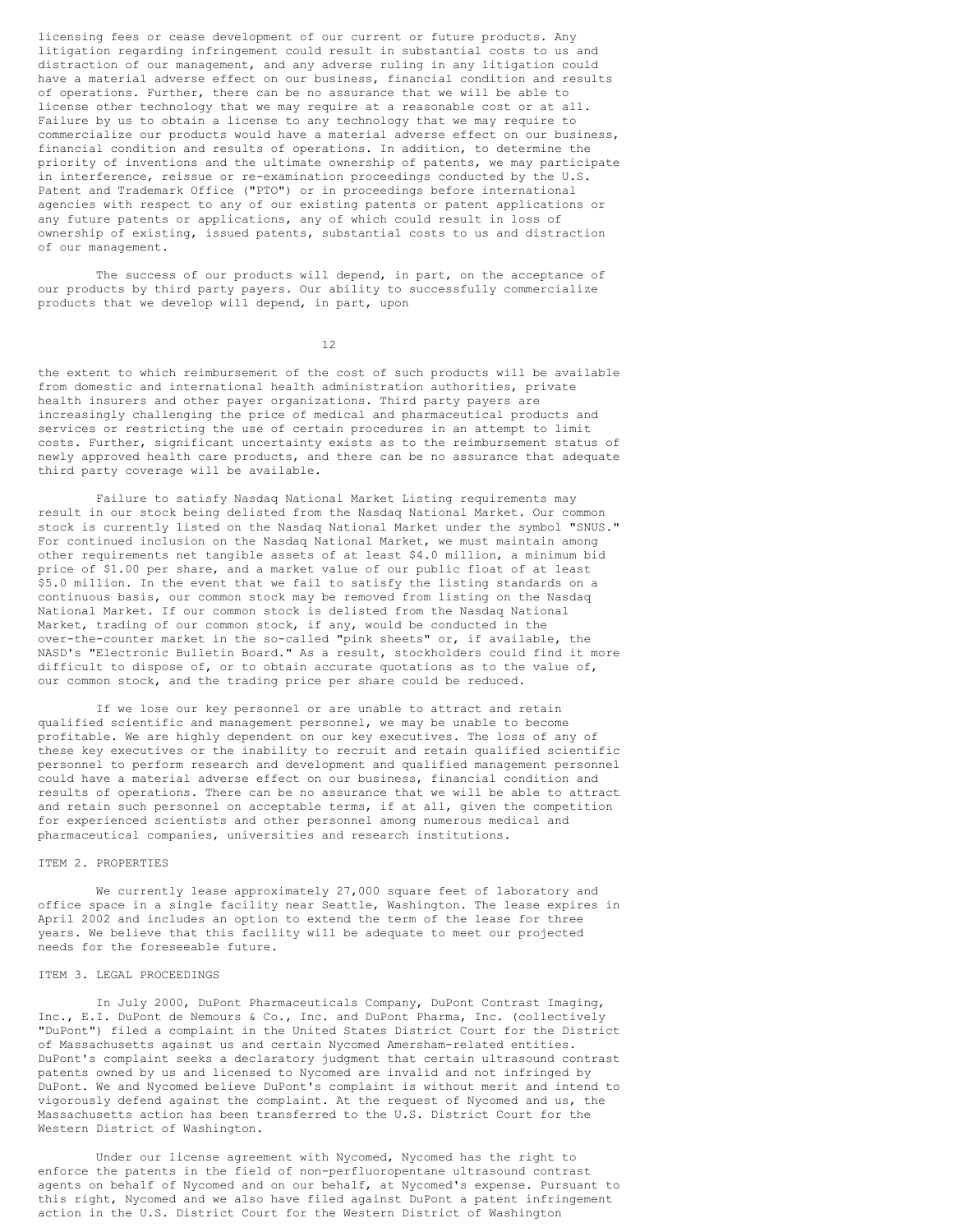13

DuPont's contrast agent known as "Definity" infringes patents we own and have licensed to Nycomed. The patent infringement action filed in Washington is based on the same questions of patent infringement and validity that were raised in the Massachusetts action. We believe it is likely that these actions, both of which have been assigned to the same judge in the U.S. District Court for the Western District of Washington, will be consolidated and effectively proceed as one action. Pursuant to our license agreement with Nycomed, Nycomed will bear all costs and expenses associated with the prosecution of the Washington action and the defense of the Massachusetts action.

In 1998, various class action complaints were filed in the Superior Court of Washington (the "State Action") and in the U.S. District Court for the Western District of Washington (the "Federal Action") against us and certain of our officers and directors, alleging violations of Washington State and U.S. securities laws. In October 1998, we and the individual defendants moved to dismiss and stay the State Action. The state law claims in the State Action were subsequently re-filed in the Federal Action. In February 1999, plaintiffs filed a consolidated and amended complaint in the Federal Action, alleging violations of Washington State and U.S. securities laws. In March 1999, we and the individual defendants filed a motion to dismiss the consolidated amended complaint in the Federal Action. In July 1999, the Court entered an order denying in part and granting in part the motion to dismiss the complaint in the Federal Action. In November 1999, we filed motions for summary judgment and to stay discovery.

In July 2000, with the consent of our insurance carrier, we entered into a Memorandum of Understanding with plaintiffs to settle the Federal Action for an amount within our directors and officers' insurance policy limits. In November 2000, the parties filed with the Court a Stipulation of Settlement and related exhibits. On February 20, 2001, the Court approved the Stipulation of Settlement and entered an order dismissing with prejudice all claims against the defendants. Given the uncertainties of litigation, we believe that this settlement, which is covered by our insurance carrier, is in the best interests of our shareholders.

ITEM 4. SUBMISSION OF MATTERS TO A VOTE OF SECURITY HOLDERS

No matters were submitted to a vote of security holders during the fourth quarter of the year ended December 31, 2000.

14

### PART II

ITEM 5. MARKET FOR THE REGISTRANT'S COMMON STOCK

Our common stock first began trading on the Nasdaq National Market under the symbol SNUS on October 12, 1995. No cash dividends have been paid on the common stock, and we do not anticipate paying any cash dividends in the foreseeable future. As of February 1, 2001, there were 148 stockholders of record and approximately 6,500 beneficial stockholders of our company's Common Stock. The high and low sales prices of our Common Stock as reported by Nasdaq for the eight quarters ended December 31, 2000 are as follows:

 $<$ TABLE> <CAPTION>

|           |                | <b>HTGH</b>     | <b>T.OW</b>      |
|-----------|----------------|-----------------|------------------|
|           |                |                 |                  |
| $<$ S $>$ |                | <<              | <<               |
|           | 2000           |                 |                  |
|           | First Ouarter  | $11 \t1/4$      | 227/64           |
|           | Second Quarter | $4 \frac{3}{4}$ | $2 \frac{1}{2}$  |
|           | Third Ouarter  | $4 \frac{3}{4}$ | $3\frac{5}{32}$  |
|           | Fourth Quarter | 4               | 13/32            |
|           | 1999           |                 |                  |
|           | First Ouarter  | 107/8           | 47/8             |
|           | Second Quarter | 81/4            | 5                |
|           | Third Ouarter  | 71/8            | 3                |
|           | Fourth Quarter | 45/8            | $2 \frac{1}{16}$ |

 $\langle$ /TABLE>

ITEM 6. SELECTED FINANCIAL DATA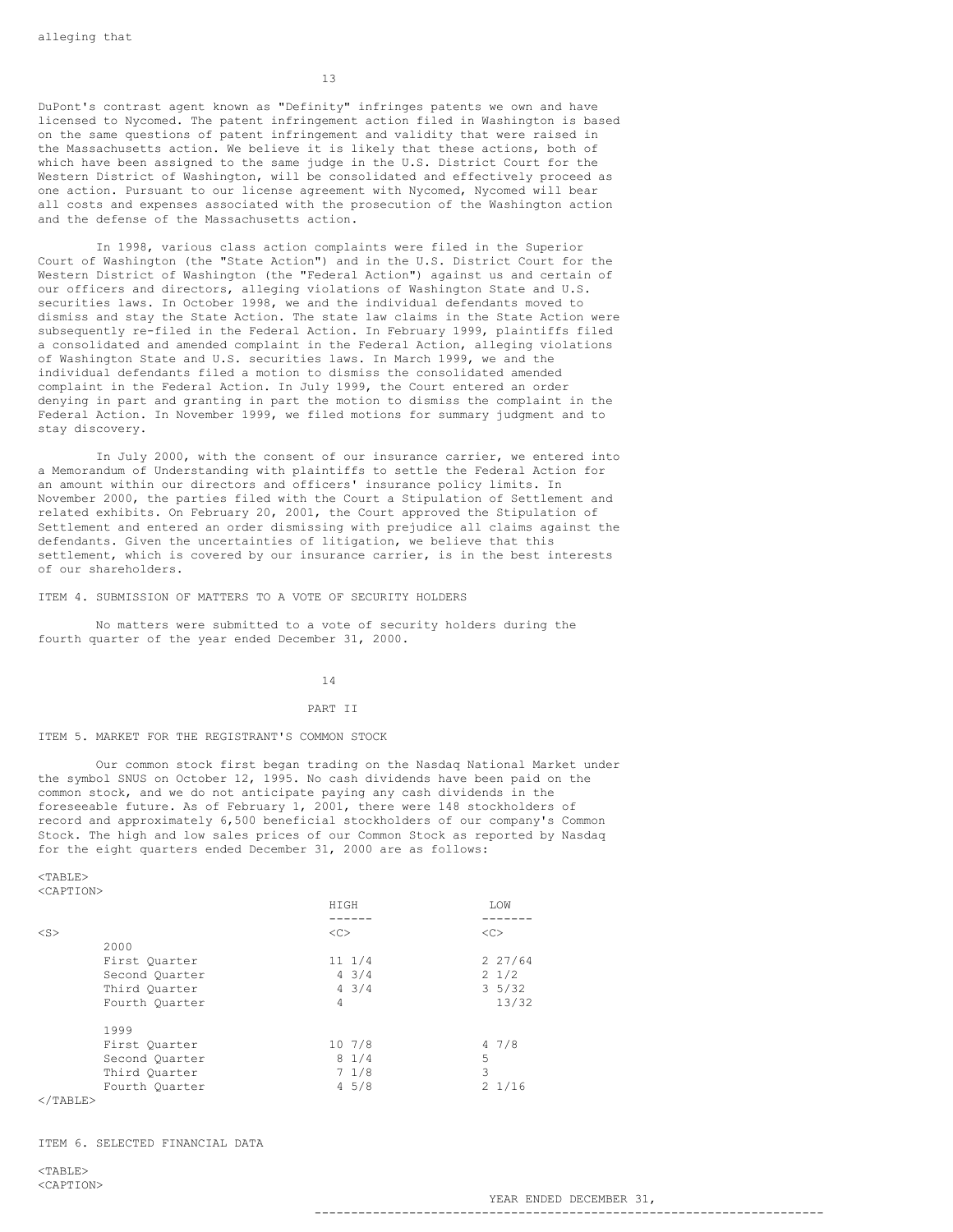|                               | 2000       | 1999      | 1998                                  | 1997          | 1996      |
|-------------------------------|------------|-----------|---------------------------------------|---------------|-----------|
|                               |            |           |                                       |               |           |
|                               |            |           | (IN THOUSANDS, EXCEPT PER SHARE DATA) |               |           |
| $<$ S $>$                     | <<         | <<        | <<                                    | < <sub></sub> | <<        |
| STATEMENT OF OPERATIONS DATA: |            |           |                                       |               |           |
| Revenues                      | Ŝ.<br>408  | \$12,050  | \$5,100                               | \$18,900      | \$16,600  |
| Total operating expenses      | \$7,641    | \$12,088  | \$17,012                              | \$18,763      | \$14,988  |
| Net income (loss)             | \$(2, 147) | 435<br>\$ | \$(11, 173)                           | \$1,011       | \$1,722   |
| Net income (loss) per share:  |            |           |                                       |               |           |
| Basic                         | \$ (0.23)  | \$0.05    | \$ (1.30)                             | \$0.12        | \$0.20    |
| Diluted                       | \$ (0.23)  | \$0.05    | (1, 30)<br>S.                         | \$0.11        | 0.19<br>S |
| Shares used in calculation of |            |           |                                       |               |           |
| net income (loss) per share   |            |           |                                       |               |           |
| Basic                         | 9.146      | 8,836     | 8,622                                 | 8,565         | 8,481     |
| Diluted                       | 9,146      | 8,969     | 8,622                                 | 9,580         | 9,064     |
| $\langle$ /TABLE>             |            |           |                                       |               |           |

## <TABLE>

<CAPTION>

|                                     | DECEMBER 31,<br>AS OF |                |               |               |           |  |  |  |
|-------------------------------------|-----------------------|----------------|---------------|---------------|-----------|--|--|--|
|                                     | 2000                  | 1999           | 1998          | 1997          | 1996      |  |  |  |
|                                     |                       | (IN THOUSANDS) |               |               |           |  |  |  |
| $<$ S>                              | < <sub></sub>         | <<             | < <sub></sub> | < <sub></sub> | <<        |  |  |  |
| BALANCE SHEET DATA:                 |                       |                |               |               |           |  |  |  |
| Cash, cash equivalents and          |                       |                |               |               |           |  |  |  |
| marketable securities               | \$13,462              | \$16,804       | \$16,955      | \$26,571      | \$25,131  |  |  |  |
| Total assets                        | \$14,310              | \$18,089       | \$18,818      | \$28,946      | \$26,762  |  |  |  |
| Long-term liabilities               | $- -$                 | Ś.<br>$- -$    | \$2.049       | Ŝ.<br>939     | Ŝ.<br>240 |  |  |  |
| Stockholders' equity<br>$<$ /TABLE> | \$8,509               | \$10,048       | \$7.495       | \$18,505      | \$16,877  |  |  |  |

15

ITEM 7. MANAGEMENT'S DISCUSSION AND ANALYSIS OF FINANCIAL CONDITION AND RESULTS OF OPERATIONS

# FORWARD-LOOKING STATEMENTS

This report contains certain forward-looking statements within the meaning of Section 27A of the Securities Act of 1933, as amended, and Section 21E of the Securities Exchange Act of 1934, as amended, and we intend that such forward-looking statements be subject to the safe harbors created thereby. Examples of these forward-looking statements include, but are not limited to:

- Market acceptance of our products and the potential size of these markets;
- Our anticipated future capital requirements and the terms of any capital financing;
- The progress and results of clinical trials;
- The timing and amount of future contractual payments, product revenues and operating expenses; and
- The anticipated outcome or financial impact of legal matters.

While these statements made by us are based on our current beliefs and judgement, they are subject to risks and uncertainties that could cause actual results to vary.

The discussion and analysis set forth below contains trend analysis, discussions of regulatory status and other forward-looking statements. Actual results could differ materially from those projected in the forward-looking statement as a result of the following factors, among others:

- Dependence on the development and commercialization of products;
- History of operating losses and uncertainty of future financial results;
- Future capital requirements and uncertainty of additional funding;
- Dependence on third parties for funding, clinical development and distribution;
- Uncertainty of governmental regulatory requirements and lengthy approval process;
- Uncertainty of U.S. or international legislative or administrative actions;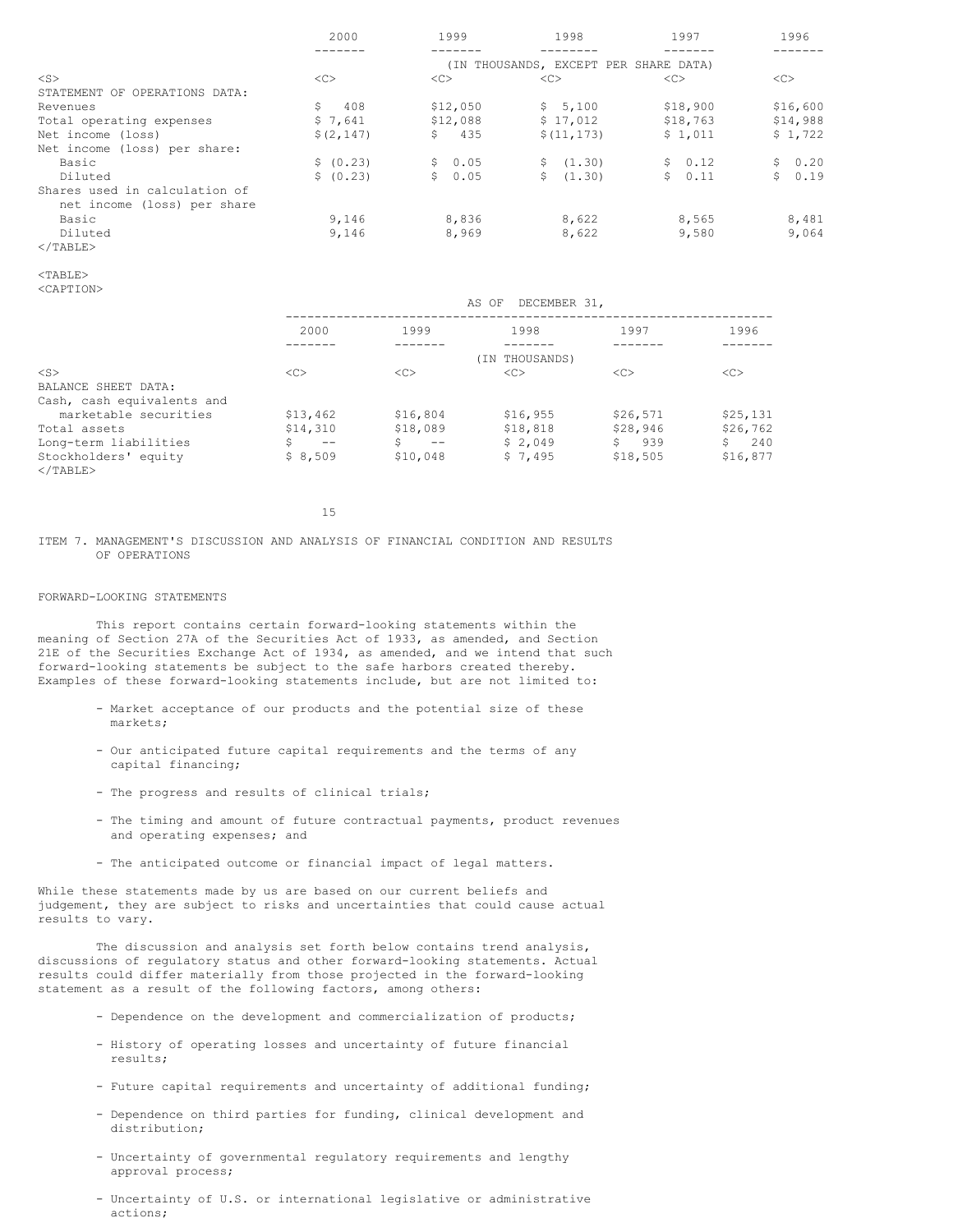- Competition and risk of technological obsolescence;
- Limited manufacturing experience and dependence on a limited number of contract manufacturers and suppliers;
- Dependence on patents and proprietary rights;
- Limitations on third-party reimbursement for medical and pharmaceutical products;
- Continued listing on the Nasdaq National Market; and
- Dependence on key employees.

See "Business -- Certain Factors That May Affect Our Business and Future Results."

16

### MD&A OVERVIEW

In Management's Discussion and Analysis we explain the general financial condition and the results of operations for our Company, including:

- An overview of our business;
- Results of operations and why those results are different from the prior year;
- The capital resources our Company currently has and possible sources of additional funding for future capital requirements;
- Certain factors that may affect our business and future results.

# BUSINESS OVERVIEW

Our Company is engaged in the research and development of therapeutic drug delivery and oxygen delivery products utilizing our core technology in emulsion formulations and surfactant chemistry. Based on this proprietary core technology, we have developed the TOCOSOL drug delivery system to solubilize therapeutic drugs that are poorly soluble in water. We are developing a cancer therapy product, S-8184, and a cardiovascular therapy product, S-2646, under the TOCOSOL technology. We are also developing an oxygen delivery product, S-9156, which uses our core emulsion formulation technology and consists of stabilized fluorocarbon gas microbubbles for transporting oxygen to body tissues. See Part I, Item I -- Business for further review of our current products.

### REFOCUS STRATEGY

Prior to October 2000, we focused the significant portion of our time and resources on the development of a diagnostic ultrasound contrast agent, EchoGen, using our proprietary core technology in emulsion formulations. In October 2000, we announced a strategic decision to shift our focus from diagnostic ultrasound contrast to the further development of our drug delivery and oxygen delivery products. At that time, we withdrew the EchoGen NDA, discontinued further clinical development of EchoGen, and decided not to pursue commercialization of the product in Europe. These decisions were based on several factors including the possibility of significant additional time and investment to secure regulatory approval in the U.S., the limited market opportunity of an echocardiography ultrasound contrast product, and the potential opportunities to advance the development of our drug delivery and oxygen delivery products.

### RESULTS OF OPERATIONS

Our results of operations have varied and will continue to vary significantly and depend on, among other factors:

- Timing of payments under contractual and license agreements;
- Entering into additional contractual agreements;
- Timing and costs of clinical trials, legal matters and expenses related to product development;
- Timing of regulatory approvals.

YEARS ENDED DECEMBER 31, 2000 AND DECEMBER 31, 1999

To date, our reported revenues have been derived from payments received under contractual and license agreements with third parties. Revenue was \$0.4 million for the year ended December 31, 2000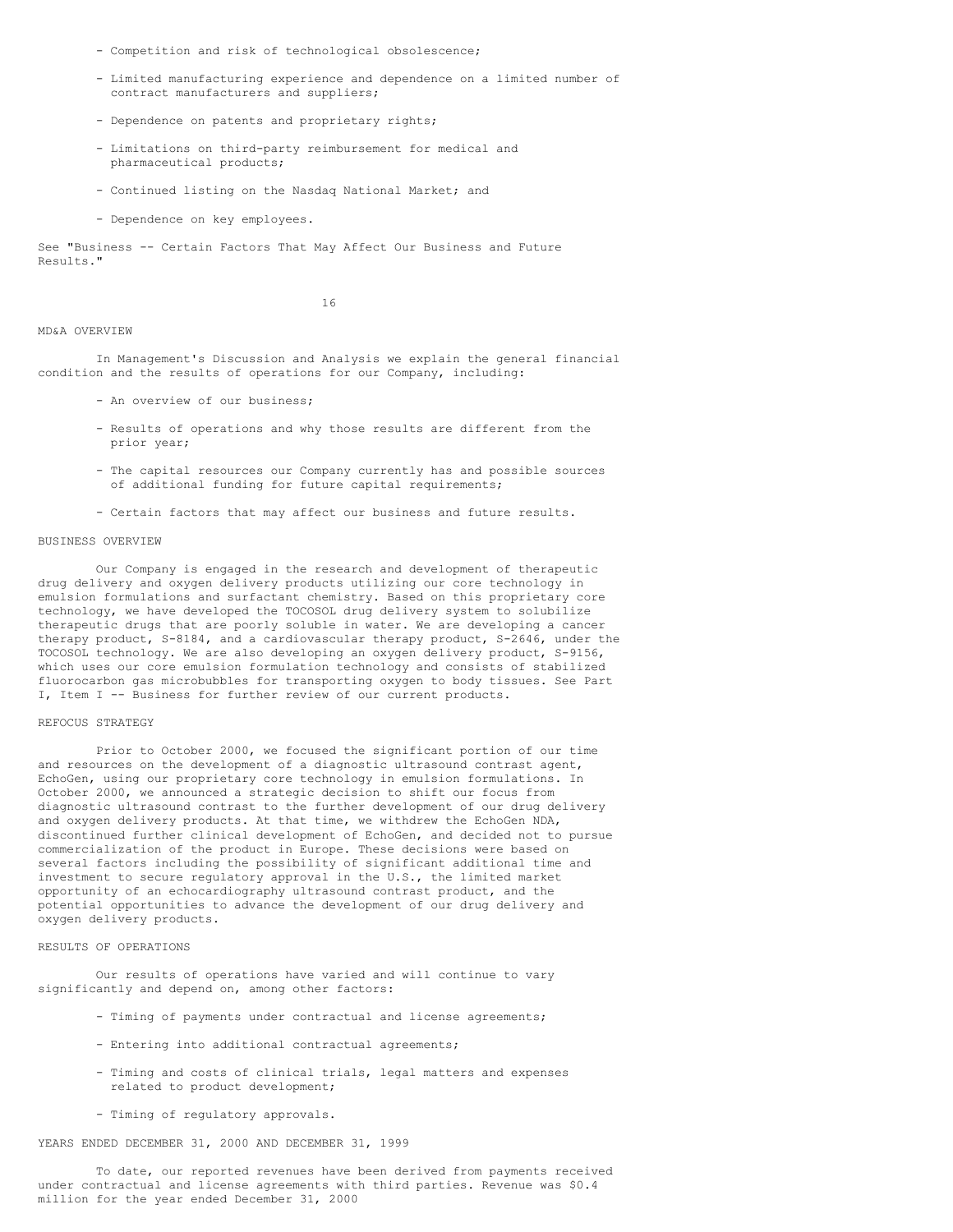compared with \$12.1 million in the prior year. Revenues during 2000 were derived from royalties received under our patent license agreement with Nycomed and from payments received under drug feasibility study agreements. Revenue received in the prior year consisted of the initial license fee payment of \$10.0 million under our patent license agreement with Nycomed and \$2.1 million from Abbott Laboratories under a prior agreement.

Research and development expenses were \$3.3 million for the year ended December 31, 2000 compared with \$5.6 million in the prior year. The decrease from the prior year was due to a reduction in clinical trials and associated development activity for EchoGen as a result of our decision to discontinue further development of this product. In addition, we terminated an ultrasound contrast manufacturing and supply agreement which resulted in a one-time favorable adjustment in research and development expenses of \$1.3 million in 2000.

General and administrative expenses were \$4.4 million for the year ended December 31, 2000 compared with \$6.5 million in the prior year. The decrease from the prior year was primarily due to a reduction in legal costs as a result of the favorable patent litigation settlement in May 2000 and also due to an overall lower level of administrative expenses resulting from various expense reductions achieved in 2000.

Total operating expenses in 2001 are expected to be consistent with or slightly higher than 2000 levels as we maintain a relatively low fixed cost structure while continuing to invest in the development plans for our drug delivery and oxygen delivery products.

Other income in 2000 represents payments received in the second quarter of \$4.25 million from patent litigation and insurance settlements. As part of the patent litigation settlement, we received a payment of \$2.5 million from Nycomed pursuant to our patent license agreement with Nycomed. In addition, we reached an agreement on a pre-existing insurance coverage dispute and we received a settlement payment of \$1.75 million.

Interest income, net of interest expense, was \$658,000 for the year ended December 31, 2000 compared with \$472,000 for the prior year. The increase in net interest income was primarily due to higher levels of invested cash in 2000.

In the first quarter of 2000, we received a refund in the amount of \$176,939 for international withholding taxes paid in 1995.

## YEARS ENDED DECEMBER 31, 1999 AND DECEMBER 31, 1998

Revenue was \$12.1 million for the year ended December 31, 1999 compared with \$5.1 million in the prior year. Revenues during 1999 were derived from our agreements with Nycomed (\$10.0 million) and Abbott (\$2.1 million). Revenue received in 1998 was derived from payments received under our agreements with Abbott.

Research and development expenses were \$5.6 million for the year ended December 31, 1999 compared with \$10.5 million in the prior year. The decrease from the prior year was primarily due to a reduction in clinical trials and associated development activity for our previous ultrasound contrast product.

18

General and administrative expenses were \$6.5 million for each of the years ended December 31, 1999 and 1998. We had an increase in intellectual property legal costs in 1999 offset by decreases in medical education and other marketing expenses.

Interest income, net of interest expense, was \$472,000 for the year ended December 31, 1999 compared to \$739,000 for the prior year. The decrease was primarily due to the lower average levels of invested cash during 1999.

# LIQUIDITY AND CAPITAL RESOURCES

We have historically financed operations with payments from contractual agreements with third parties, proceeds from equity financing and a bank line of credit. At December 31, 2000, we had cash, cash equivalents and marketable securities of \$13.5 million compared to \$16.8 million at December 31, 1999. The decrease was primarily due to cash used in operations during the year ended December 31, 2000, offset in part by the \$4.3 million of legal and insurance settlements and \$0.6 million of proceeds from the exercise of stock options.

We have a bank loan agreement which provides for a \$5.0 million revolving line of credit facility and bears interest at the prime rate plus 1.0% per annum. At December 31, 2000, we had borrowings of \$5.0 million outstanding under the line of credit. The line of credit expires in August 2001 and is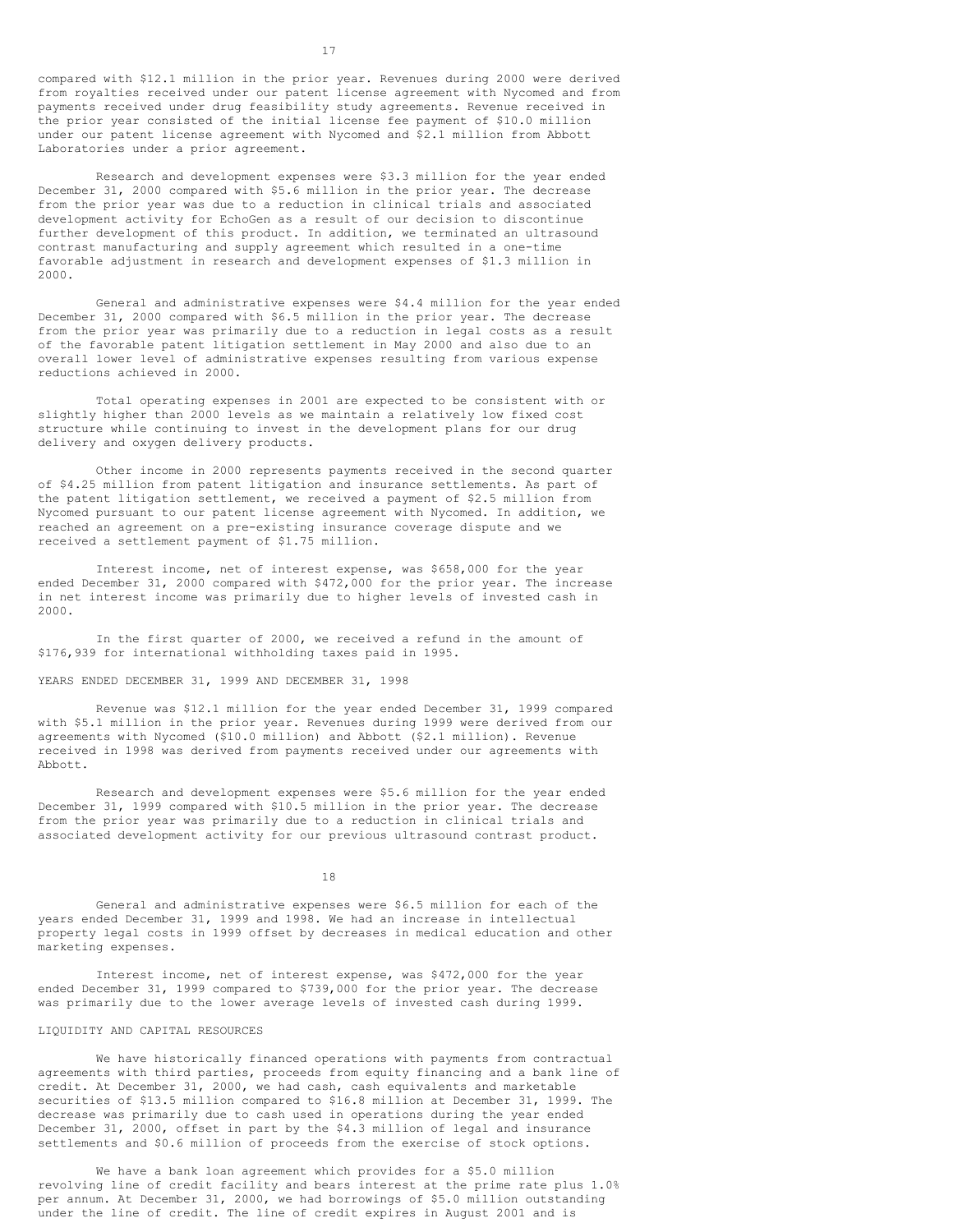secured by tangible assets. The company is required to maintain a minimum of \$5.0 million of cash in order to borrow under the line of credit, and the borrowed funds are required to be held at the bank. We cannot give assurance that we will be able to maintain the minimum balances necessary to borrow under the line of credit.

We expect that our cash needs will increase in future periods due to planned clinical trials and other product development costs associated with our drug delivery and oxygen delivery products. Based on our current operating plan for 2001, including planned clinical trials and other product development costs, we estimate that existing cash and marketable securities will be sufficient to meet our cash requirements through at least 2001. However, we may seek additional funding through available means, which may include debt and/or equity financing or funding under additional third party agreements. Our future capital requirements depend on many factors including:

- The ability to attract and retain new collaborative agreement partners;
- The ability to obtain funding under contractual and licensing agreements;
- The ability to maintain our bank line of credit;
- The progress of our research and development programs and clinical trials;
- The time and costs required to obtain regulatory approvals;
- The costs of filing, prosecuting and enforcing patents, patent applications, patent claims and trademarks;
- The cost of defending, and any damages or settlement payments that may be paid pursuant to legal proceedings.

We cannot give assurance that additional financing will be available on acceptable terms, if at all. Any equity financing would likely result in substantial dilution to our existing stockholders and debt financing, if available, may include restrictive covenants. If we are unable to raise additional financing, we may be required to curtail or delay the development of our products and new product research and development, which could seriously harm our business.

19

### MARKET RISK

The market risk inherent in our short-term investment and debt portfolio represents the potential loss arising from adverse changes in interest rates. If market rates hypothetically increase immediately and uniformly by 100 basis points from levels at December 31, 2000, the decline in the fair value of the investment portfolio and increased interest expense on our short-term debt portfolio would not be material. Because we have the ability to hold our fixed income investments until maturity, we do not expect our operating results or cash flows to be affected to any significant degree by a sudden change in market interest rates.

### ITEM 7A. QUANTITATIVE AND QUALITATIVE DISCLOSURES ABOUT MARKET RISK

Response to this item is included in "ITEM 7. MANAGEMENT'S DISCUSSION AND ANALYSTS OF FINANCIAL CONDITION AND RESULTS OF OPERATIONS -- Market Risk"

ITEM 8. FINANCIAL STATEMENTS AND SUPPLEMENTARY DATA

<TABLE> <CAPTION> INDEX TO FINANCIAL STATEMENTS: PAGE TO FINANCIAL STATEMENTS: PAGE TO FINANCIAL STATEMENTS:

| INDEA TO FINANCIAL STATEMENTS:                                                              | PAGE.         |
|---------------------------------------------------------------------------------------------|---------------|
|                                                                                             |               |
| $<$ S>                                                                                      | < <sub></sub> |
|                                                                                             |               |
|                                                                                             |               |
|                                                                                             |               |
| Statements of Stockholders' Equity for the years ended December 31, 2000, 1999, and 1998 24 |               |
|                                                                                             |               |
|                                                                                             |               |
| $<$ /TABLE>                                                                                 |               |

ITEM 9. CHANGES IN AND DISAGREEMENTS WITH ACCOUNTANTS ON ACCOUNTING AND FINANCIAL DISCLOSURE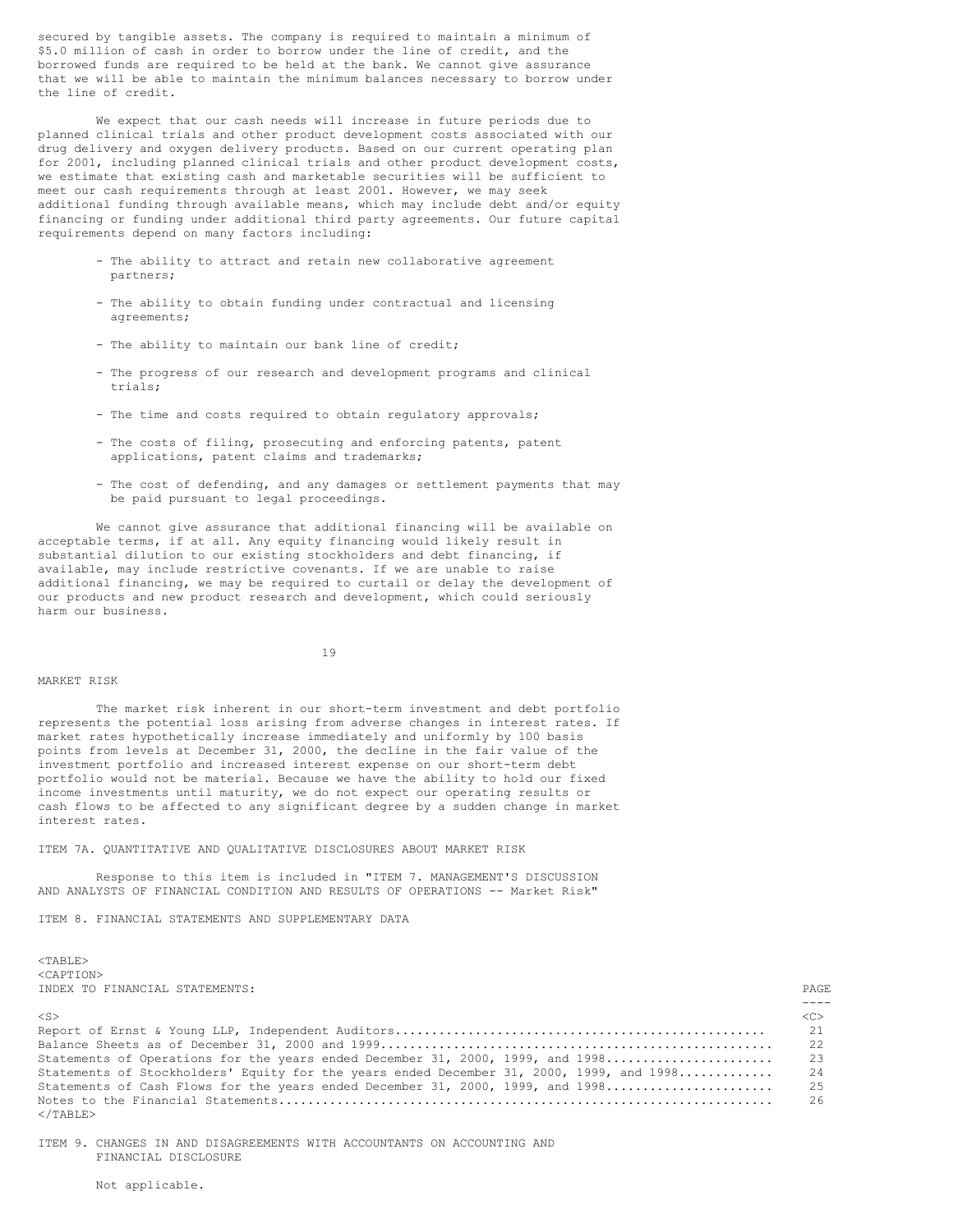The Board of Directors Sonus Pharmaceuticals, Inc.

We have audited the accompanying balance sheets of Sonus Pharmaceuticals, Inc. as of December 31, 2000 and 1999, and the related statements of operations, stockholders' equity and cash flows for each of the three years in the period ended December 31, 2000. These financial statements are the responsibility of the Company's management. Our responsibility is to express an opinion on these financial statements based on our audits.

We conducted our audits in accordance with auditing standards generally accepted in the United States. Those standards require that we plan and perform the audit to obtain reasonable assurance about whether the financial statements are free of material misstatement. An audit includes examining, on a test basis, evidence supporting the amounts and disclosures in the financial statements. An audit also includes assessing the accounting principles used and significant estimates made by management, as well as evaluating the overall financial statement presentation. We believe that our audits provide a reasonable basis for our opinion.

In our opinion, the financial statements referred to above present fairly, in all material respects, the financial position of Sonus Pharmaceuticals, Inc. at December 31, 2000 and 1999, and the results of its operations and its cash flows for each of the three years in the period ended December 31, 2000, in conformity with accounting principles generally accepted in the United States.

ERNST & YOUNG LLP

Seattle, Washington January 18, 2001

21

# SONUS PHARMACEUTICALS, INC. BALANCE SHEETS

<TABLE> <CAPTION>

|                                                                                                                                  | YEAR ENDED DECEMBER 31,<br>------------------------------ |                                         |  |
|----------------------------------------------------------------------------------------------------------------------------------|-----------------------------------------------------------|-----------------------------------------|--|
|                                                                                                                                  | 2000<br>____________                                      | 1999<br>_____________                   |  |
| $<$ S $>$                                                                                                                        | $\langle C \rangle$                                       | < <sub></sub>                           |  |
| ASSETS                                                                                                                           |                                                           |                                         |  |
| Current assets:                                                                                                                  |                                                           |                                         |  |
|                                                                                                                                  | \$6,696,610                                               | \$5,894,194                             |  |
|                                                                                                                                  | 6,765,854                                                 | 10,910,292                              |  |
|                                                                                                                                  | 345,696<br>-------------                                  | 422,851<br>------------                 |  |
|                                                                                                                                  | 13,808,160                                                | 17,227,337                              |  |
| Equipment, furniture and leasehold improvements, net                                                                             | 501,660                                                   | 861,434                                 |  |
|                                                                                                                                  | -------------                                             | ____________                            |  |
|                                                                                                                                  | \$14,309,820<br>============                              | \$18,088,771<br>============            |  |
| LIABILITIES AND STOCKHOLDERS' EOUITY<br>Current liabilities:                                                                     | \$5,000,000<br>800,343                                    | \$5,000,000<br>3,041,271<br>___________ |  |
|                                                                                                                                  | ____________<br>5,800,343                                 | 8,041,271                               |  |
| Commitments and contingencies<br>Stockholders' equity:<br>Preferred stock, \$.001 par value:                                     |                                                           |                                         |  |
| 5,000,000 shares authorized; no shares outstanding<br>Common stock, \$001 par value:                                             |                                                           |                                         |  |
| 30,000,000 shares authorized; 9,603,520 and 8,989,972<br>shares issued and outstanding in 2000 and 1999, respectively $\ldots$ . | 38,077,469                                                | 37, 142, 965                            |  |
|                                                                                                                                  | (350, 000)                                                |                                         |  |
|                                                                                                                                  | (29, 219, 041)                                            | (27, 071, 604)                          |  |
| Accumulated other comprehensive income (loss)                                                                                    | 1,049                                                     | (23, 861)                               |  |
|                                                                                                                                  | -------------<br>8,509,477                                | ____________<br>10,047,500              |  |
|                                                                                                                                  |                                                           |                                         |  |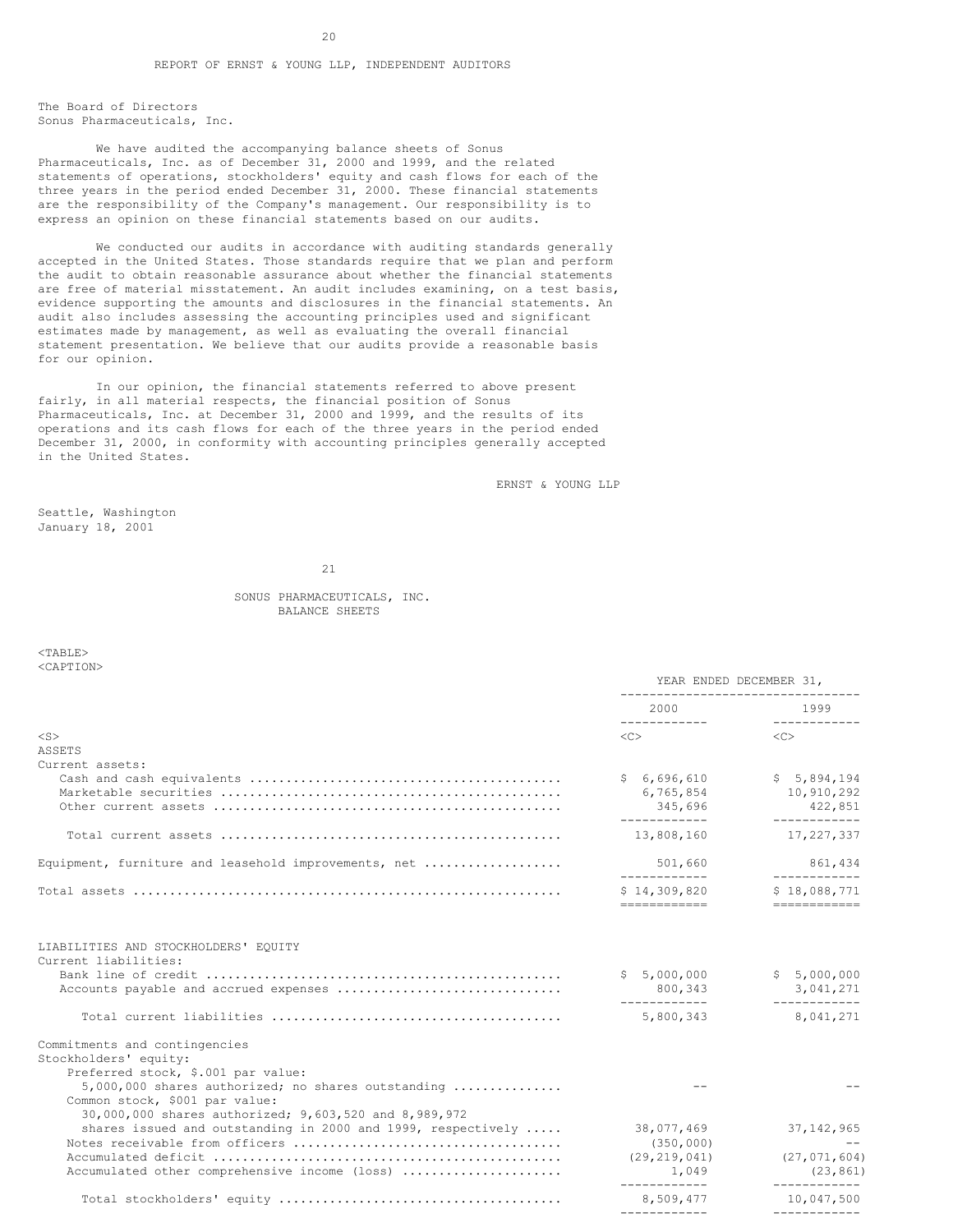============ ============

 $<$ /TABLE>

See accompanying notes.

22

# SONUS PHARMACEUTICALS, INC. STATEMENTS OF OPERATIONS

 $<$ TABLE $>$ <CAPTION>

</TABLE>

|                                                            |                                         | YEAR ENDED DECEMBER 31,                 |             |  |
|------------------------------------------------------------|-----------------------------------------|-----------------------------------------|-------------|--|
| ------------                                               | 2000                                    | 1999                                    |             |  |
| 1998                                                       | ------------                            | ------------                            |             |  |
| ------------<br>$<$ S $>$                                  | <<>                                     | <<                                      |             |  |
| <<>                                                        |                                         |                                         |             |  |
| Revenues:<br>Contract and licensing revenue<br>5,100,000   | \$408,407                               | \$12,050,000                            | $\varsigma$ |  |
| Operating expenses:<br>10,463,573                          | 3,258,630                               | 5,585,988                               |             |  |
| 6,548,833                                                  | 4,382,519<br>-----------                | 6,501,647<br>------------               |             |  |
| ------------<br>Total operating expenses<br>17,012,406     | 7,641,149<br>-----------                | 12,087,635<br>____________              |             |  |
| ____________                                               |                                         |                                         |             |  |
| (11, 912, 406)                                             |                                         | (37, 635)                               |             |  |
| Other income (expense):                                    | 692,424                                 | 568,959                                 |             |  |
| 970,146                                                    | (34, 058)                               | (96, 654)                               |             |  |
| (231, 024)                                                 | 4,250,000                               | $\qquad \qquad -$                       |             |  |
| ------------<br>739,122                                    | -----------<br>4,908,366<br>----------- | ____________<br>472,305<br>------------ |             |  |
| ------------                                               |                                         |                                         |             |  |
| Income (loss) before income taxes                          | (2, 234, 376)                           | 434,670                                 |             |  |
| (11, 173, 284)                                             | (176, 939)                              | $\qquad \qquad -$                       |             |  |
| ------------                                               |                                         |                                         |             |  |
| \$(11, 173, 284)                                           | ===========                             | ============                            |             |  |
| -------------                                              |                                         |                                         |             |  |
| Net income (loss) per share:                               | (0.23)<br>\$                            | 0.05<br>\$.                             | \$          |  |
| (1.30)<br>(1.30)                                           | \$<br>(0.23)                            | \$<br>0.05                              | \$          |  |
| Shares used in calculation of net income (loss) per share: | 9,146,374                               | 8,836,406                               |             |  |
| 8,621,759<br>8,621,759                                     | 9,146,374                               | 8,969,404                               |             |  |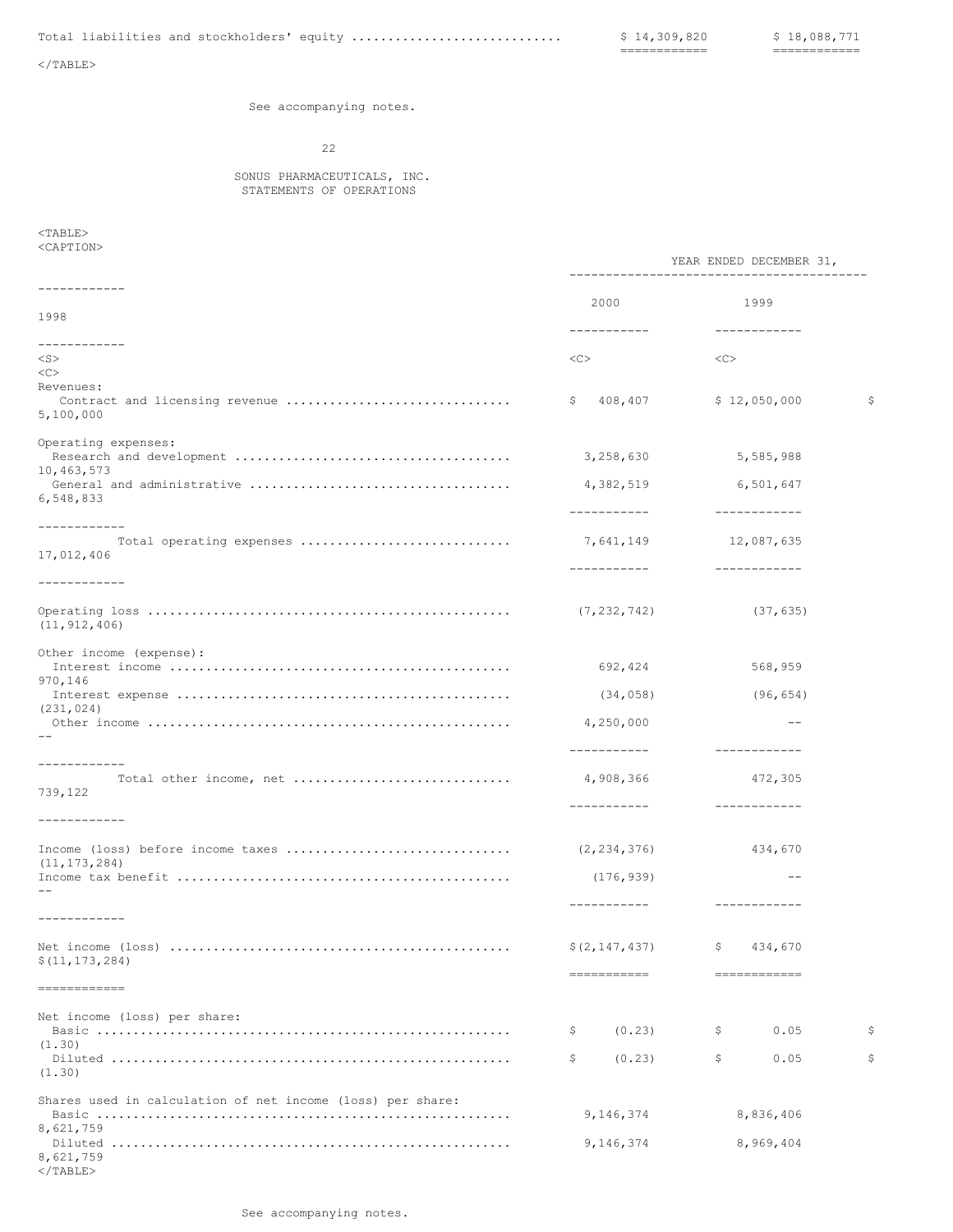### SONUS PHARMACEUTICALS, INC. STATEMENTS OF STOCKHOLDERS' EQUITY

<TABLE> <CAPTION>

|                                                                                                      | Common Stock<br>_____________________________ |                         |                                                                                                                                                                                                                                                                                                                                                                                                                                                      | Accumulated             | Accumulated<br>Other<br>Comprehensive |  |
|------------------------------------------------------------------------------------------------------|-----------------------------------------------|-------------------------|------------------------------------------------------------------------------------------------------------------------------------------------------------------------------------------------------------------------------------------------------------------------------------------------------------------------------------------------------------------------------------------------------------------------------------------------------|-------------------------|---------------------------------------|--|
| Total                                                                                                | Shares                                        | Amount<br>------------  | Notes<br>Receivable                                                                                                                                                                                                                                                                                                                                                                                                                                  | Deficit<br>------------ | Income (Loss)<br>------------         |  |
| ------------<br>$<$ S $>$                                                                            | $<\infty$                                     | <<>                     | <<                                                                                                                                                                                                                                                                                                                                                                                                                                                   | <<>                     | <<                                    |  |
| <<<br>Balance at January 1, 1998  8,611,376<br>\$18,504,617<br>Comprehensive income (loss):          |                                               | \$34,860,237            | \$<br>$\frac{1}{2} \frac{1}{2} \left( \frac{1}{2} \right) + \frac{1}{2} \left( \frac{1}{2} \right) + \frac{1}{2} \left( \frac{1}{2} \right) + \frac{1}{2} \left( \frac{1}{2} \right) + \frac{1}{2} \left( \frac{1}{2} \right) + \frac{1}{2} \left( \frac{1}{2} \right) + \frac{1}{2} \left( \frac{1}{2} \right) + \frac{1}{2} \left( \frac{1}{2} \right) + \frac{1}{2} \left( \frac{1}{2} \right) + \frac{1}{2} \left( \frac{1}{2} \right) + \frac{$ | \$(16, 349, 661)        | (5, 959)<br>Ş.                        |  |
| Net loss<br>(11, 173, 284)                                                                           | $\qquad \qquad -$                             | $- -$                   | $ -$                                                                                                                                                                                                                                                                                                                                                                                                                                                 | (11, 173, 284)          |                                       |  |
| Unrealized losses on<br>investments<br>(2, 449)                                                      |                                               | $- -$                   |                                                                                                                                                                                                                                                                                                                                                                                                                                                      |                         | (2, 449)                              |  |
| -----------                                                                                          |                                               |                         |                                                                                                                                                                                                                                                                                                                                                                                                                                                      |                         |                                       |  |
| Comprehensive loss<br>(11, 175, 733)                                                                 |                                               |                         |                                                                                                                                                                                                                                                                                                                                                                                                                                                      |                         |                                       |  |
| Issuance of common stock  20,849<br>149,131                                                          |                                               | 149,131                 |                                                                                                                                                                                                                                                                                                                                                                                                                                                      |                         |                                       |  |
| Amortization of stock<br>16,671                                                                      | -----------                                   |                         |                                                                                                                                                                                                                                                                                                                                                                                                                                                      | 16,671                  |                                       |  |
| ------------                                                                                         |                                               |                         |                                                                                                                                                                                                                                                                                                                                                                                                                                                      |                         |                                       |  |
| Balance at December 31, 1998  8, 632, 225 35, 009, 368<br>7,494,686<br>Comprehensive income (loss):  |                                               |                         | $- -$                                                                                                                                                                                                                                                                                                                                                                                                                                                | (27, 506, 274)          | (8, 408)                              |  |
| Net income<br>434,670                                                                                | $\qquad \qquad -$                             | $- -$                   | $ -$                                                                                                                                                                                                                                                                                                                                                                                                                                                 | 434,670                 |                                       |  |
| Unrealized losses on<br>investments<br>(15, 453)                                                     |                                               |                         |                                                                                                                                                                                                                                                                                                                                                                                                                                                      |                         | (15, 453)                             |  |
| ------------                                                                                         |                                               |                         |                                                                                                                                                                                                                                                                                                                                                                                                                                                      |                         |                                       |  |
| Comprehensive income<br>419,217                                                                      |                                               |                         |                                                                                                                                                                                                                                                                                                                                                                                                                                                      |                         |                                       |  |
| Issuance of common stock  357,747 2,133,597<br>2, 133, 597                                           | -----------                                   | ------------            | ----------                                                                                                                                                                                                                                                                                                                                                                                                                                           | ------------            |                                       |  |
| -----------                                                                                          |                                               |                         |                                                                                                                                                                                                                                                                                                                                                                                                                                                      |                         |                                       |  |
| Balance at December 31, 1999  8, 989, 972 37, 142, 965<br>10,047,500<br>Comprehensive income (loss): |                                               |                         |                                                                                                                                                                                                                                                                                                                                                                                                                                                      | (27, 071, 604)          | (23, 861)                             |  |
| Net loss<br>(2, 147, 437)                                                                            | $\qquad \qquad -$                             |                         |                                                                                                                                                                                                                                                                                                                                                                                                                                                      | (2, 147, 437)           |                                       |  |
| Unrealized gain on<br>investments<br>24,910                                                          | $\qquad \qquad -$                             | $- -$                   | $ -$                                                                                                                                                                                                                                                                                                                                                                                                                                                 | $- -$                   | 24,910                                |  |
|                                                                                                      |                                               |                         |                                                                                                                                                                                                                                                                                                                                                                                                                                                      |                         |                                       |  |
| Comprehensive loss<br>(2, 122, 527)                                                                  |                                               |                         |                                                                                                                                                                                                                                                                                                                                                                                                                                                      |                         |                                       |  |
| Issuance of common stock<br>584,504                                                                  | 613,548                                       | 934,504<br>------------ | (350, 000)<br>---------                                                                                                                                                                                                                                                                                                                                                                                                                              | $\qquad -$              |                                       |  |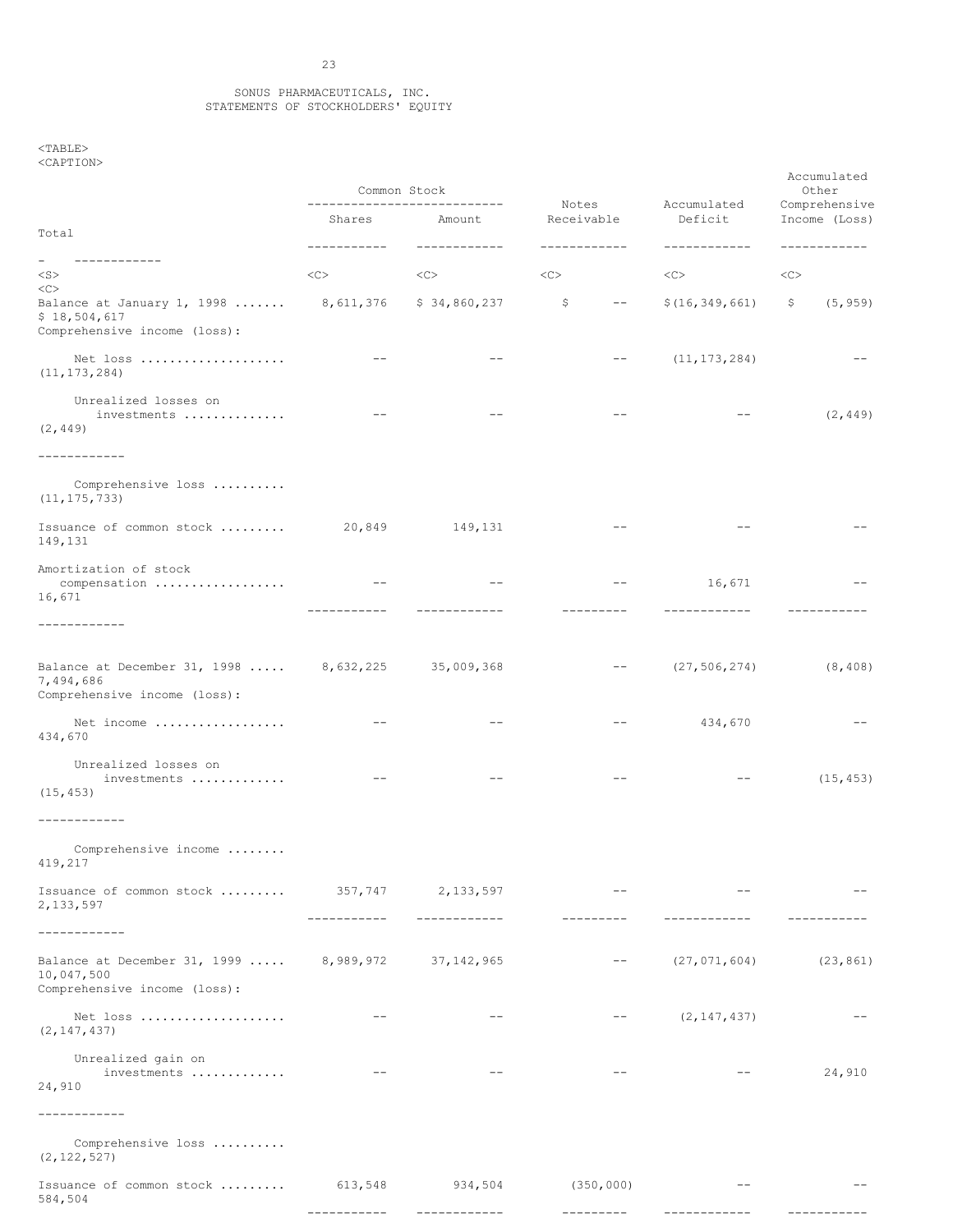| Balance at December 31, 2000<br>\$ 8,509,477 |  |  |  |  |  |  |
|----------------------------------------------|--|--|--|--|--|--|

=========== ============ ========= ============ ===========

============  $<$ /TABLE>

# See accompanying notes.

24

# SONUS PHARMACEUTICALS, INC. STATEMENTS OF CASH FLOWS

<TABLE>

| <caption></caption>                                                         |                   |                                  |               |
|-----------------------------------------------------------------------------|-------------------|----------------------------------|---------------|
|                                                                             |                   | YEAR ENDED DECEMBER 31,          |               |
| $- - - - - - -$<br>1998                                                     | 2000              | 1999                             |               |
|                                                                             | ------------      | -------------                    | $- - - - - -$ |
| $- - - - - -$<br>$<$ S $>$                                                  | <<>               | <<>                              | <<            |
| OPERATING ACTIVITIES:                                                       |                   |                                  |               |
| \$(11, 173, 284)                                                            | \$ (2, 147, 437)  | \$434,670                        |               |
| Adjustments to reconcile net income (loss) to net cash                      |                   |                                  |               |
| used in operating activities:                                               | 385,594           | 627,171                          |               |
| 831,188                                                                     | (20, 419)         | $\qquad \qquad -$                |               |
|                                                                             |                   |                                  |               |
| Amortization of discount on marketable securities<br>(5, 571)               | (28, 056)         | (34, 852)                        |               |
| Realized (gains) losses on marketable securities                            | $--$              | 4,976                            |               |
| (13, 952)<br>Changes in operating assets and liabilities:                   |                   |                                  |               |
|                                                                             |                   | (3, 832)                         |               |
| 220,952                                                                     |                   |                                  |               |
| (174, 408)                                                                  | ____________      | _____________                    |               |
| ------                                                                      |                   |                                  |               |
| (10, 315, 075)                                                              |                   |                                  |               |
| INVESTING ACTIVITIES:                                                       |                   |                                  |               |
| Purchases of equipment, furniture and leasehold                             |                   |                                  |               |
| (523, 870)                                                                  | (38, 666)         | (44, 515)                        |               |
|                                                                             | 33,265            | $--$                             |               |
|                                                                             |                   | $(8, 643, 350)$ $(20, 758, 859)$ |               |
| (28, 308, 701)<br>Proceeds from sales of marketable securities              | 499,995           | 14,564,759                       |               |
| 24,600,104<br>Proceeds from maturities of marketable securities  12,340,759 |                   | 7,049,147                        |               |
| 13,292,590                                                                  | -------------     | ------------                     |               |
| ------                                                                      |                   |                                  |               |
| 9,060,123                                                                   |                   | 810,532                          |               |
| FINANCING ACTIVITIES:                                                       |                   |                                  |               |
| Proceeds from bank line of credit                                           | 20,000,000        | 20,000,000                       |               |
| 20,000,000<br>Repayment of bank line of credit                              | (20,000,000)      | (20,000,000)                     |               |
| (20,000,000)                                                                |                   |                                  |               |
| 1,203,282                                                                   |                   | 30,783                           |               |
| Repayment of capital lease obligations<br>(146, 762)                        | $\qquad \qquad -$ | (93, 178)                        |               |
| Proceeds from exercise of stock options                                     | 584,504           | 53,592                           |               |
| 149,131                                                                     | ------------      | ------------                     |               |
| $- - - - - -$                                                               |                   |                                  |               |
| Net cash provided by (used in) financing activities<br>1,205,651            | 584,504           | (8, 803)                         |               |
| $- - - - - -$                                                               | -------------     | ------------                     |               |
|                                                                             |                   |                                  |               |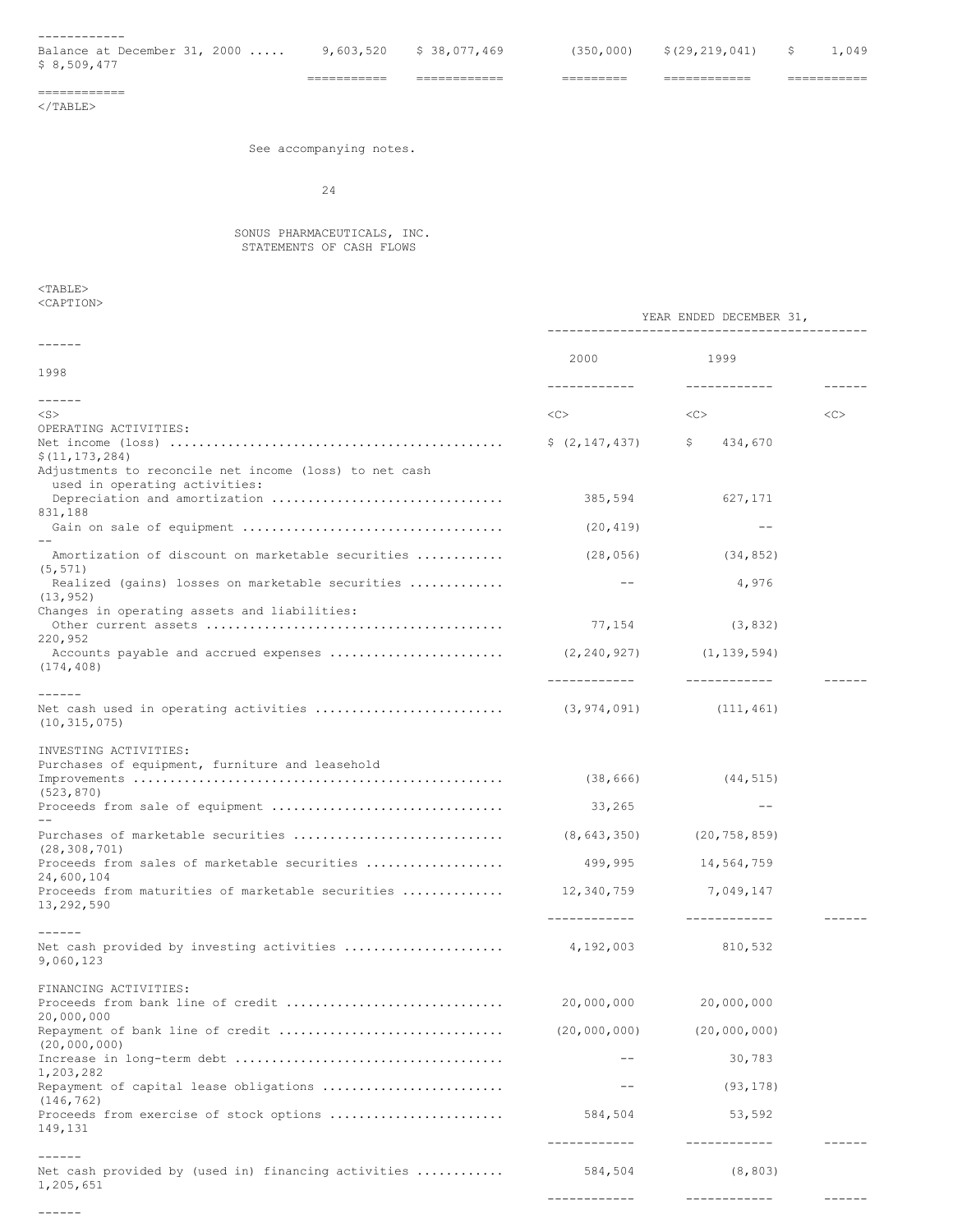| Change in cash and cash equivalents for the period<br>(49, 301) | 802,416      |           | 690,268                |     |
|-----------------------------------------------------------------|--------------|-----------|------------------------|-----|
| Cash and cash equivalents at beginning of period<br>5, 253, 227 | 5,894,194    |           | 5,203,926              |     |
|                                                                 |              |           |                        |     |
| $- - - - - -$                                                   |              |           |                        |     |
| Cash and cash equivalents at end of period<br>5,203,926         | 6,696,610    |           | 5,894,194              |     |
| Marketable securities at end of period<br>11,750,916            |              | 6,765,854 | 10,910,292             |     |
|                                                                 |              |           |                        |     |
|                                                                 |              |           |                        |     |
| TOTAL CASH, CASH EQUIVALENTS AND MARKETABLE SECURITIES          | \$13,462,464 |           | \$16,804,486           | \$  |
| 16,954,842                                                      |              |           |                        |     |
|                                                                 |              |           |                        |     |
|                                                                 |              |           |                        |     |
| Supplemental cash flow information:                             |              |           |                        |     |
|                                                                 | S.           | 33,958    | $\mathsf{S}$<br>43,069 | \$. |
| 64,531                                                          |              |           |                        |     |
| 7,500                                                           | Ŝ            |           | \$                     | \$  |
|                                                                 |              |           |                        |     |
| Supplemental disclosure of non-cash financing activity:         |              |           |                        |     |
| Conversion of long-term debt to common stock                    | \$           |           | \$2,080,005            | \$  |
|                                                                 |              |           |                        |     |

 $<$ /TABLE>

See accompanying notes.

25

SONUS PHARMACEUTICALS, INC. NOTES TO FINANCIAL STATEMENTS

1. DESCRIPTION OF BUSINESS AND SUMMARY OF ACCOUNTING POLICIES

# BUSINESS OVERVIEW

Sonus Pharmaceuticals, Inc. (the Company) is engaged in the research and development of therapeutic drug delivery and oxygen delivery products utilizing our core technology in emulsion formulations. Based on this proprietary technology, we have developed the TOCOSOL(TM) drug delivery system to solubilize drugs that are poorly soluble in water. The Company is developing a cancer therapy product and a cardiovascular therapy product with the TOCOSOL technology. The Company is also developing an oxygen delivery product, which uses our core emulsion formulation technology and consists of stabilized fluorocarbon gas microbubbles for transporting oxygen.

### CASH AND CASH EQUIVALENTS

Cash and cash equivalents consist of highly liquid investments with a maturity of three months or less at the date of purchase.

# MARKETABLE SECURITIES

The Company classifies the marketable securities investment portfolio as available-for-sale, and such securities are stated at fair value based on quoted market prices, with the unrealized gains and losses included as a component of accumulated other comprehensive loss. Interest earned on securities available-for-sale is included in interest income. The cost of debt securities in this category is adjusted for amortization of premiums and accretion of discounts to maturity. Such amortization and accretion are included in interest income. Realized gains and losses and declines in value judged to be other than temporary on securities available-for-sale also are included in interest income. The cost of securities sold is based on the specific identification method.

# CONCENTRATIONS OF CREDIT RISK

The Company invests its excess cash in accordance with investment guidelines which limit the credit exposure to any one financial institution and to any one type of investment, other than securities issued by the U.S. government. The guidelines also specify that the financial instruments are issued by institutions with strong credit ratings. These securities are generally not collateralized and mature within one year.

# REVENUE RECOGNITION

Payments under contractual agreements are recorded as revenue when earned based upon the provisions of each agreement. Payments received which have not met the appropriate revenue recognition criteria are recorded as deferred revenue.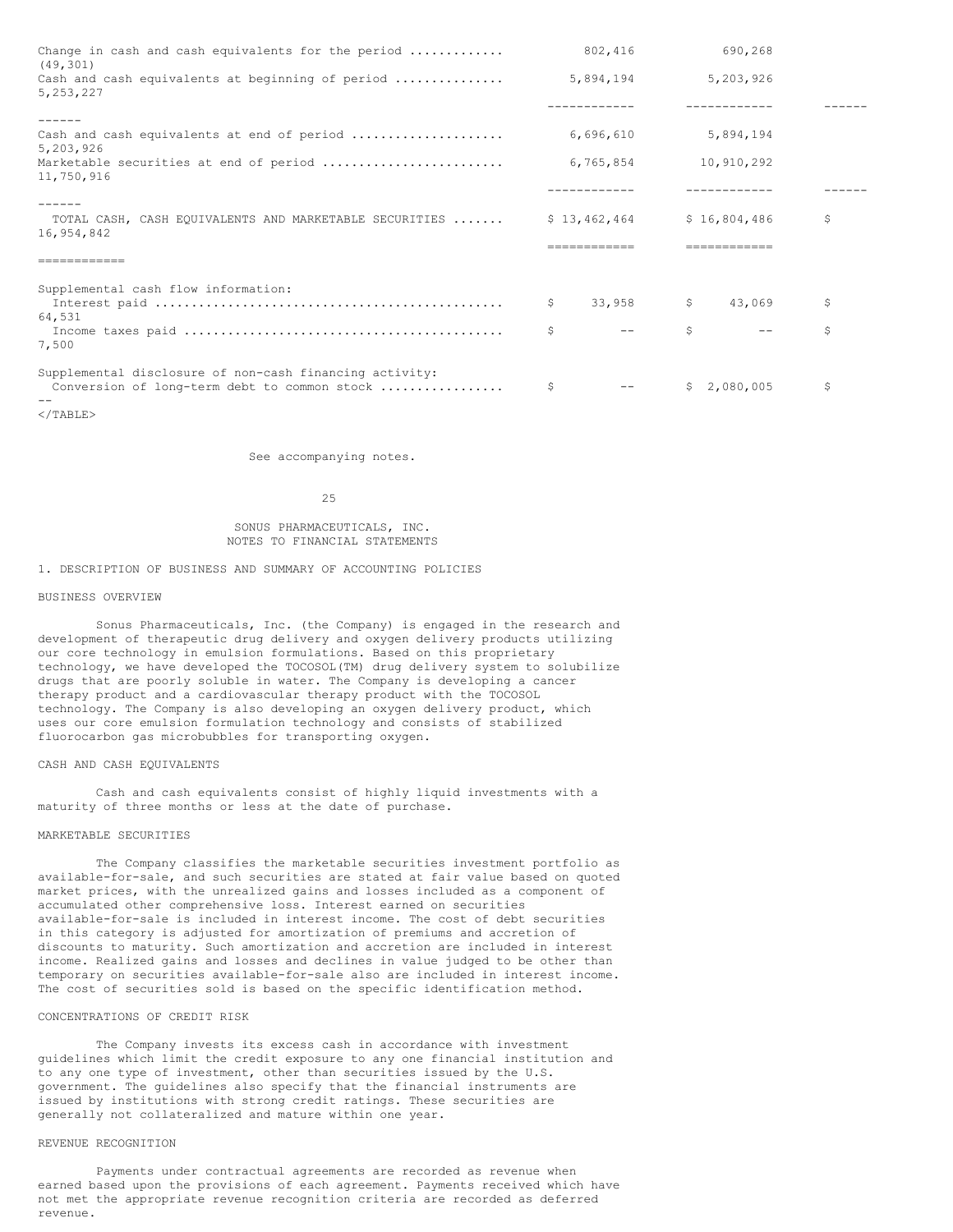### EQUIPMENT, FURNITURE AND LEASEHOLD IMPROVEMENTS

Equipment, furniture and leasehold improvements are stated at cost. Depreciation of equipment is provided using the straight-line basis over three to five years, the estimated useful life of the assets.

26

Leasehold improvements are amortized over the lesser of the economic useful lives of the improvements or the term of the related lease.

# STOCK-BASED COMPENSATION

In accordance with Statement of Financial Accounting Standards No. 123, "Accounting for Stock-Based Compensation," the Company has elected to continue to account for stock-based compensation using the intrinsic value method prescribed in Accounting Principles Board Opinion No. 25, "Accounting for Stock Issued to Employees" and related interpretations. Accordingly, compensation cost for stock options is measured as the excess, if any, of the market price of the Company's common stock at the date of grant over the stock option exercise price. Under the Company's stock plans, stock options are generally granted at fair market value.

### COMPREHENSIVE INCOME

In accordance with Statement of Financial Accounting Standard No. 130, "Reporting Comprehensive Income" (SFAS 130), the Company has reported comprehensive income, defined as net income (loss) plus other comprehensive income, in the Statements of Stockholders' Equity. The total of other accumulated comprehensive income consists of unrealized gains and losses on marketable securities.

# PER SHARE DATA

In accordance with Statement of Financial Accounting Standards No. 128 "Earnings Per Share" the Company has presented both basic and diluted earnings per share ("EPS"). Basic EPS is based on the weighted average number of common shares outstanding. Diluted EPS is based on the weighted average number of common shares and dilutive potential common shares. Dilutive potential common shares are calculated under the treasury stock method and consist of unexercised stock options and warrants.

# USE OF ESTIMATES

The preparation of financial statement in conformity with generally accepted accounting principles requires management to make estimates and assumptions that affect the amounts reported in the financial statements and accompanying notes. Actual results could differ from those estimates.

### 2. MARKETABLE SECURITIES

Marketable securities consist of the following at December 31, 2000 and 1999:

<TABLE> <CAPTION>

|                                                                           | COST                        | <b>UNREALIZED</b><br>GAINS | UNREALIZED<br>LOSSES           | FAIR VALUE                  |
|---------------------------------------------------------------------------|-----------------------------|----------------------------|--------------------------------|-----------------------------|
| $<$ S $>$<br>2000:                                                        | <<                          | <<                         | < <sub></sub>                  | <<                          |
| Corporate debt securities (principally<br>commercial paper)               | \$6.759.992                 | \$1,263                    | S<br>(214)                     | \$6,765,854                 |
| 1999:<br>Government obligations<br>Corporate debt securities (principally | \$1,499,545                 | \$<br>$- -$                | S<br>(1, 772)                  | \$1,497,773                 |
| commercial paper)                                                         | 9,426,200                   | 1,189                      | (14, 870)                      | 9,412,519                   |
|                                                                           | \$10,925,745<br>=========== | 1,189<br>S.<br>======      | S<br>(16, 642)<br>============ | \$10,910,292<br>=========== |

 $\langle$ /TABLE>

27

Total realized gains on sales of available-for-sale securities were not material in the current year. Realized gains on the sales of available-for-sale securities were \$3,015 and \$13,952 in 1999 and 1998, respectively. The realized losses on sales of available for sale securities were \$0, \$7,991 and \$0 in 2000, 1999 and 1998, respectively. All marketable securities at December 31, 2000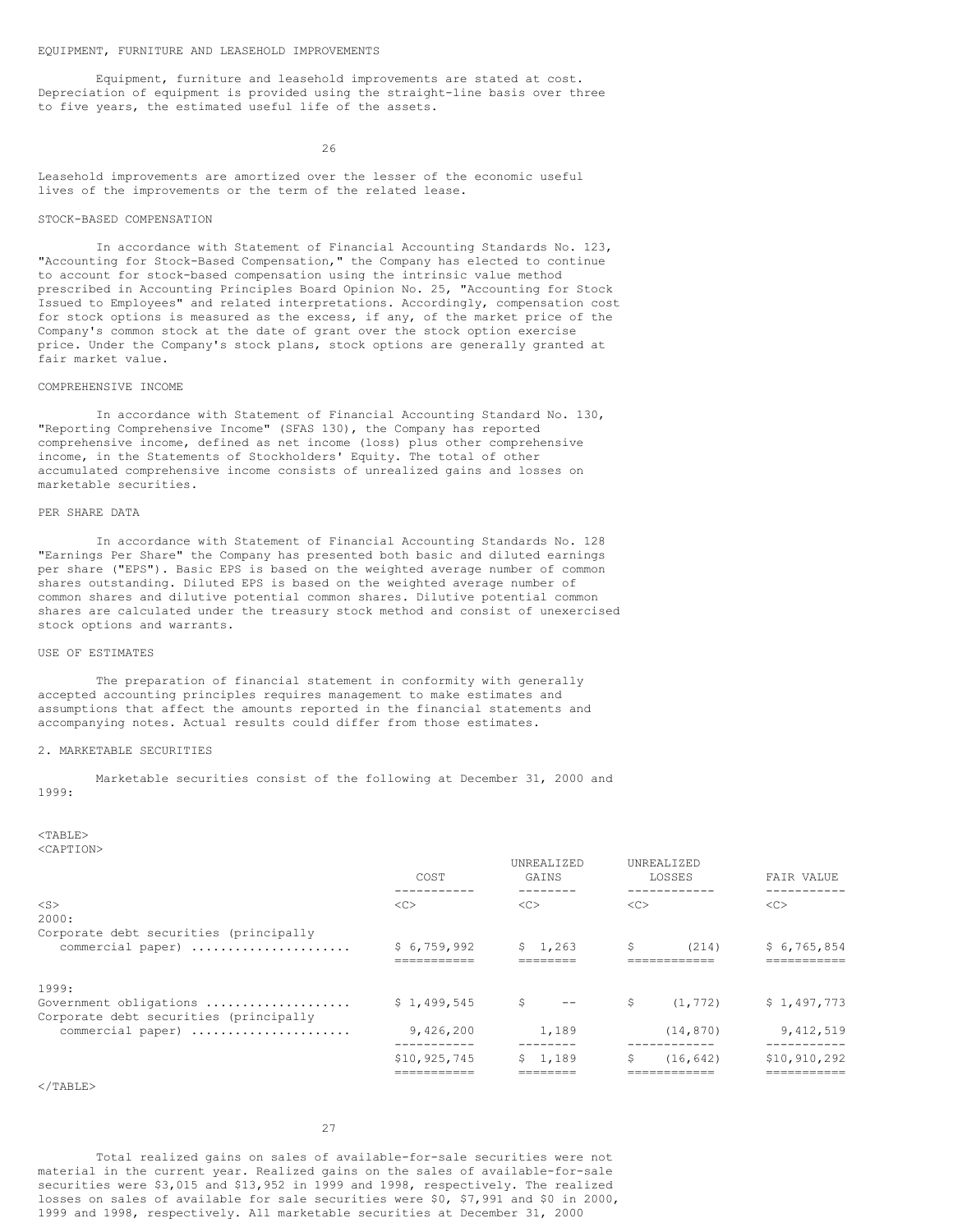mature within one year.

### 3. EQUIPMENT, FURNITURE AND LEASEHOLD IMPROVEMENTS

Equipment, furniture and leasehold improvements consist of the following:

# <TABLE> <CAPTION>

|                                                | 2000          | 1999        |
|------------------------------------------------|---------------|-------------|
|                                                |               |             |
| $<$ S $>$                                      | < <sub></sub> | <<          |
| Laboratory equipment                           | \$2,204,009   | \$2,221,744 |
| Office furniture and equipment                 | 989,618       | 1,037,586   |
| Leasehold improvements                         | 782,060       | 782,060     |
|                                                | 3,975,687     | 4,041,390   |
| Less accumulated depreciation and amortization | 3,474,027     | 3,179,956   |
|                                                | 501,660<br>S  | 861,434     |
|                                                |               |             |

# $<$ /TABLE>

### 4. DEBT

The Company has a Loan Agreement with a bank which provides for a \$5.0 million revolving line of credit facility. Borrowings bear interest at the prime rate plus 1.0% per annum. At December 31, 2000 and December 31, 1999, there was \$5.0 million outstanding under the line of credit. The line of credit expires in August 2001 and is secured by the tangible assets of the Company. The Company is required to maintain a minimum of \$5.0 million of cash in order to borrow under the line of credit, and the borrowed funds are required to be held at the bank.

# 5. CONTRACTUAL AGREEMENTS

In 1996, the Company entered into agreements with Abbott Laboratories ("Abbott") for the development and commercialization of an ultrasound contrast agent, EchoGen. Under these agreements, Abbott has paid the Company a total of \$37.7 million based on the achievement of certain milestones. The agreements with Abbott were terminated in 2000. The Company made a strategic decision in October 2000 to shift its focus from diagnostic ultrasound contrast to the further development of its drug delivery and oxygen delivery products. At that time, the Company withdrew the EchoGen application with the FDA and discontinued further clinical development. In addition, the Company terminated the manufacturing and supply agreement with Abbott for EchoGen which resulted in a \$1.3 million favorable adjustment that is included as a reduction in research and development expenses in the Statement of Operations for the year ended December 31, 2000.

In 1999, the Company entered into a license agreement with Nycomed Imaging AS ("Nycomed") for the cross-license of certain proprietary ultrasound contrast agent technologies and received a license fee of \$10.0 million. Under the terms of the agreement, the Company provided Nycomed with an exclusive license to its ultrasound contrast patents except as related to perfluoropentane. Under the exclusive license to the patents, Nycomed also has the right to freely sublicense to other companies with a portion of any sublicense fees to be paid to the Company. In addition, the Company has a worldwide, non-exclusive license to certain of Nycomed's ultrasound contrast agent patents. The Company also has the right to sublicense these patents to its collaborative partners. In addition to the license fee, Nycomed pays the Company a royalty based on sales of its licensed products.

28

# 6. INCOME TAXES

### Income taxes consist of the following:

| $<$ TABLE>          |               |               |        |
|---------------------|---------------|---------------|--------|
| <caption></caption> |               |               |        |
|                     | 2000          | 1999          | 1998   |
|                     |               |               |        |
| $<$ S>              | < <sub></sub> | < <sub></sub> | <<     |
| Federal -- current  | Ŝ<br>--       | $S --$        | $S --$ |
| Foreign -- current  | (176, 939)    |               |        |
|                     |               |               |        |
| Total               | \$(176, 939)  | $S --$        | $ -$   |
|                     |               |               |        |

 $\langle$ /TABLE>

In the first quarter of 2000, the Company received a refund of \$176,939 for international withholding taxes that were originally paid in 1995. Due to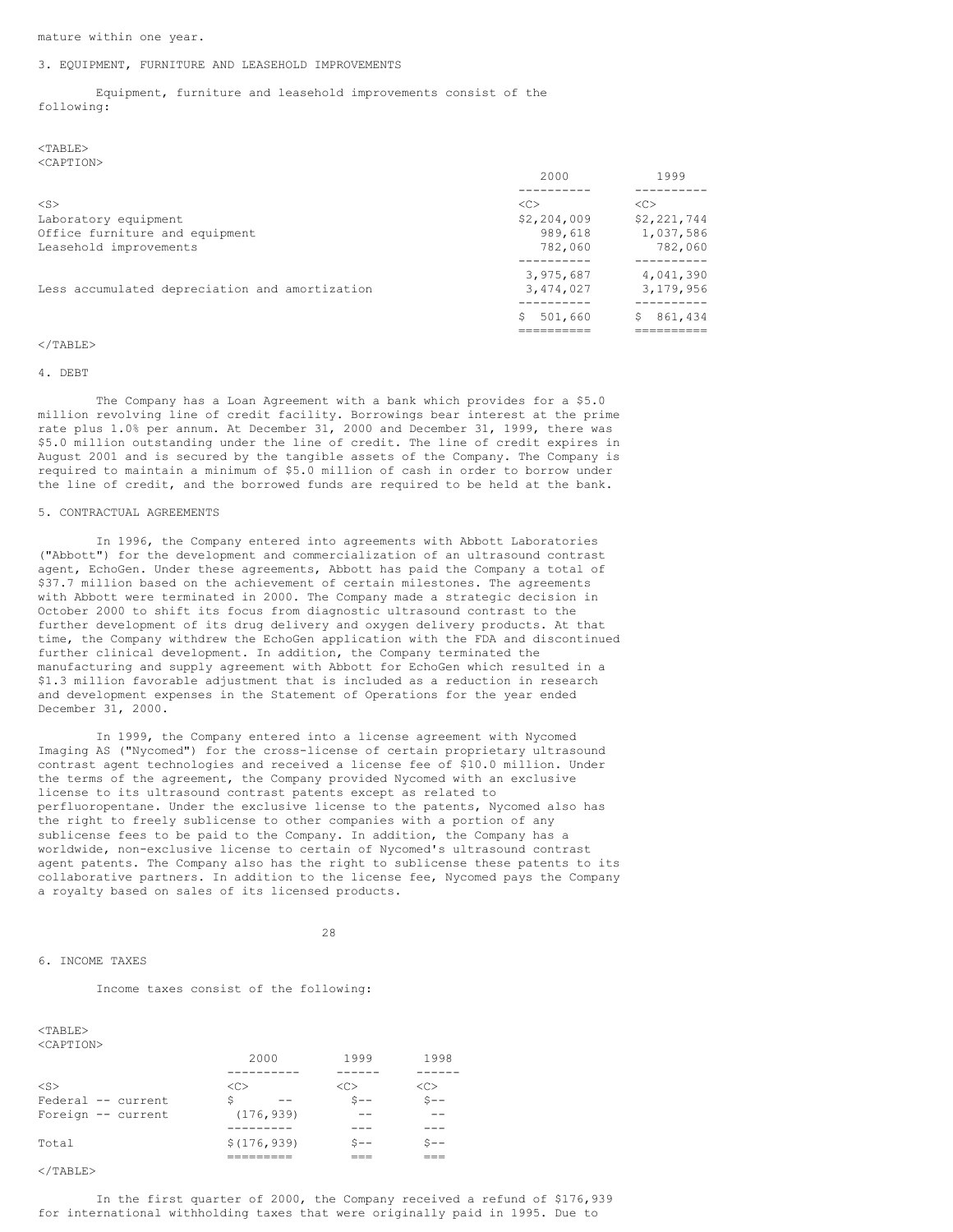the uncertainty of receipt of this refund, a valuation allowance had previously been provided.

A reconciliation of the Federal Statutory tax rate of 34% to the Company's effective income tax rate follows:

 $<$ TABLE $>$ <CAPTION>

|                                                  | 2000          | 1999          | 1998          |
|--------------------------------------------------|---------------|---------------|---------------|
|                                                  |               |               |               |
| $<$ S $>$                                        | < <sub></sub> | < <sub></sub> | < <sub></sub> |
| Statutory tax rate                               | (34.00%)      | 34.00%        | $(34.00\%)$   |
| Utilization of net operating loss carry forwards |               | (37.95)       |               |
| Permanent difference                             | 0.89          | 3.95          | (0.20)        |
| Change in valuation allowance                    | 33.11         |               | 34.20         |
| Foreign tax credit                               | $(8.24\%)$    |               |               |
|                                                  |               |               |               |
| Effective tax rate                               | $(8.24\%)$    | $- \approx$   | $- \approx$   |
|                                                  |               |               |               |

# $\langle$ /TABLE>

Significant components of the Company's net deferred tax assets and liabilities as of December 31, 2000 and 1999 are as follows:

<TABLE> <CAPTION>

|                                                 | 2000            | 1999           |
|-------------------------------------------------|-----------------|----------------|
|                                                 |                 |                |
| $<$ S $>$                                       | <<              | < <sub></sub>  |
| Deferred tax assets:                            |                 |                |
| Federal net operating loss carry forwards       | 9.311.000<br>S. | \$8,580,000    |
| Accrued expenses                                | 99,000          | 126,000        |
| Research and development credits                | 1,449,000       | 1,347,000      |
| Foreign tax credits                             | 1,006,000       | 1,183,000      |
| AMT tax credits                                 | 68,000          | 68,000         |
| Book in excess of tax depreciation expense      | 170,000         | 149,000        |
|                                                 |                 |                |
| Gross deferred tax assets                       | 12,103,000      | 11,453,000     |
| Valuation allowance for net deferred tax assets | (12, 103, 000)  | (11, 453, 000) |
|                                                 |                 |                |
| Net deferred tax assets                         | Ŝ               | Ś              |
|                                                 |                 |                |

# </TABLE>

Due to the uncertainty of the Company's ability to generate taxable income to realize its net deferred tax assets at December 31, 2000 and 1999, a valuation allowance has been recognized for financial reporting purposes. The Company's valuation allowance for deferred tax assets increased \$650,000 and \$87,000 for the years ended December 31, 2000 and 1999, respectively.

At December 31, 2000, the Company has federal net operating loss carry forwards of approximately \$27,386,000 for income tax reporting purposes and research and development and AMT tax credit carry forwards of approximately \$1,517,000. The federal operating loss carry forwards and research and development credits begin to expire in 2006.

29

The initial public offering of common stock by the Company in 1995 caused an ownership change pursuant to applicable regulations in effect under the Internal Revenue Code of 1986. Therefore, the Company's use of losses incurred through the date of ownership change will be limited during the carry forward period and may result in the expiration of net operating loss carry forwards before utilization.

# 7. STOCKHOLDERS' EQUITY

### COMMON STOCK

At December 31, 2000, the Company had shares of common stock reserved for possible future issuance as follows:

=========

| $\langle S \rangle$                                 |           |
|-----------------------------------------------------|-----------|
|                                                     | 2,515,945 |
| Shares available for future grant under stock plans | 703,021   |
|                                                     | 500.000   |
|                                                     |           |
|                                                     | 3.718.966 |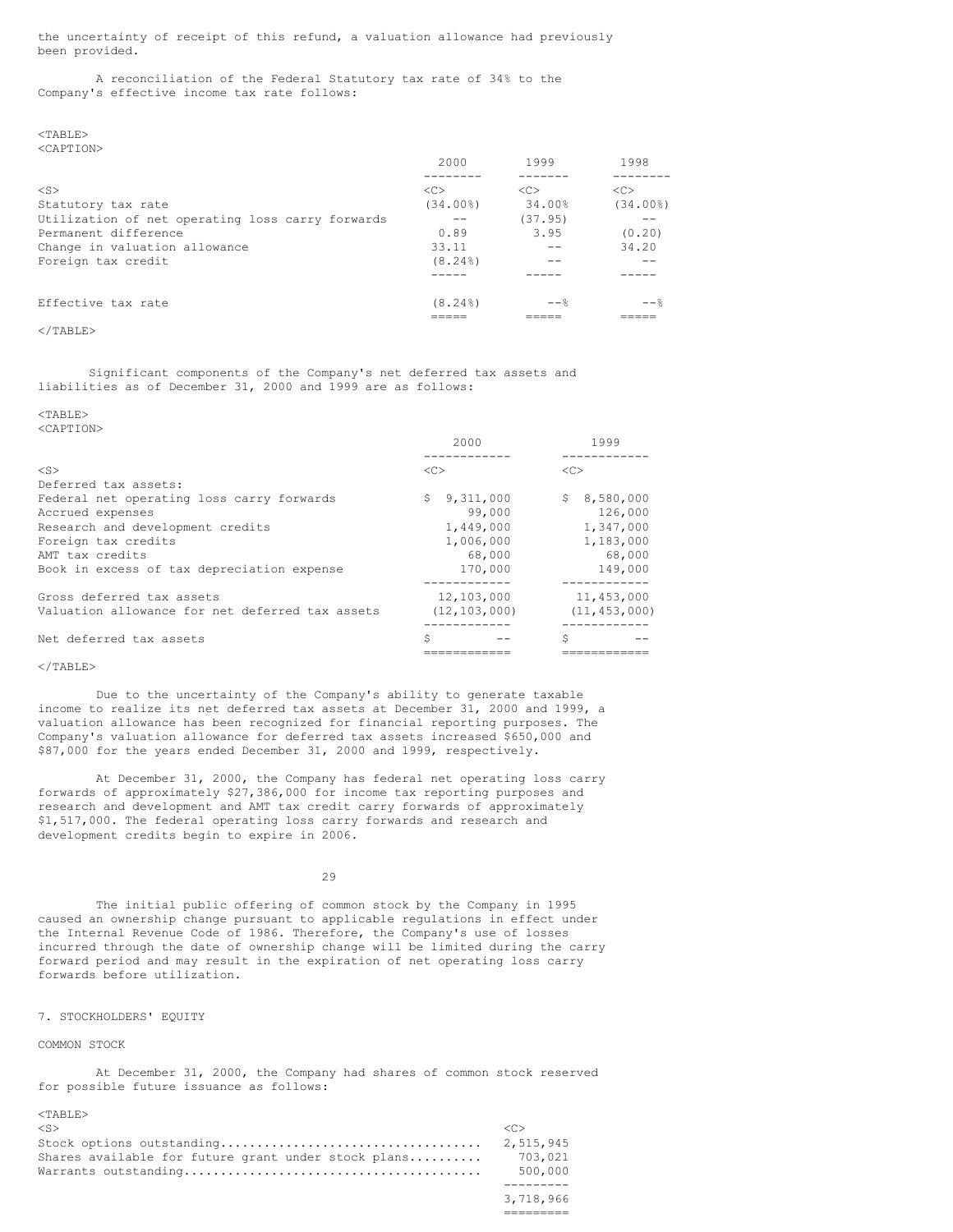## STOCK OPTIONS

The Company has several stock option plans, including the 2000 Stock Incentive Plan adopted in 2000, whereby shares of common stock are reserved for future issuance pursuant to stock option grants or other issuances. Employee stock options vest over a period of time determined by the Board of Directors, generally four years, and director stock options are generally fully vested on the date of grant. Stock options generally are granted at the fair market value on the date of grant and expire ten years from the date of grant.

A summary of activity related to the Company's stock options follows:

<TABLE> <CAPTION>

|                                                                                                                      | SHARES      | EXERCISE<br><b>PRTCE</b> |
|----------------------------------------------------------------------------------------------------------------------|-------------|--------------------------|
| $<$ S $>$                                                                                                            | $<<$ $>>$   | < <sub></sub>            |
|                                                                                                                      | \$1,044,919 | $5 \t .07 - 44.00$       |
|                                                                                                                      | 823, 215    | $6.25 - 38.63$           |
| $\texttt{Exercised.}\dots\dots\dots\dots\dots\dots\dots\dots\dots\dots\dots\dots\dots\dots\dots\dots\dots\dots\dots$ | (11, 765)   | $.07 - - 24.13$          |
|                                                                                                                      | (545, 278)  | $3.93 - 44.00$           |
|                                                                                                                      | 1,311,091   | $.20 - - 44.00$          |
|                                                                                                                      | 814,026     | $3.69 - 6.94$            |
|                                                                                                                      | (5, 158)    | $3.93 - 6.25$            |
|                                                                                                                      | (134, 077)  | $5.94 - 44.00$           |
|                                                                                                                      |             |                          |
|                                                                                                                      | 1,985,88    | $.20 - - 44.00$          |
|                                                                                                                      | 1,252,215   | $.63 - - 6.00$           |
|                                                                                                                      | (203, 785)  | $.66 - - 6.75$           |
|                                                                                                                      | (518, 367)  | $.88 - - 6.00$           |
|                                                                                                                      | 2,515,945   | $.20 - - 44.00$          |
|                                                                                                                      |             |                          |

 $\langle$ /TABLE>

Options exercisable at December 31, 2000, 1999, and 1998, were 997,546, 990,462, and 757,775, respectively.

30

The following table summarizes information about stock options outstanding at December 31, 2000:

<TABLE> <CAPTION>

|                                |                              | OPTIONS OUTSTANDING                                             |                                                 | OPTIONS EXERCISABLE          |                                          |
|--------------------------------|------------------------------|-----------------------------------------------------------------|-------------------------------------------------|------------------------------|------------------------------------------|
| RANGE OF<br>EXERCISE<br>PRICES | <b>NUMBER</b><br>OUTSTANDING | WEIGHTED<br>AVERAGE<br><b>REMAINING</b><br>CONTRACTUAL<br>LIFE. | WEIGHTED<br>AVERAGE<br><b>EXERCISE</b><br>PRICE | <b>NUMBER</b><br>EXERCISABLE | WEIGHTED<br>AVERAGE<br>EXERCISE<br>PRICE |
| $<$ S $>$                      | < <sub></sub>                | < <sub></sub>                                                   | < <sub></sub>                                   | < <sub></sub>                | < <sub></sub>                            |
| $$0.20 - $0.88$                | 660,613                      | 9.83 years                                                      | \$0.80                                          | 613                          | \$0.20                                   |
| $$3.63-$4.88$                  | 141,514                      | 9.14 years                                                      | \$4.02                                          | 43,835                       | \$3.96                                   |
| $$5.94-S.8.19$                 | 1,165,580                    | 8.11 years                                                      | \$6.21                                          | 411,981                      | \$6.44                                   |
| $$10.13 - $20.50$              | 487,405                      | 5.14 years                                                      | \$13.57                                         | 484,860                      | \$13.59                                  |
| $$27.75 - $44.00$              | 60,834                       | 6.55 years                                                      | \$34.21                                         | 56,257                       | \$33.97                                  |
| Total                          | 2,515,945                    | 8.01 years                                                      | \$6.77                                          | 997.546                      | \$11.35                                  |

### $\langle$ /TABLE>

# ACCOUNTING FOR STOCK-BASED COMPENSATION

In accordance with Statement of Financial Accounting Standards No. 133, "Accounting for Stock-Based Compensation (SFAS 123), the Company has elected to continue following the intrinsic value method allowed under the statement for its stock option plans and present pro forma disclosures of the fair value method prescribed by SFAS 123. Had the Company elected to recognize compensation cost based on the fair value of the options as prescribed by SFAS 123, the net loss and associated basic net loss per share amounts would have been \$3.6 million or \$0.40 per share, \$1.7 million or \$0.19 per share and \$13.5 million or \$1.57 per share for the years ended December 31, 2000, 1999 and 1998, respectively. The fair value of each option is estimated using the Black-Scholes option pricing model. The assumptions used in this model include (1) the stock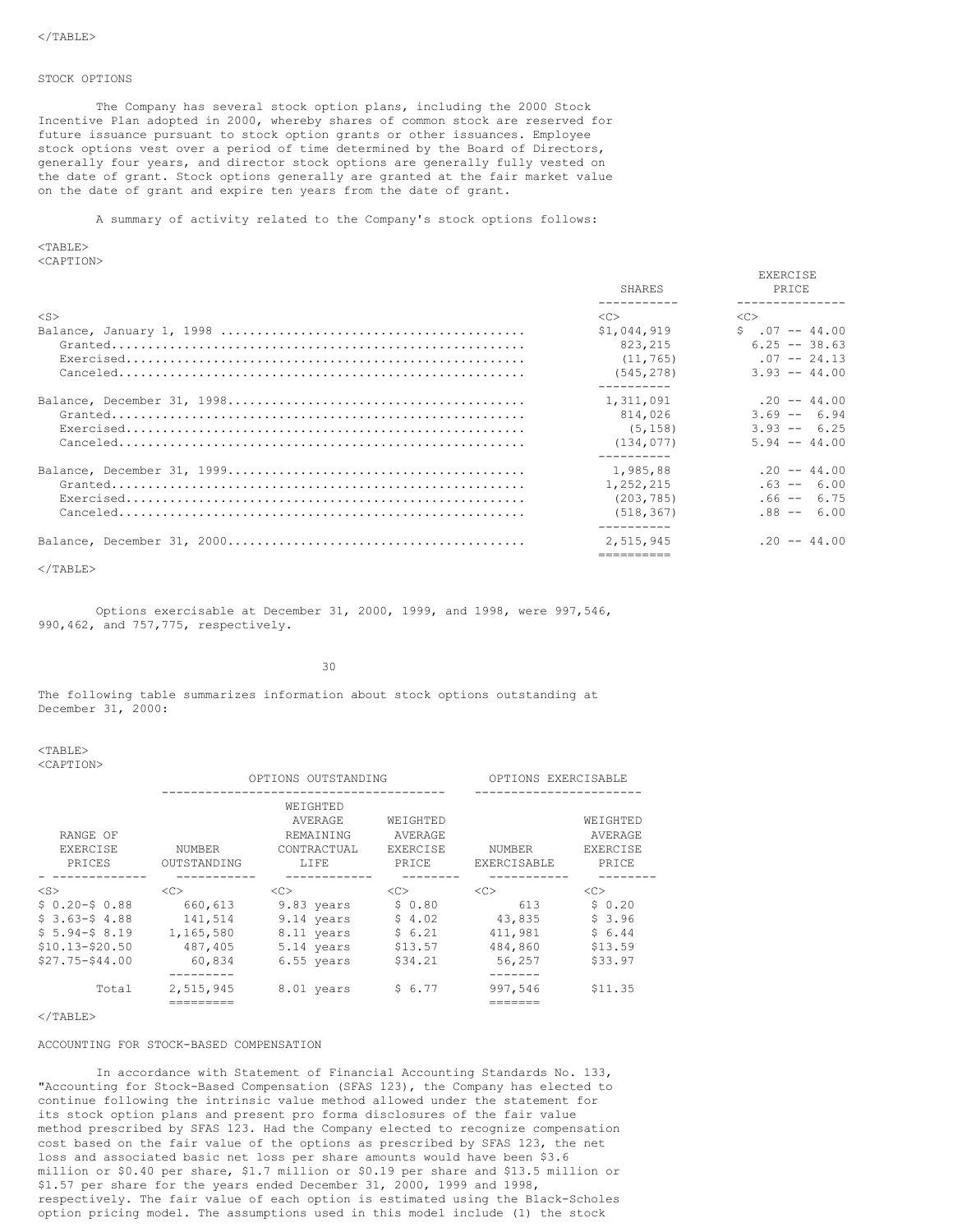price at grant date, (2) the exercise price, (3) an estimated option life of four years, (4) no expected dividends for each year presented, (5) an expected stock price volatility factor of 1.14, 0.873, and 0.659 in 2000, 1999 and 1998, respectively, and (6) a risk-free interest rate of 6.35%, 6.88% and 4.43% in 2000, 1999 and 1998, respectively. The weighted average fair value per share of options granted during 2000, 1999 and 1998 was \$2.38, \$3.92 and \$4.27, respectively.

# STOCK PURCHASE PLAN

The company has an employee stock purchase plan whereby employees may contribute up to 15% of their compensation to purchase shares of the Company's common stock at 85% of the stock's fair market value at the lower of the beginning or end of each three-month offering period. Shares purchased under the plan were 9,763, 8,787 and 9,698 in 2000, 1999 and 1998, respectively. At December 31, 2000, 55,457 shares were reserved for future purchases by employees under the plan.

## WARRANTS

As of December 31, 2000, the Company had warrants outstanding to purchase 500,000 shares of common stock. The warrants are exercisable at \$16.00 per share and expire in May 2001.

### NOTES RECEIVABLE

In October 2000, the Company entered into stock purchase agreements with certain officers whereby the officers purchased 400,000 shares of common stock at the fair market value of the stock on the date of purchase in exchange for full-recourse notes totaling \$350,000. Each of the notes is due in five years

31

with interest due annually at the rate of 6.09%. The shares are restricted and subject to repurchase by the Company at the original purchase price for a period of one year.

### SHAREHOLDER RIGHTS PLAN

The Company has adopted a Shareholder Rights Plan ("Plan"). Under the Plan, the Company's Board of Directors declared a dividend of one Preferred Stock Purchase Right ("Right") for each outstanding common share of the Company. The Rights have an exercise price of \$140 per Right and provide the holders with the right to purchase, in the event a person or group acquires 15% or more of the Company's common stock, additional shares of the Company's common stock having a market value equal to two times the exercise price of the Right. The Rights expire in 2006.

## 8. NET INCOME (LOSS) PER SHARE

A reconciliation between basic and diluted net income (loss) per share follows:

 $<$ TABLE $>$ <CAPTION>

|                                                                                                                                | 2000                                      | 1999                             | 1998                                          |
|--------------------------------------------------------------------------------------------------------------------------------|-------------------------------------------|----------------------------------|-----------------------------------------------|
| $<$ S $>$                                                                                                                      | < <sub></sub>                             | <<                               | < <sub></sub>                                 |
| BASIC NET INCOME (LOSS) PER SHARE:<br>Net income (loss)<br>Weighted average common shares<br>Basic net income (loss) per share | \$(2, 147, 437)<br>9,146,374<br>\$ (0.23) | \$434,670<br>8,836,406<br>\$0.05 | \$(11, 173, 284)<br>8,621,759<br>S.<br>(1.30) |
| DILUTED NET INCOME (LOSS) PER SHARE:                                                                                           |                                           |                                  |                                               |
| Net income (loss)                                                                                                              | \$(2, 147, 437)                           | \$434,670                        | \$(11, 173, 284)                              |
| Weighted average common shares                                                                                                 | 9,146,374                                 | 8,836,406                        | 8,621,759                                     |
| Dilutive potential common shares                                                                                               |                                           | 132,998                          |                                               |
| Total shares                                                                                                                   | 9,146,374                                 | 8,969,404                        | 8,621,759                                     |
|                                                                                                                                |                                           |                                  |                                               |
| Diluted net income (loss) per share  \$<br>$\langle$ /TABLE>                                                                   |                                           | $(0.23)$ \$ 0.05                 | -S<br>(1, 30)                                 |

As of December 31, 2000, 1999 and 1998, 2,502,105, 2,090,529 and 2,088,369 options and warrants, respectively, have not been included in the calculation of potential common shares as their effect on diluted per share amounts would have been anti-dilutive.

# 9. COMMITMENTS AND CONTINGENCIES

The Company has leased office space and equipment under two operating lease agreements which expire in April 2002 and October 2004, respectively. Under the office lease, the Company has the option to extend the lease for an additional three years at the then fair market value of the leased premises.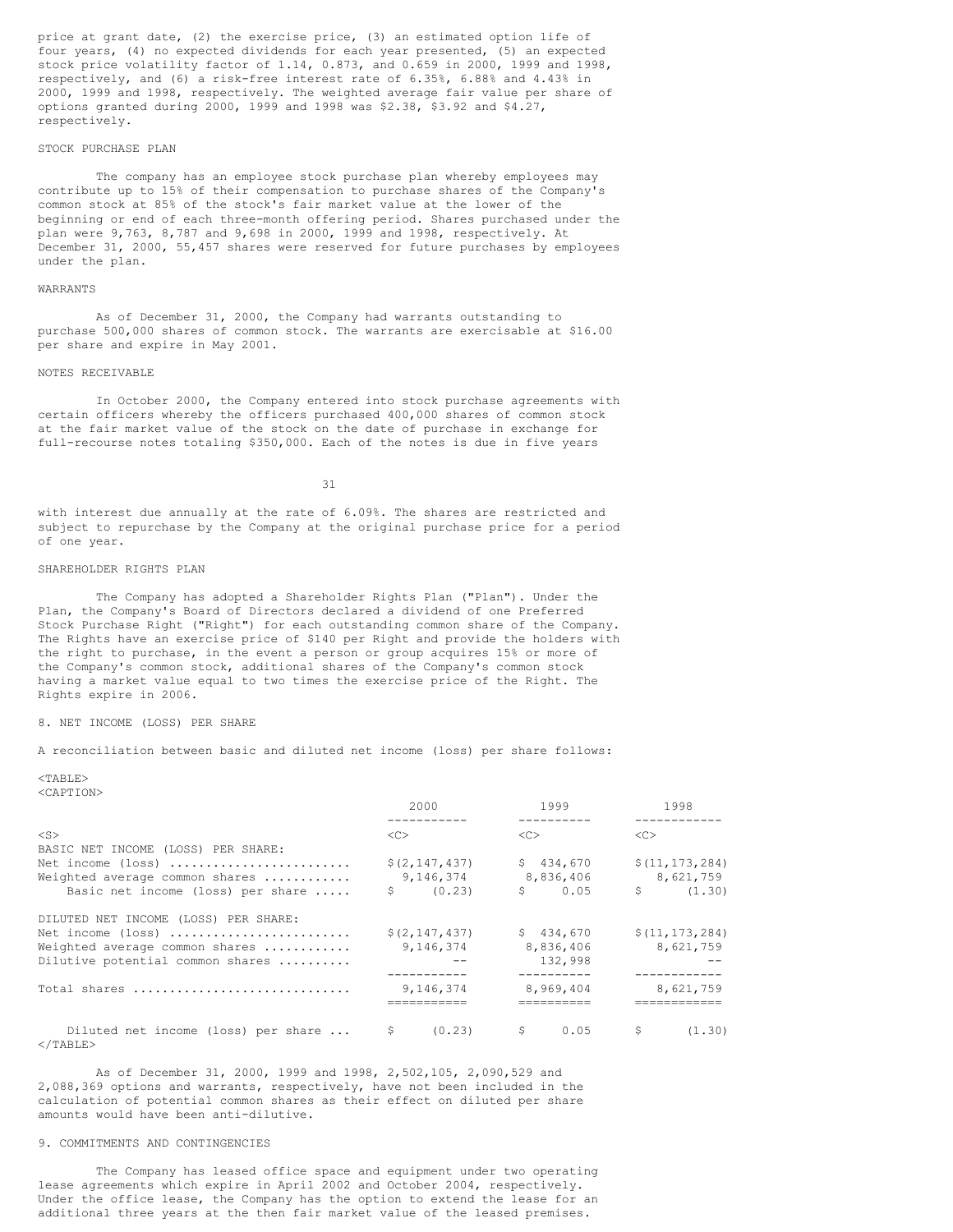Future minimum lease payments under these leases are as follows:

| $<$ TARLE $>$ |           |
|---------------|-----------|
| $<$ S $>$     | くいゝ       |
|               | \$597,836 |
|               | 167,055   |
|               | 19,320    |
|               | 16,100    |
|               |           |
|               | \$800,311 |
|               |           |

 $\langle$ /TABLE>

Rental expense for the years ended December 31, 2000, 1999 and 1998 was \$603,000, \$613,000 and \$564,000, respectively.

32

#### 10. LEGAL PROCEEDINGS

In July 2000, DuPont Pharmaceuticals Company, DuPont Contrast Imaging, Inc., E.I. DuPont de Nemours & Co., Inc. and DuPont Pharma, Inc. (collectively "DuPont") filed a complaint in the United States District Court for the District of Massachusetts against the Company and certain Nycomed Amersham-related entities. DuPont's complaint seeks a declaratory judgement that certain ultrasound contrast patents owned by the Company and licensed to Nycomed are invalid and not infringed by DuPont. The Company and Nycomed believe Dupont's complaint is without merit and intend to vigorously defend against the complaint. At the request of Nycomed and the Company, the Massachusetts action has been transferred to the U.S. District Court for the Western District of Washington.

Under the Company's license agreement with Nycomed, Nycomed has the right to enforce the patents in the field of non-perfluoropentane ultrasound contrast agents on behalf of Nycomed and on the Company's behalf, at Nycomed's expense. Pursuant to this right, Nycomed and the Company also have filed against DuPont a patent infringement action in the U.S. District Court for the Western District of Washington alleging that DuPont's contrast agent known as "Definity" infringes patents the Company owns and have licensed to Nycomed. The patent infringement action filed in Washington is based on the same questions of patent infringement and validity that were raised in the Massachusetts action. It is likely that of these actions, both of which have been assigned to the same judge in the U.S. District Court for the Western District of Washington, will be consolidated and effectively proceed as one action. Pursuant to the Company's license agreement with Nycomed, Nycomed will bear all costs and expenses associated with the prosecution of the Washington action and the defense of the Massachusetts action.

In 1998, various class action complaints were filed in the Superior Court of Washington (the "State Action") and in the U.S. District Court for the Western District of Washington (the "Federal Action") against the Company and certain of the Company's officers and directors, alleging violations of Washington State and U.S. securities laws. In October 1998, the Company and the individual defendants moved to dismiss and stay the State Action. The state law claims in the State Action were subsequently re-filed in the Federal Action. In February 1999, plaintiffs filed a consolidated and amended complaint in the Federal Action, alleging violations of Washington State and U.S. securities laws. In March 1999, the Company and the individual defendants filed a motion to dismiss the consolidated amended complaint in the Federal Action. In July 1999, the Court entered an order denying in part and granting in part the motion to dismiss the complaint in the Federal Action. In November 1999, the Company filed motions for summary judgment and to stay discovery.

In July 2000, with the consent of the Company's insurance carrier, the Company entered into a Memorandum of Understanding with plaintiffs to settle the Federal Action for an amount within its directors and officers' insurance policy limits. In November 2000, the parties filed with the Court a Stipulation of Settlement and related exhibits. On February 20, 2001, the Court approved the Stipulation of Settlement and entered an order dismissing with prejudice all claims against the defendants. The settlement is covered by the Company's insurance policy.

Other income for the year ended December 31, 2000 represents payments received in the second quarter of \$4.25 million from patent litigation and insurance settlements. As part of the patent litigation settlement, the Company received a payment of \$2.5 million from Nycomed pursuant to the Company's patent license agreement with Nycomed. In addition, the Company reached an agreement on a pre-existing insurance coverage dispute and received a settlement payment of \$1.75 million.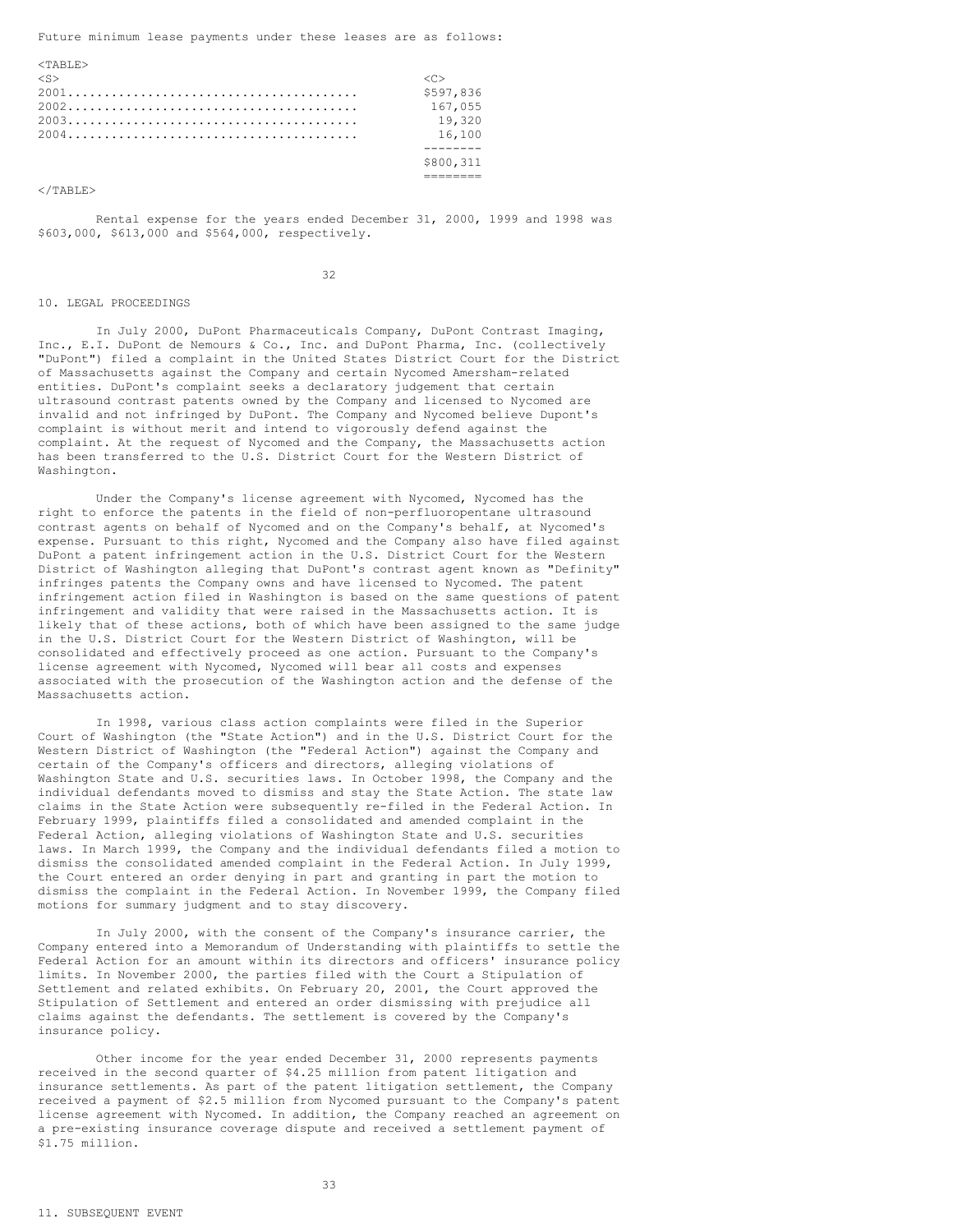In January 2001, the Company entered into a patent licensing agreement with Chugai Pharmaceutical, Co., Ltd. (Chugai) and Molecular Biosystems, Inc., (MBI). The agreement gives Chugai and MBI non-exclusive rights under certain Sonus patents to manufacture and sell Optison, an ultrasound contrast agent, in Japan, South Korea, and Taiwan.

The Company received in January 2001 an initial non-refundable license fee of \$1.0 million and will receive a second \$1.0 million payment in June 2001. The second \$1.0 million payment will be considered non-refundable if any claims of a Sonus Japanese patent application are allowed within a period of two years from the signing of the agreement. If no claims are allowed on the Sonus Japanese patent application within this two-year period, the Company will repay the second \$1.0 million payment without interest. In addition to the \$2.0 million license fee payments, Chugai and MBI will pay royalties to the Company on sales of Optison if and when the product is approved for marketing in the territories covered under the patent license agreement.

34

# PART TIT

ITEM 10. DIRECTORS AND EXECUTIVE OFFICERS OF THE REGISTRANT

The information required hereunder is incorporated by reference from our Proxy Statement to be filed in connection with its 2001 Annual Meeting of Stockholders.

ITEM 11. EXECUTIVE COMPENSATION

The information required hereunder is incorporated by reference from our Proxy Statement to be filed in connection with its 2001 Annual Meeting of Stockholders.

ITEM 12. SECURITY OWNERSHIP OF CERTAIN BENEFICIAL OWNERS AND MANAGEMENT

The information required hereunder is incorporated by reference from our Proxy Statement to be filed in connection with its 2001 Annual Meeting of Stockholders.

ITEM 13. CERTAIN RELATIONSHIPS AND RELATED TRANSACTIONS

The information required hereunder is incorporated by reference from our Proxy Statement to be filed in connection with its 2001 Annual Meeting of Stockholders.

35

### PART IV

ITEM 14. EXHIBITS, FINANCIAL STATEMENT SCHEDULES AND REPORTS ON FORM 8-K

(a) (1) Financial Statements

The financial statements filed as a part of this Report are listed on the "Index to Financial Statements" on Page 20.

(2) All schedules are omitted because they are not required or the required information is included in the financial statements or notes thereto.

(3) Exhibits

 $<$ TABLE> <CAPTION>

| INDEX TO EXHIBITS |                                                                          |          |  |  |  |
|-------------------|--------------------------------------------------------------------------|----------|--|--|--|
| EXHIBIT NO.       | DESCRIPTION                                                              | LOCATION |  |  |  |
| $<$ S $>$         | < <sub></sub>                                                            | <<       |  |  |  |
| 3.2               | Amended and Restated Certificate of Incorporation of the Company.        | (1)      |  |  |  |
| 3.3               | Certificate of Amendment of Certificate of Incorporation of the Company. | (12)     |  |  |  |
| 3.4               | Amended and Restated Bylaws of the Company.                              | (1)      |  |  |  |
| 4.1               | Specimen Certificate of Common Stock.                                    | (1)      |  |  |  |
| 4.2               | Rights Agreement, dated as of August 23, 1996, between the Company and   | (3)      |  |  |  |
|                   | U.S. Stock Transfer Corporation.                                         |          |  |  |  |
| 10.14             | Contrast Agent Development and Supply Agreement dated May 6, 1993 by and | (1)      |  |  |  |
|                   | between the Company and Abbott Laboratories, Inc. (portions omitted      |          |  |  |  |
|                   | pursuant to Rule 406 of the 1933 Act).                                   |          |  |  |  |
| 10.14A            | Amendment to Contrast Agent Development and Supply Agreement dated       | (1)      |  |  |  |
|                   | August 22, 1995 by and between the Company and Abbott Laboratories, Inc. |          |  |  |  |
|                   | (portions omitted pursuant to Rule 406 of the 1933 Act).                 |          |  |  |  |
| 10.18             | Lease Agreement dated January 17, 1994 between the Company and WRC       | (1)      |  |  |  |
|                   | Properties, Inc.                                                         |          |  |  |  |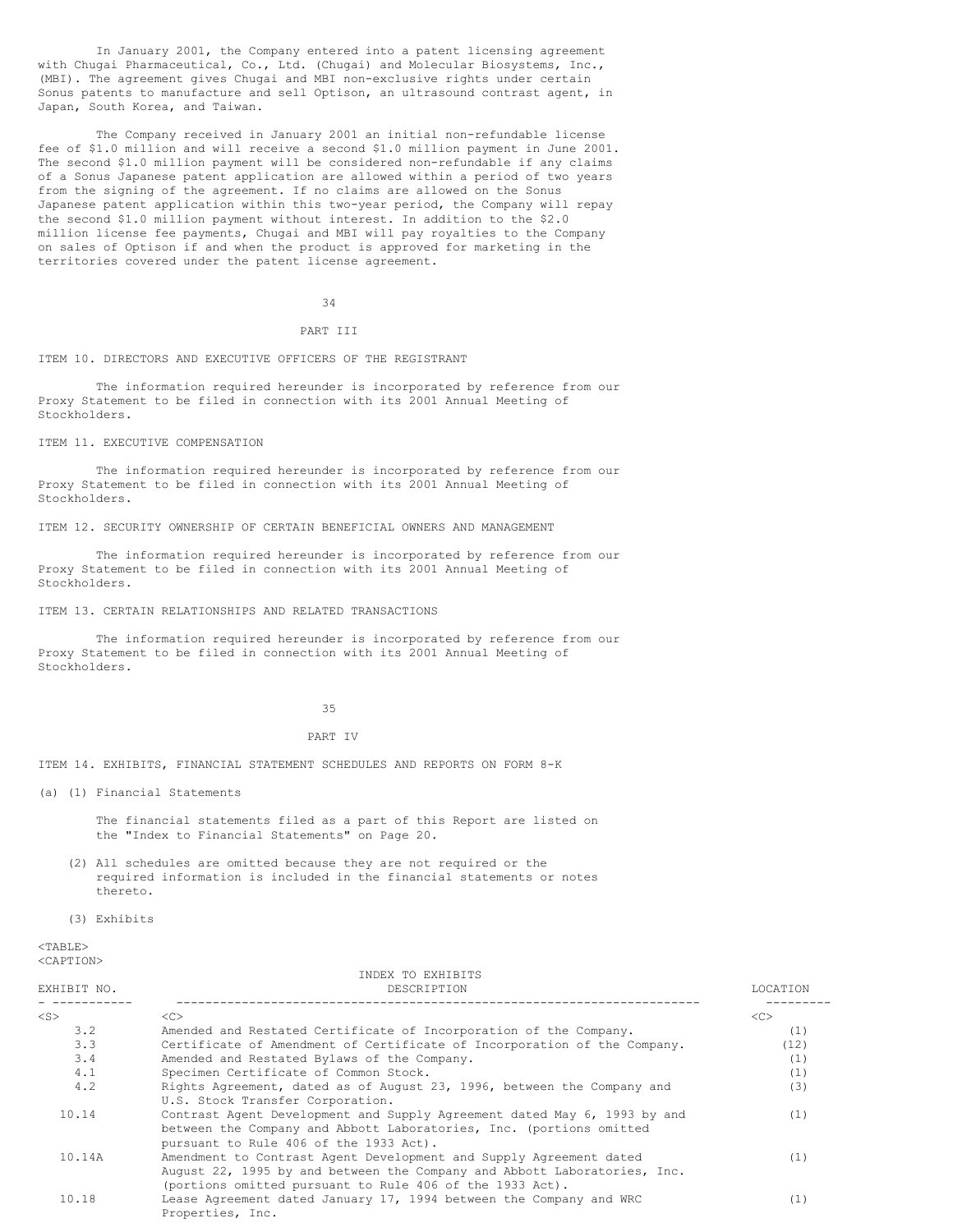| 10.18A | Amendment 2 dated October 28, 1997 to Lease Agreement dated January 17,<br>1994.                                                                                     | (10) |
|--------|----------------------------------------------------------------------------------------------------------------------------------------------------------------------|------|
| 10.18B | Amendment 3 dated October 15, 1998 to Lease Agreement dated January 17,<br>1994.                                                                                     | (10) |
| 10.19  | Form of Indemnification Agreement for Officers and Directors of the<br>Company.                                                                                      | (1)  |
| 10.21  | Loan and Security Agreement dated August 11, 1995 by and between the<br>Company and Silicon Valley Bank.                                                             | (1)  |
| 10.21A | Loan Modification Agreement dated September 10, 1997 to Loan and Security<br>Agreement by and between the Company and Silicon Valley Bank.                           | (10) |
| 10.21B | Loan Modification Agreement dated August 31, 1998 to Loan and Security<br>Agreement by and between the Company and Silicon Valley Bank.                              | (10) |
| 10.21C | Loan Modification Agreement dated August 30, 1999 to Loan and Security<br>Agreement by and between the Company and Silicon Valley Bank.                              | (14) |
| 10.25  | Agreement between Abbott Laboratories, Inc. and the Company, dated May<br>14, 1996 (portions omitted pursuant to Rule 24b-2).                                        | (5)  |
| 10.26  | Third Amended and Restated Registration Rights Agreement dated as of May<br>15, 1996.                                                                                | (6)  |
| 10.28  | International License Agreement, dated October 1, 1996, by and between<br>Abbott Laboratories, Inc. and the Company (portions omitted pursuant to<br>Rule $24b-2$ ). | (7)  |

 $\langle$ /TABLE>

36

### $<$ TABLE> <CAPTION>

INDEX TO EXHIBITS EXHIBIT NO. DESCRIPTION LOCATION - ----------- ------------------------------------------------------------------------ --------- <S><C><C><C> 10.29 Commercial Supply Agreement dated March 6, 1998. (8) 10.33 First Amendment to Agreement by and between Abbott Laboratories and (11) Sonus Pharmaceuticals, Inc. dated January 31, 1999. 10.34 First Amendment to International License Agreement by and between (11) Abbott International, Ltd. and Sonus Pharmaceuticals, Inc. dated January 31, 1999. 10.35 Securities Purchase Agreement between Abbott Laboratories and Sonus (11) Pharmaceuticals, Inc. dated January 31, 1999. 10.36 License Agreement by and between Nycomed Amersham AS and the Company (13) dated August 31, 1999. 10.38 Mutual Recission Agreement dated October 11, 1999 by and between the (14) Company and Abbott International Ltd. 10.40 Amendment to the First Amendment to Agreement by and between Abbott (15) Laboratories and the Company, dated February 3, 2000. 10.43 Loan and Security Agreement by between Sonus Pharmaceuticals, Inc. and (17) Silicon Valley Bank, dated September 6, 2000. 10.45 License Agreement by and between Chugai Pharmaceutical Co. Ltd., (18) Molecular Biosystems, Inc., and the Company, dated December 22, 2000. 10.46 Termination Agreement by and between Abbott Laboratories and the (18) Company, dated December 14, 2000. 23.1 Consent of Ernst & Young LLP, Independent Auditors. (18) 24.1 Power of Attorney (included on the Signature Page of this Annual (18) Report on Form 10-K). COMPENSATION PLANS AND ARRANGEMENTS 10.1 Sonus Pharmaceuticals, Inc. Incentive Stock Option, Nonqualified Stock (1) Option and Restricted Stock Purchase Plan -- 1991 (the "1991 Plan"), as amended. 10.2 Form of Incentive Stock Option Agreement pertaining to the 1991 Plan. (1) 10.3 Form of Nonqualified Stock Option Agreement pertaining to the 1991 Plan (1) 10.4 Form of Restricted Stock Purchase Agreement pertaining to the 1991 (1) Plan. 10.5 Sonus Pharmaceuticals, Inc. 1995 Stock Option Plan for Directors (the (1) "Director Plan"). 10.6 Form of Stock Option Agreement pertaining to the Director Plan. (1) 10.7 1999 Nonqualified Stock Incentive Plan (the "1999 Plan"). (12)<br>10.8 Form of Stock Option Agreement pertaining to the 1999 Plan. (12) Form of Stock Option Agreement pertaining to the 1999 Plan. (12) 10.9 Form of Restricted Stock Purchase Agreement pertaining to the 1999 (12) Plan. 10.22 Sonus Pharmaceuticals, Inc. Employee Stock Purchase Plan. (2) 10.24 Employment Agreement, effective as of January 16, 1996, by and between (12) the Company and Steven C. Quay, M.D., Ph.D. 10.24A Employment Agreement, effective February 11, 1999, by and between the (12) Company and Steven C. Quay, M.D., Ph.D. 10.31 Change in Control Agreement for Michael Martino. (9) Agreement for Part-Time Employment and Mutual Release, effective August 25, 1999 by and between the Company and Steven C. Quay, M.D., Ph.D. 10.39 Change in Control Agreement for John T. Flaherty, M.D. (15) 10.41 2000 Stock Incentive Plan (the "2000 Plan"). (16)<br>10.42 Form of Stock Option Agreement pertaining to the 2000 Plan. (16) Form of Stock Option Agreement pertaining to the 2000 Plan. 10.44 Change in Control Agreement for Richard J. Klein. (17)

</TABLE>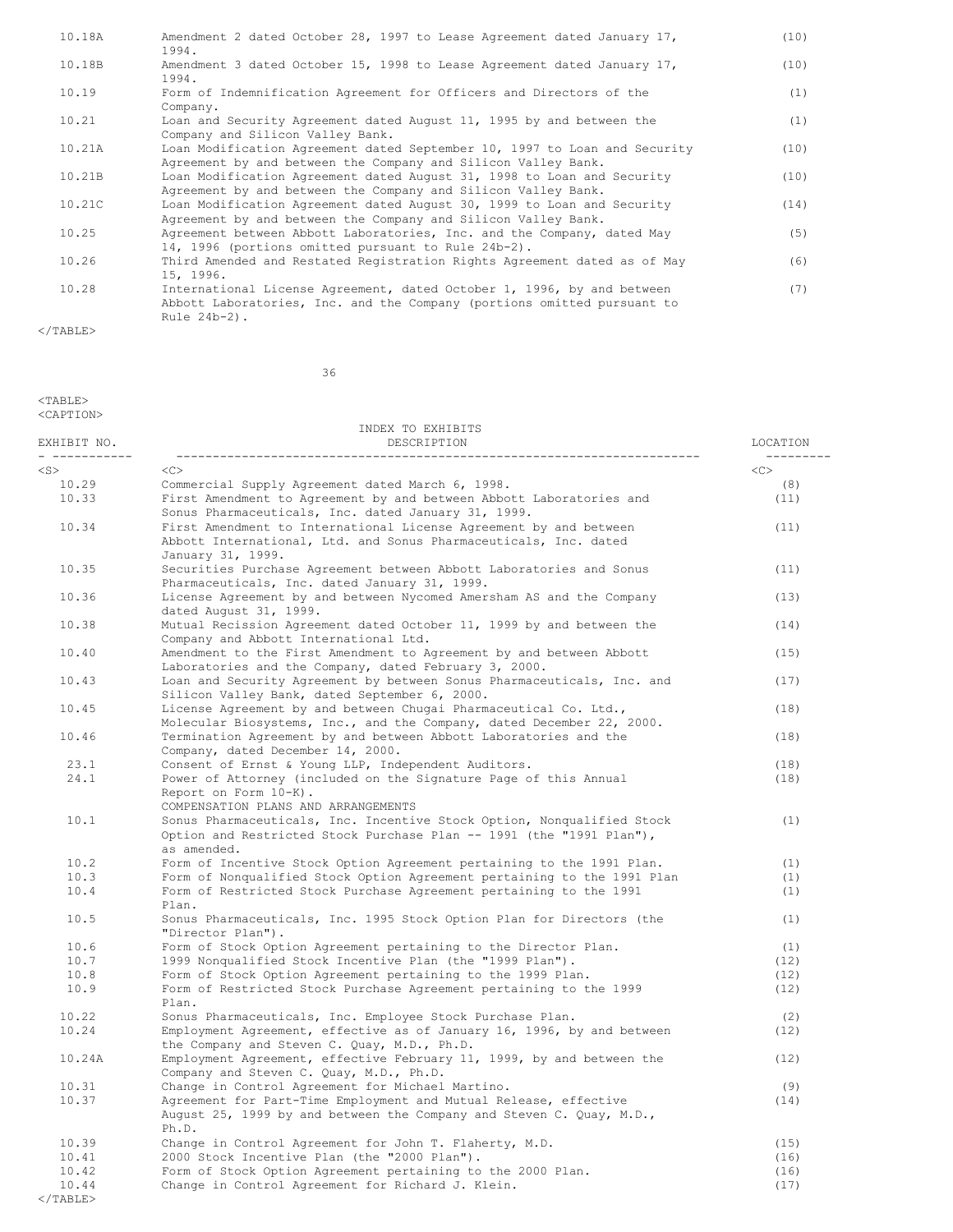- (1) Incorporated by reference to the referenced exhibit number to the Company's Registration Statement on form S-1, Reg. No. 33-96112.
- (2) Incorporated by reference to Exhibit 4.7 to the Company's Registration Statement on form S-1, Reg. No. 33-80623.
- (3) Incorporated by reference to the Company's Registration Statement on form 8-A, dated August 23, 1996.
- (4) Incorporated by reference to the referenced exhibit number to the Company's Quarterly Report on Form 10-Q for the quarterly period ended March 31, 1996.
- (5) Incorporated by reference to the referenced exhibit number to the Company's Current Report on Form 8-K dated May 14, 1996.
- (6) Incorporated by reference to the referenced exhibit number to the Company's Quarterly Report on Form 10-Q for the quarterly period ended June 30, 1996.
- (7) Incorporated by reference to the referenced exhibit number to the Company's Current Report on Form 8-K dated October 1, 1996.
- (8) Incorporated by, reference to the referenced exhibit number to the Company's Quarterly Report on Form 10-Q for the quarterly period ended March 31, 1998.
- (9) Incorporated by, reference to the referenced exhibit number to the Company's Quarterly Report on Form 10-Q for the quarterly period ended September 30, 1998.
- (10) Incorporated by reference to the referenced exhibit number to the Company's Annual Report on form 10-K for the period ended December 31, 1998.
- (11) Incorporated by reference to the referenced exhibit number to the Company's Current Report on Form 8-K dated February 3, 1999.
- (12) Incorporated by reference to the referenced exhibit number to the Company's Quarterly Report on form 10-Q for the quarterly period ended March 31, 1999.
- (13) Incorporated by reference to the referenced exhibit number to the Company's Current Report on Form 8-K dated September 28, 1999.
- (14) Incorporated by, reference to the referenced exhibit number to the Company's Quarterly Report on Form 10-QA for the quarterly period ended September 30, 1999.
- (15) Incorporated by reference to the referenced exhibit number to the Company's Annual Report on form 10-K for the period ended December 31, 1999.
- (16) Incorporated by reference to the referenced exhibit number to the Company's Quarterly Report on form 10-Q for the quarterly period ended June 30, 2000.

38

- (17) Incorporated by reference to the referenced exhibit number to the Company's Quarterly Report on form 10-Q for the quarterly period ended September 30, 2000.
- (18) Filed herewith.
- (b) Reports on Form 8-K

The Company filed the following report on Form 8-K during the quarter ended December 31, 2000.

1. The Registrant filed a report on Form 8-K on October 19, 2000 in connection with the announcement to refocus the Company on the development of its drug delivery and blood substitute products. At the same time, the Company announced that it had withdrawn the New Drug Application for its ultrasound contrast product and discontinued further clinical activity related to ultrasound contrast development.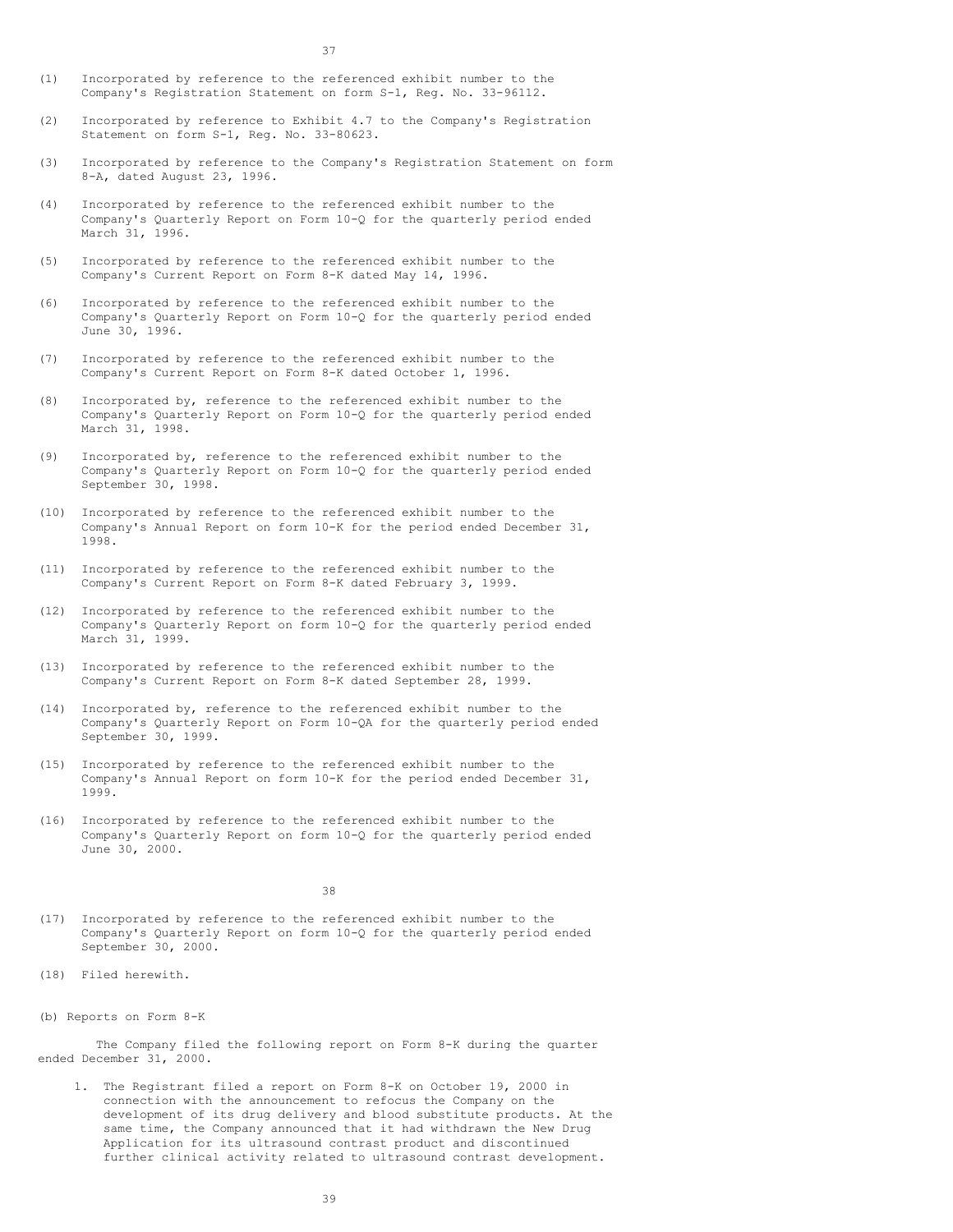SIGNATURES

Pursuant to the requirements of Section 13 or 15(d) of the Securities Exchange Act of 1934, the Registrant has duly caused this report to be signed on its behalf by the undersigned thereunto duly authorized, in the City of Bothell, State of Washington, on March 7, 2001.

SONUS PHARMACEUTICALS, INC.

Dated: March 7, 2001 By: /s/ Michael A. Martino

--------------------------------- Michael A. Martino President, Chief Executive Officer and Director (Principal Executive Officer)

We, the undersigned directors and officers of Sonus Pharmaceuticals, Inc., do hereby constitute and appoint Michael A. Martino and Richard J. Klein, or either of them, our true and lawful attorneys and agents, with full powers of substitution to do any and all acts and things in our name and on behalf in our capacities as directors and officers and to execute any and all instruments for us and in our names in the capacities indicated below, which said attorneys and agents may deem necessary or advisable to enable said corporation to comply with the Securities Exchange Act of 1934, as amended, and any rules, regulations and requirements of the Securities and Exchange Commission, in connection with this Annual Report on Form 10-K, including specifically but without limitation, power and authority to sign for us or any of us in our names in the capacities indicated below, any and all amendments thereto; and we do hereby ratify and confirm all that said attorneys and agents, shall do or cause to be done by virtue hereof.

Pursuant to the requirements of the Securities Exchange Act of 1934, this report has been signed below by the following persons on behalf of the registrant and in the capacities and on the dates indicated.

| $<$ S $>$<br>/s/ Michael A. Martino               | <<<br>President, Chief Executive                         | <<<br>March 7, 2001 |  |
|---------------------------------------------------|----------------------------------------------------------|---------------------|--|
| Michael A. Martino                                | Officer and Director (Principal<br>Executive Officer)    |                     |  |
| /s/ Richard J. Klein                              | Vice President of Finance and<br>Chief Financial Officer | March 7, 2001       |  |
| Richard J. Klein                                  | (Principal Financial and<br>Accounting Officer)          |                     |  |
| /s/ George W. Dunbar, Jr.                         | Director, Co-Chairman of<br>the Board of Directors       | March 7, 2001       |  |
| George W. Dunbar, Jr.                             |                                                          |                     |  |
| /s/ Christopher S. Henney, Ph.D., D. Sc. Director |                                                          | March 7, 2001       |  |
| Christopher S. Henney, Ph.D, D. Sc.               |                                                          |                     |  |
| /s/ Robert E. Ivy                                 | Director, Co-Chairman of<br>the Board of Directors       | March 7, 2001       |  |
| Robert E. Ivy                                     |                                                          |                     |  |
| /s/ Dwight Winstead                               | Director                                                 | March 7, 2001       |  |
| Dwight Winstead                                   |                                                          |                     |  |

</TABLE>

 $<sub>TAPIT.F></sub>$ </sub>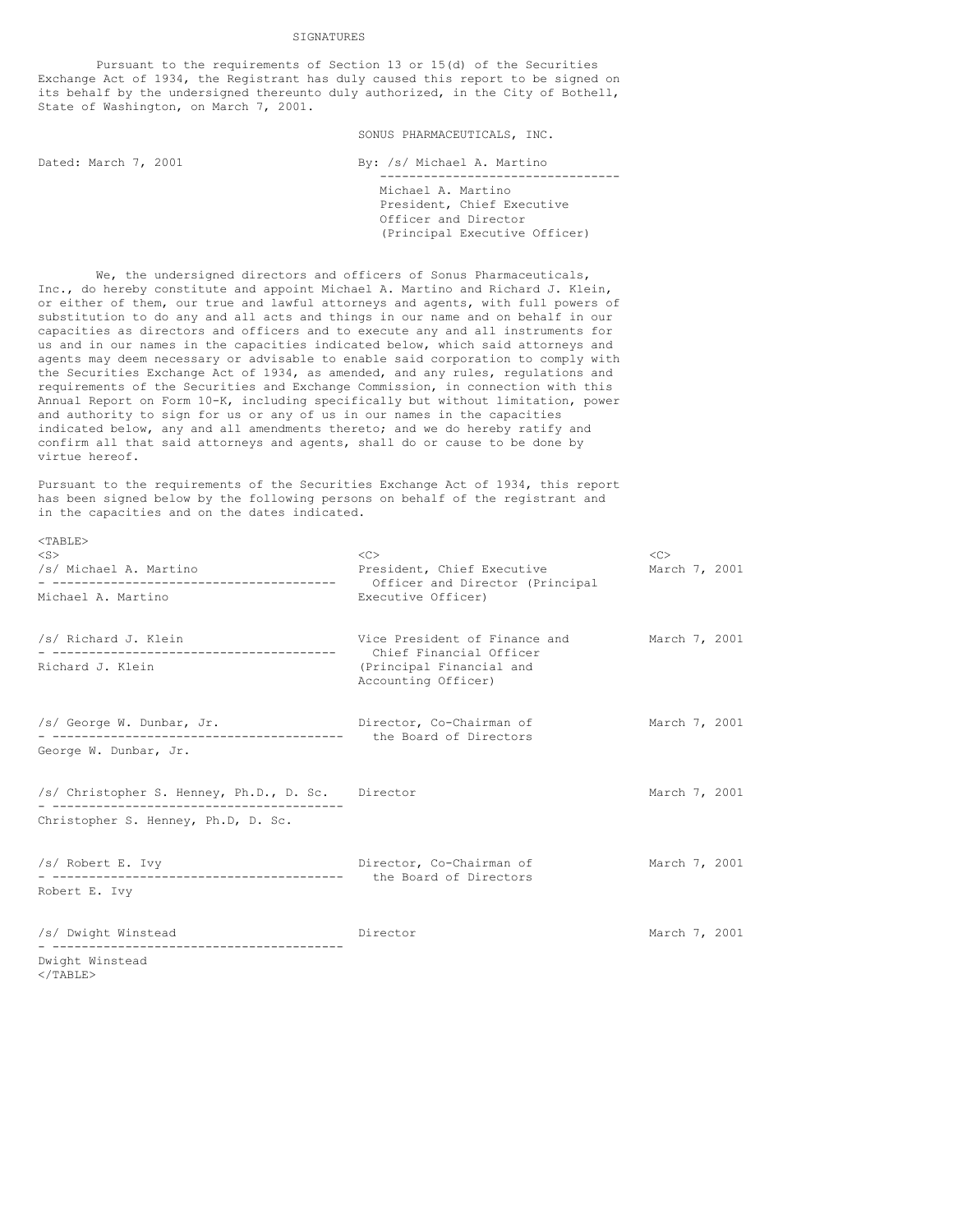### LICENSE AGREEMENT

This License Agreement ("Agreement") dated as of December 22, 2000, is entered into by and between Chugai Pharmaceutical Co. Ltd., a Japanese corporation with principal offices at 1-9 Kyobashi 2-Chome, Chuo-ku, Tokyo 104-8301, Japan ("Chugai"), Molecular Biosystems, Inc., a Delaware corporation with principal offices at 10030 Barnes Canyon Road, San Diego, California 92121, USA ("MBI"), and Sonus Pharmaceuticals, Inc., a Delaware corporation with principal offices at 22026 20th Avenue S.E., Bothell, Washington 98021, USA ("Sonus").

## RECITALS

WHEREAS, Sonus has developed and holds patents and patent applications on ultrasound contrast agents, and

WHEREAS, Chugai and MBI are parties to one or more agreements pursuant to which MBI has licensed Chugai to develop, manufacture use, sell and offer to sell certain ultrasound contrast agents, including Optison (as defined below) in Japan, South Korea, and Taiwan, and

WHEREAS, Chugai and MBI desire that Chugai and MBI obtain rights under the Sonus Patents (as defined below) to develop manufacture, use, sell, offer to sell, and import ultrasound contrast agents in Japan, South Korea, and Taiwan,

NOW THEREFORE, in consideration of the premises and the faithful performance of the mutual covenants hereinafter set forth, the parties hereto hereby agree as follows:

### 1. DEFINITIONS

As used in this Agreement, the following defined terms shall have the respective meanings set forth below:

1.1 "Sonus Japanese Patent Applications" means Japanese patent applications nos. 05-506054, 06-517084, and 2000-150619.

1.2 "Sonus Patents" shall mean Korean patent no. 191,303, Taiwanese patent nos. 63,126 and 111,135, and any patents which may issue from Korean patent application no. 703129/95 or from the Sonus Japanese Patent Applications, or on any continuation or divisional application of them.

1.3 "Affiliate" means any entity which controls, is controlled by, or is under common control with another entity. An entity is deemed to be in control of another entity if such company directly or indirectly owns 50% or more in nominal value of the issued equity share capital of such other company, or 50% or more of the shares entitled to vote upon the election of: (i) the directors, (ii) persons performing functions similar to those performed by directors or (iii) persons otherwise having the right to elect or appoint (a) directors having the majority vote of the Board of Directors, or (b) other persons having the majority vote of the highest and most authoritative directive body of such other company.

\*Confidential portions omitted and filed separately with the Commission.

# 1.4 "Territory" shall mean Japan, Taiwan, and South Korea.

1.5 "Net Sales" shall mean the gross revenues recognized by Chugai or MBI, and their Affiliates (including revenues recognized from distributors, agents, or licensees), less sales, use, value-added, consumption or other similar taxes, returns, and actual discounts or rebates granted, and transportation and insurance on account of the sale or other disposition of Optison.

1.6 "Nycomed" shall mean Nycomed Imaging AS, a Norwegian corporation.

1.7 "Quarter" shall mean each three-month calendar quarter, commencing each January 1st, April 1st, July 1st and October 1st during the term of this Agreement, provided that the first Quarter shall include any remaining portion of the calendar quarter following the date of this Agreement in addition to the calendar quarter following such portion. "Quarterly" shall mean per Quarter.

1.8 "Third Party" shall mean all persons and entities other than Chugai, MBI, Sonus, and their respective Affiliates.

1.9 "Optison" shall mean (i) an ultrasound contrast agent constituted as Optison is presently constituted and described in the application for U.S. Food and Drug Administration approval of same, together with such modifications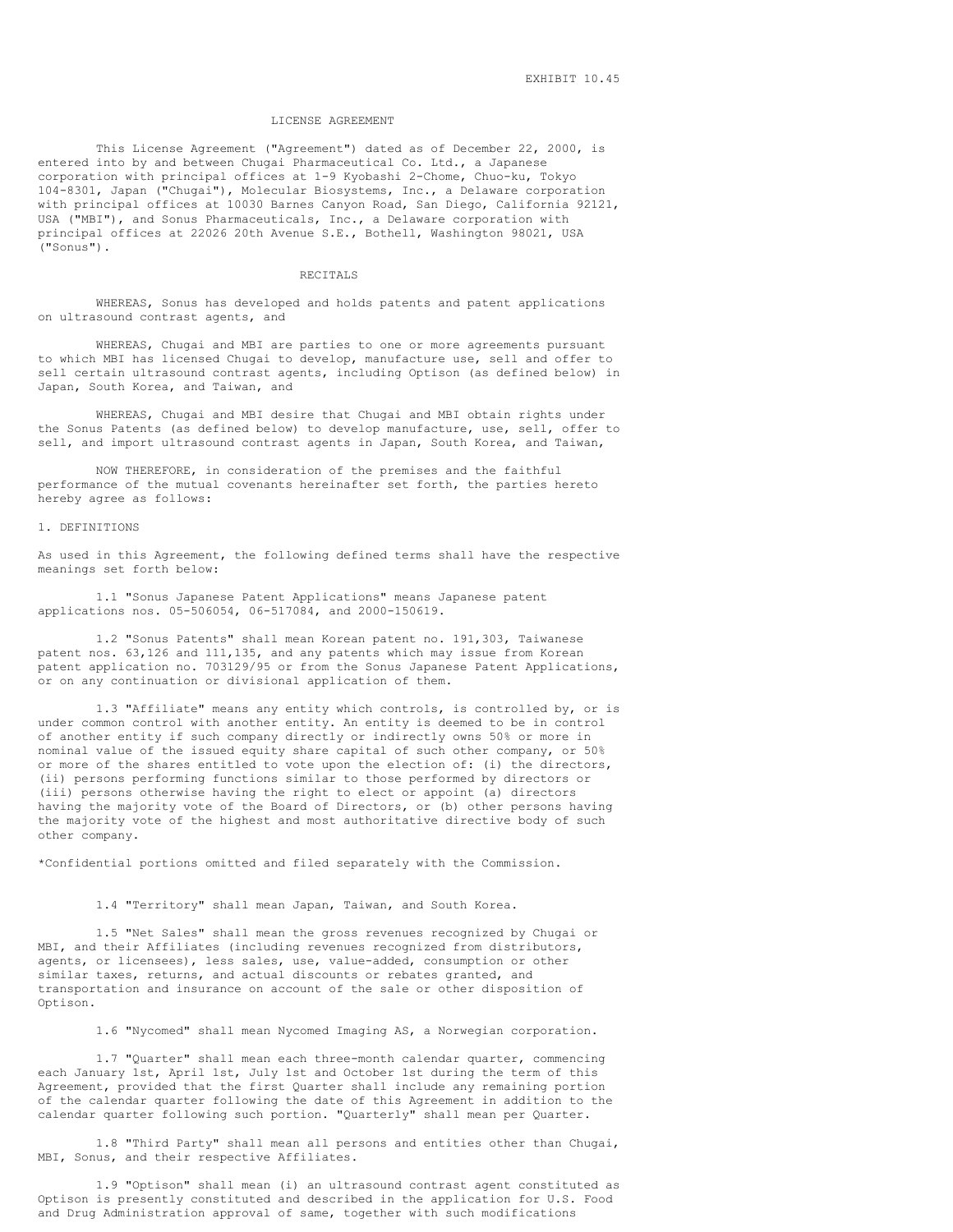thereto as may be made in connection with such application; (ii) an ultrasound contrast agent constituted as Optison is presently constituted and described in the application for U.S. Food and Drug Administration approval of same, but having a recombinant albumin shell together with such modifications thereto as may be made in connection with a Japanese MHW application or approval thereof; provided however that "Optison" shall not include any product comprising perfluorocarbon gas other than perfluoropropane.

1.10 "Sonus Products" shall mean any ultrasound contrast agent comprising perfluoropentane (a/k/a dodecafluoropentane) developed, manufactured or sold by Sonus or its licensees.

# 2. LICENSE GRANT

2.1 As of the date of this Agreement, Sonus grants to Chugai and MBI a non-exclusive license under the Sonus Patents to develop, make, have made, use, sell, offer to sell, and import Optison in the Territory. The grant of this license is expressly conditioned on the covenant not to sue set forth in Section 5.1 below, and shall terminate automatically if that covenant of either Chugai or MBI ceases to be effective for any reason.

2.2 Each party retains all rights in its patents and patent applications not granted to another party in this Agreement.

2.3 Sonus shall determine in its own sole and absolute discretion which of the Sonus Patents (or applications therefor) to prosecute or maintain, how such prosecution shall be conducted, and whether to cease prosecution and/or maintenance of any of the Sonus Patents (or applications therefor). All expenses for such prosecution and/or maintenance shall be the responsibility of Sonus. Sonus shall keep Chugai duly informed of the issuance of Sonus Patents. As soon as any of the Sonus Patents shall be issued by and duly registered with the competent patent authority, Chugai may register the licenses granted hereunder as a non-exclusive license ("Tsujo Jisshiken" in Japanese

\*Confidential portions omitted and filed separately with the Commission.

language) with the competent patent authority, provided that such registration does not disclose any material terms of this Agreement other than the fact of the license. Sonus shall reasonably assist Chugai, at Chugai's expense, to complete such registration.

# 3. LICENSE FEES AND ROYALTIES

3.1 Within ten (10) business days after the date of this Agreement, Chugai shall pay to Sonus, in the manner specified in Section 25.3, a non-refundable license fee of one million US dollars (US \$1,000,000). Any applicable withholding taxes will be borne by Sonus. Chugai shall pay all such withholding taxes to the relevant tax authority for the account of Sonus in accordance with applicable law, and shall provide Sonus with a certificate of such payment in a form reasonably acceptable to Sonus. The license fee payment called for in this paragraph shall not be an advance against royalties nor shall it be credited against any other amounts due under this Agreement.

3.2 On or before June 15, 2001 Chugai shall pay Sonus, in the manner specified in Section 25.3, an additional amount of one million U.S. dollars with any applicable withholding taxes borne by Sonus. Chugai shall pay all such withholding taxes to the relevant tax authority for the account of Sonus in accordance with applicable law, and shall provide Sonus with a certificate of such payment in a form reasonably acceptable to Sonus. If on or before the second anniversary of the date of this Agreement any claim(s) in the Sonus Japanese Patent Application No. 05-506054 are allowed, or are indicated by the Japanese Patent Office as being allowable, or are indicated by the Japanese Patent Office as being allowable if amended and Sonus files such an amendment, then this payment will be considered a non-refundable license fee. The said payment called for in this paragraph, if considered as a non-refundable license fee pursuant to this paragraph, shall not be an advance against royalties nor shall it be credited against any other amounts due under this Agreement. If on or before the second anniversary of the date of this Agreement no claim(s) in the Sonus Japanese Patent Application No. 05-506054 are allowed, or indicated by the Japanese Patent Office as being allowable, or indicated by the Japanese Patent Office as being allowable if amended, then Sonus will repay this second one million payment to Chugai (without interest on terms agreed between the parties) within one (1) month from said second anniversary.

3.3 In addition to the payments required under Sections 3.1 and 3.2 above, Chugai and MBI shall each owe to Sonus in each Quarter a royalty of \* on their aggregate respective Net Sales of Optison in all countries within the Territory where any Sonus Patent is in force at any time during the Quarter; provided, however, that the definition of Net Sales in Section 1.5 of this Agreement notwithstanding, Net Sales by Chugai in its capacity as MBI's licensee shall not be considered Net Sales of MBI. The obligations of Chugai and MBI to pay such royalty are several, and neither of them shall be responsible for failure by either of them to pay the same.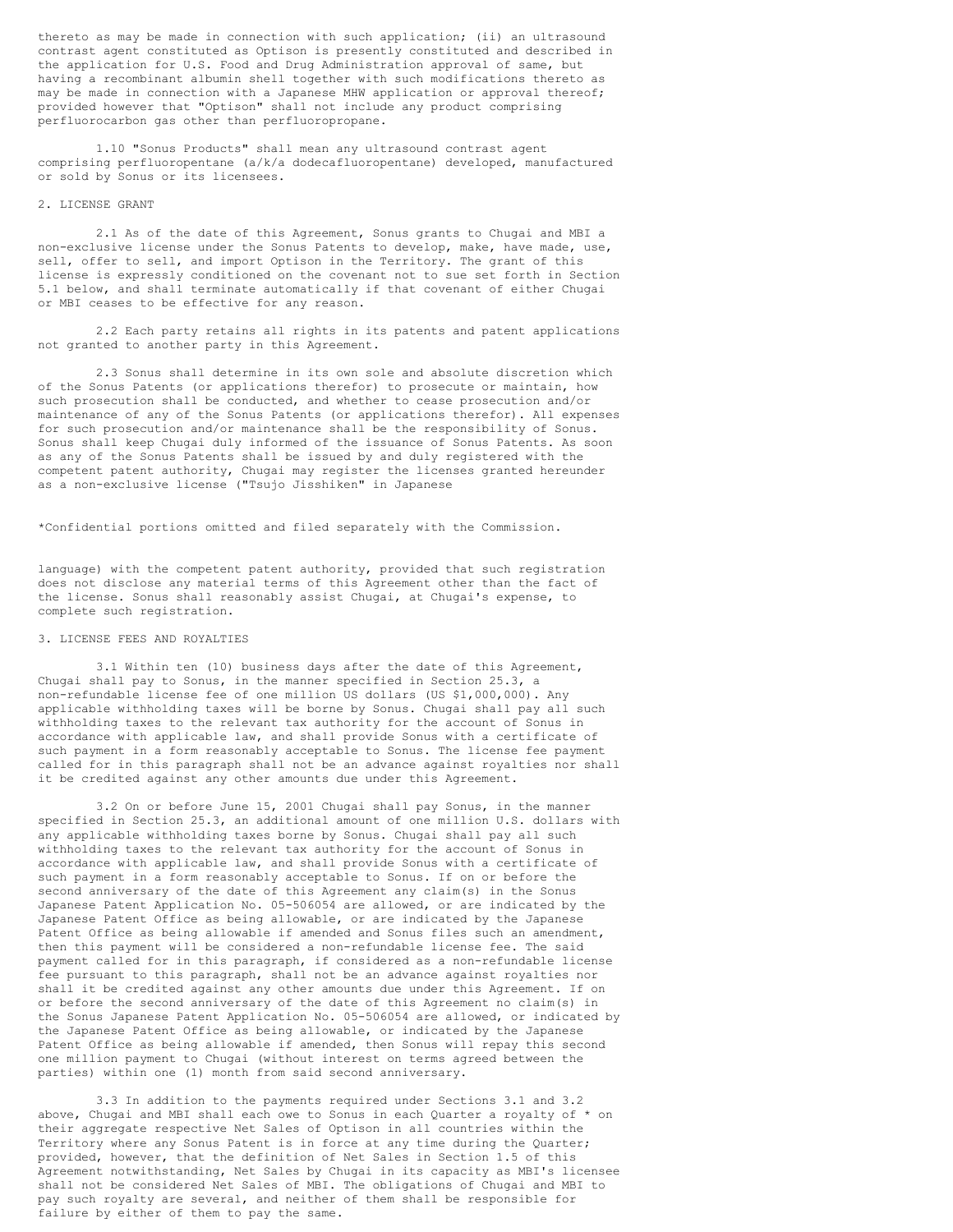3.4 The royalties provided in Section 3.3 shall be calculated Quarterly on a country-by-country basis. No later than thirty (30) days after the end of each Quarter, Chugai shall provide Sonus with a statement of Net Sales of Optison in each country in the Territory. The royalty payments due Sonus by Chugai shall then be made within twenty (20) days of the delivery of said statements. All royalty payments shall be paid in US dollars.

\*Confidential portions omitted and filed separately with the Commission.

## 4. SUBLICENSES, RELEASES, AND PATENT ENFORCEMENT

4.1 Chugai or MBI, as the case may be, shall give Sonus prompt written notice of any infringement by any Third Party of any Sonus Patent as soon as possible after such infringement comes to knowledge of Chugai or MBI. Chugai and MBI (or their sublicensees, if any) shall have the right to enforce the Sonus Patents in the Territory against any Third Party, provided that such Third Party is not licensed directly or indirectly by Sonus and Sonus has elected in writing not to enforce the Sonus Patents against such Third Party. If Chugai or MBI (or their sublicensees, if any) make use of the right to enforce set forth in the preceding sentence; it shall bear all costs and expenses associated with the enforcement. Sonus shall reasonably cooperate with the enforcement efforts provided that the reasonable costs and expenses of Sonus's cooperation are promptly reimbursed by Chugai or MBI (or their sublicensees, if any).

4.2 If Chugai or MBI (or their sublicensees, if any) makes use of the right to enforce set forth in Section 4.1, it may grant a sublicense in the Territory to any or all of the Sonus Patents as part of a settlement of the dispute. Chugai or MBI (or their sublicensees, if any) also may release the infringing third party from damages on account of past infringement of the Sonus Patents. No such sublicense or release shall be effective without Sonus's prior review of the terms and written consent thereto, not to be unreasonably withheld. Sonus shall receive one-half of the royalties, payments or other consideration received on account of such a sublicense or release, payable to Sonus within twenty (20) days of such receipt. If the consideration for such a sublicense or release includes a license to Chugai or MBI (or their sublicensees, if any) of any patents covering ultrasound contrast agents or their use, Chugai or MBI (or their sublicensees, if any) shall ensure that the license also extends to Sonus with respect to the manufacture, use, sale, offer for sale or importation of Sonus Products in the Territory.

4.3 If enforcement by Chugai or MBI (or their sublicensees, if any) pursuant to the right to enforce set forth in Section 4.1 results in a judicial or administrative award in favor of Chugai or MBI (or their sublicensees, if any) on account of infringement of the Sonus Patents, Sonus shall receive one-half the amount of such award, after deduction of the reasonable costs (including reasonable attorneys' fees) of obtaining such award, payable within twenty (20) days of receipt of the proceeds of the award by Chugai or MBI (or their sublicensees, if any).

4.4 Chugai shall have the right to sublicense the Sonus Patents to its Affiliate in the Territory by giving thirty (30) days prior written notice to Sonus, provided that such Affiliate agrees in a writing, reasonably acceptable to Sonus, to be bound by all the terms of this Agreement to the same extent as Chugai.

# 5. COVENANTS NOT TO SUE

5.1 Chugai (and its sublicensees, if any ) and MBI (and its sublicensees, if any ) shall not sue or otherwise bring any type of claim against Sonus (or its direct or indirect licensees of Sonus Patents in the Territory) for infringement of any patent in the Territory on account of the manufacture, sale, marketing, use, or importation of any Sonus Product that relies on a Sonus Patent during the term of this Agreement. The covenant of the preceding sentence shall apply to any patent owned or controlled by Chugai and/or MBI at any time during the term of this Agreement, and shall bind any assignee of such patents or successor in interest thereto. In the event of any assignment or transfer of this Agreement by Chugai or MBI, whether by operation of law or otherwise, the covenant of this paragraph shall continue to bind both the assignor and

\*Confidential portions omitted and filed separately with the Commission.

#### assignee.

5.2 Sonus (and its sublicensees) shall not sue or otherwise bring any type of claim against Chugai or MBI (or their sublicensees in the Territory) for infringement of any Sonus Patent in the Territory on account of the development, manufacture, sale, marketing, use, or importation of Optison during the term of this Agreement.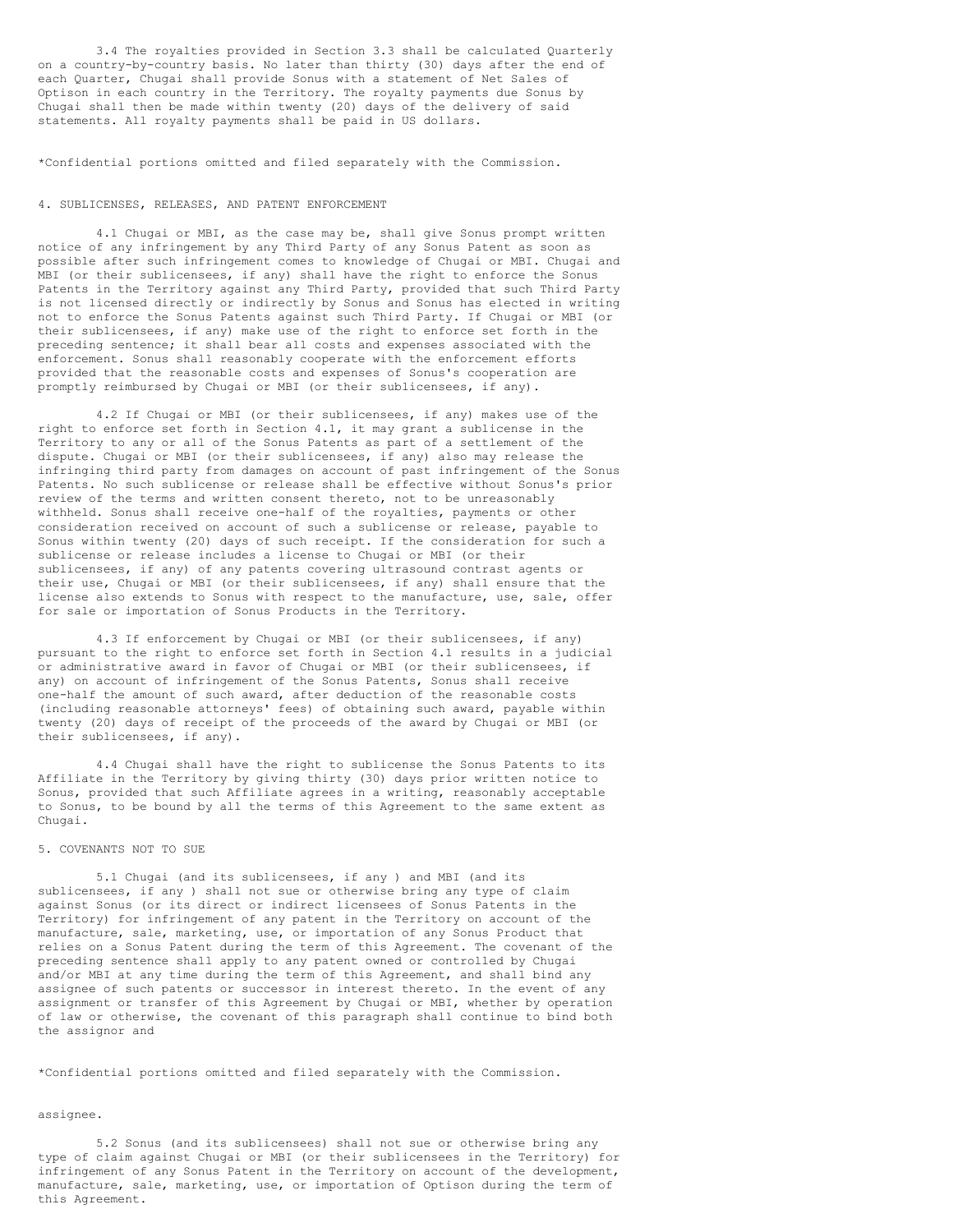5.3 During the term of this Agreement, Chugai and MBI (and their sublicensees, if any) shall not oppose, seek the revocation of, submit prior art or observations respecting prior art, or otherwise challenge any Sonus Patent or Japanese Patent Application or Sonus' Korean patent application no. 703129/95. If Chugai or MBI has taken any such action on or before the date of this Agreement, said party will take such steps as may be necessary to retract or withdraw such action, at its own cost. During the term of this Agreement, Sonus shall not oppose, seek the revocation of, submit prior art or observations respecting prior art, or otherwise challenge any patent or patent application owned by Chugai or by MBI in the Territory relating to ultrasound contrast to the extent that the covenant not to sue set forth in Section 5.1 above applies to such patent or patent application.

5.4 The obligations of Chugai and MBI under Sections 5.1 and 5.3 are several, and, except with respect to the condition set forth in the second sentence of Section 2.1, neither of them shall be responsible for failure by the other to perform the same. Notwithstanding the foregoing, nothing in this section shall relieve either Chugai or MBI of liability for inducing or aiding the other in any breach or non-performance of obligations under this Agreement.

## 6. PATENT MARKING

6.1 Insofar as practical and permitted by all applicable laws and regulations, MBI and Chugai (and any sublicensees) shall place, or shall cause the manufacturer to place, appropriate patent and/or patent pending markings on an exposed surface of each unit of Optison made or sold hereunder or on the packaging thereof. The content, form, size, location and language used in such markings shall be in accordance with the laws and practices of the country where such markings are required.

### 7. ASSIGNMENT

7.1 This Agreement may not be assigned or transferred by either party without written consent of the other party, such consent not to be unreasonably withheld, except that either party may assign this Agreement to any successor by merger, consolidation, or sale of substantially all of its business unit (or assets relating to that business unit) to which this Agreement relates without the consent of the other party. Any attempted delegation or assignment not in accordance with this section shall be of no force or effect.

7.2 This Agreement shall inure to the benefit of and be binding upon the parties hereto and their successors and permitted assigns.

7.3 Notwithstanding the provisions of Section 7.1 above, either party may upon written notice assign this Agreement to an Affiliate, provided that no such assignment shall relieve the assigning party of its duties and responsibilities under this Agreement.

\*Confidential portions omitted and filed separately with the Commission.

# 8. CONFIDENTIALITY

Each party agrees that the terms of this Agreement and any information provided by either party to the other hereunder shall remain confidential throughout the term of this Agreement and shall not be disclosed to any person or entity, except to a party's professional advisors without advance written permission of the other party, provided that, either party in negotiation or business with a Third Party concerning the sublicensing of patent rights pursuant to this Agreement may disclose to such Third Party, under a written confidentiality agreement, such terms of this Agreement as are reasonably necessary in order to engage in such negotiations or business, and further provided that either party may make any filings of this Agreement, subject to confidential treatment, required by law in any country. Each party further agrees that it will not issue any press release or publicity in regard to this Agreement without the advance written permission of the other party, which consent shall not be unreasonably withheld. Advance written permission will not be required when a party is ordered to disclose information concerning the Agreement by a competent tribunal, such disclosures are required by law, or disclosure is to be made to the tribunal in arbitration proceedings under section 23 below. Each party agrees that to the extent that information subject to claims of attorney-client privilege, work product, or any similar privilege or immunity is disclosed to the other pursuant to performance of this Agreement, such disclosure is intended to further the parties' common legal interests and/or joint defense and shall remain subject to such privilege or immunity to the maximum extent permitted by law.

# 9. TERM

This Agreement is effective as of its date recited in the first paragraph above. Unless earlier terminated as provided in section 10 of this Agreement, it shall continue in effect until the expiration of the last to expire patent among the Sonus Patents, provided that the obligation of Chugai to pay royalties under Section 3.4 shall terminate on a country-by-country basis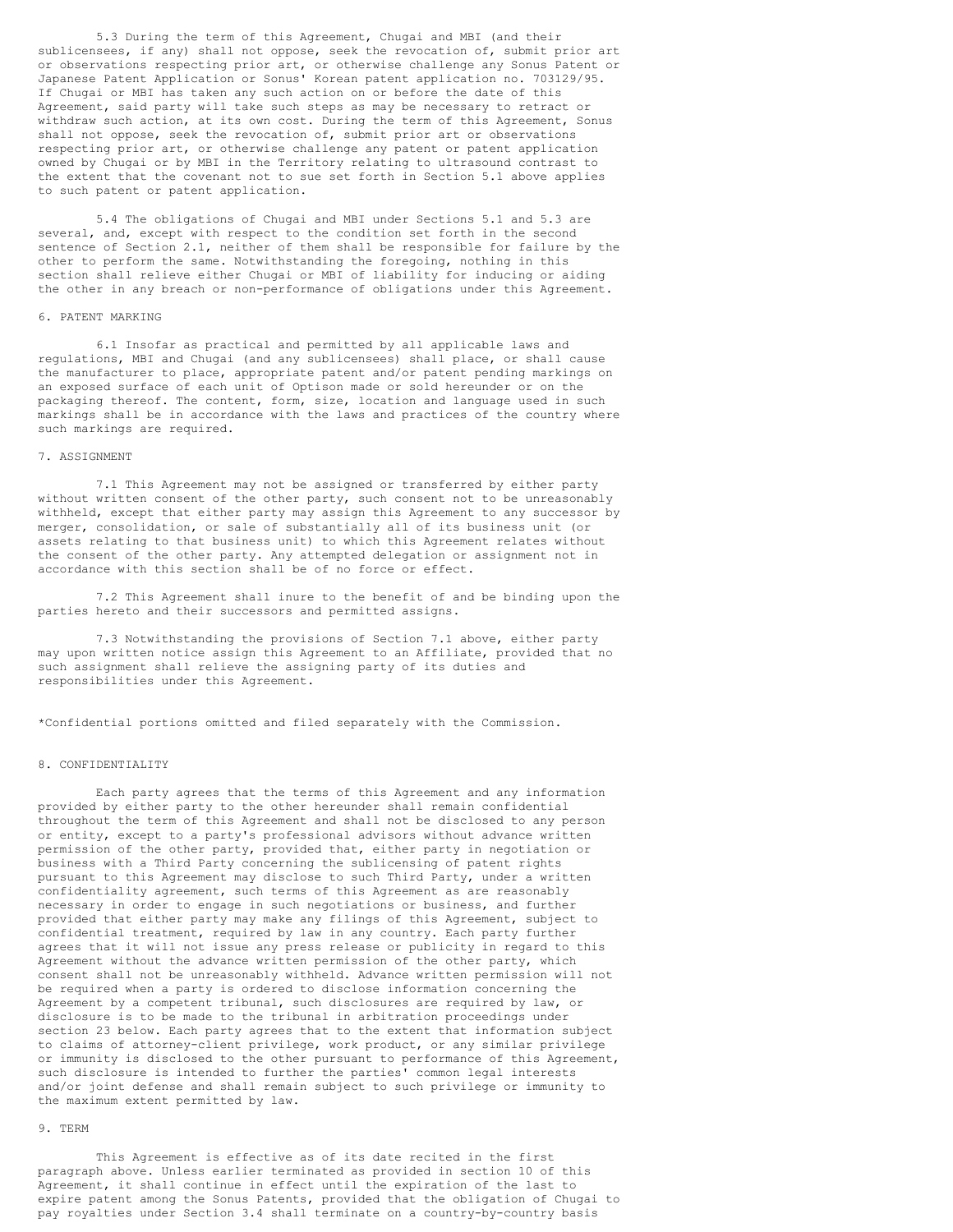upon the expiration of all of the Sonus Patents in each country in the Territory. As used in this Agreement, the "expiration" of a patent includes (i) irrevocable lapse for failure to pay maintenance fees or the like, (ii) final revocation of the applicable claims by a national patent office and the exhaustion or expiration of all appeals of such revocation, and (iii) final adjudication by a court of competent jurisdiction that the applicable claims of the patent are invalid or unenforceable and the exhaustion or expiration of all appeals from said adjudication.

### 10. DEFAULT AND TERMINATION

10.1 If any party breaches any of the material terms or conditions of this Agreement, the party claiming such breach may serve the alleged breaching party with a notice of breach specifying the acts or omissions creating such alleged breach. If the alleged breaching party fails to remedy said breach within 60 days of receipt of said notice, the party claiming breach may terminate this Agreement only to the extent related to such alleged breaching party by serving a notice of termination. Except as otherwise provided herein, termination under this Section 10.1 as to an alleged breaching party shall not affect the rights of any other non-breaching party with respect to either the party claiming breach or the alleged breaching party.

10.2 Any notice of termination pursuant to Section 10.1 above shall be effective 30 days after receipt of such notice by the non-terminating party, unless before the expiration of said 30 day period, the non-terminating party requests or shall have requested arbitration pursuant to Section 23 of this Agreement, in which event this

\*Confidential portions omitted and filed separately with the Commission.

Agreement shall not terminate until after the conclusion of such arbitration, and then only if and to the extent not inconsistent with any award rendered in such arbitration.

10.3 It is the intention and desire of the parties hereto that the licenses and covenants not to sue granted hereunder shall survive any insolvency or bankruptcy of any party, and that a trustee of any party, or such party as debtor-in-possession, or other competent bankruptcy authority shall give full force and effect to the provisions of this Agreement and the licenses and covenants not to sue granted hereunder. In the event that, pursuant to the U.S. Bankruptcy Code or any amendment or successor thereto (the "Code"), a trustee in bankruptcy of any party, , or such party as debtor-in-possession, may reject or deny this Agreement, the other parties may retain and use the licenses and covenants not to sue granted hereunder in accordance with the Code. Failure by any party to assert its rights or to retain its benefits pursuant to the Code under an executory contract rejected by a trustee or party as debtor-in-possession shall not be construed as a termination of this Agreement by the other parties to this Agreement ("Nonbankrupt Parties") under the Code. If a trustee or party as debtor-in-possession is permitted to assume this Agreement and does so and, thereafter, desires to assign this Agreement to a third party, which assignment satisfies the requirements of the Code, the trustee or debtor-in-possession, as the case may be, shall notify the Nonbankrupt Parties of same in writing. Said notice shall set forth the name and address of the proposed assignee, the proposed consideration for the assignment and all other relevant details thereof. The giving of such notice shall be deemed to constitute the grant to each of the Nonbankrupt Parties of an option to have this Agreement assigned to it or to its designee for such consideration, or its equivalent in money, and upon such terms as are specified in the notice. The aforesaid option may be exercised only by written notice by the Nonbankrupt Parties to the trustee or debtor-in-possession, as the case may be, within 15 days of receipt of the notice of the proposed transaction. If a Nonbankrupt Party fails to accept the terms within the said exercise period, the party giving notice may complete the assignment referred to in its notice, but only if such assignment is to the entity named in said notice and for the consideration and upon the terms specified therein.

10.4 Nothing contained herein shall be deemed to preclude or impair any rights that a Nonbankrupt Party may have as a creditor in any bankruptcy proceeding.

# 11. CHOICE OF LAW; CHOICE OF FORUM

This Agreement shall be construed and interpreted in accordance with the laws of the State of Washington without reference to its choice of law principles. As provided in section 23 of this Agreement, any dispute between the parties related to or arising out of this Agreement, the parties' relationship created hereby, and/or the negotiations for and entry into this Agreement including any dispute concerning its conclusion, binding effect, amendment, coverage, or termination, shall be submitted to and resolved by arbitration. If, however, any such dispute is not subject to arbitration under section 23 of this Agreement, the state and federal courts located in King County, Washington State, shall have non-exclusive jurisdiction of such dispute. The parties expressly submit to the personal jurisdiction of such courts for any action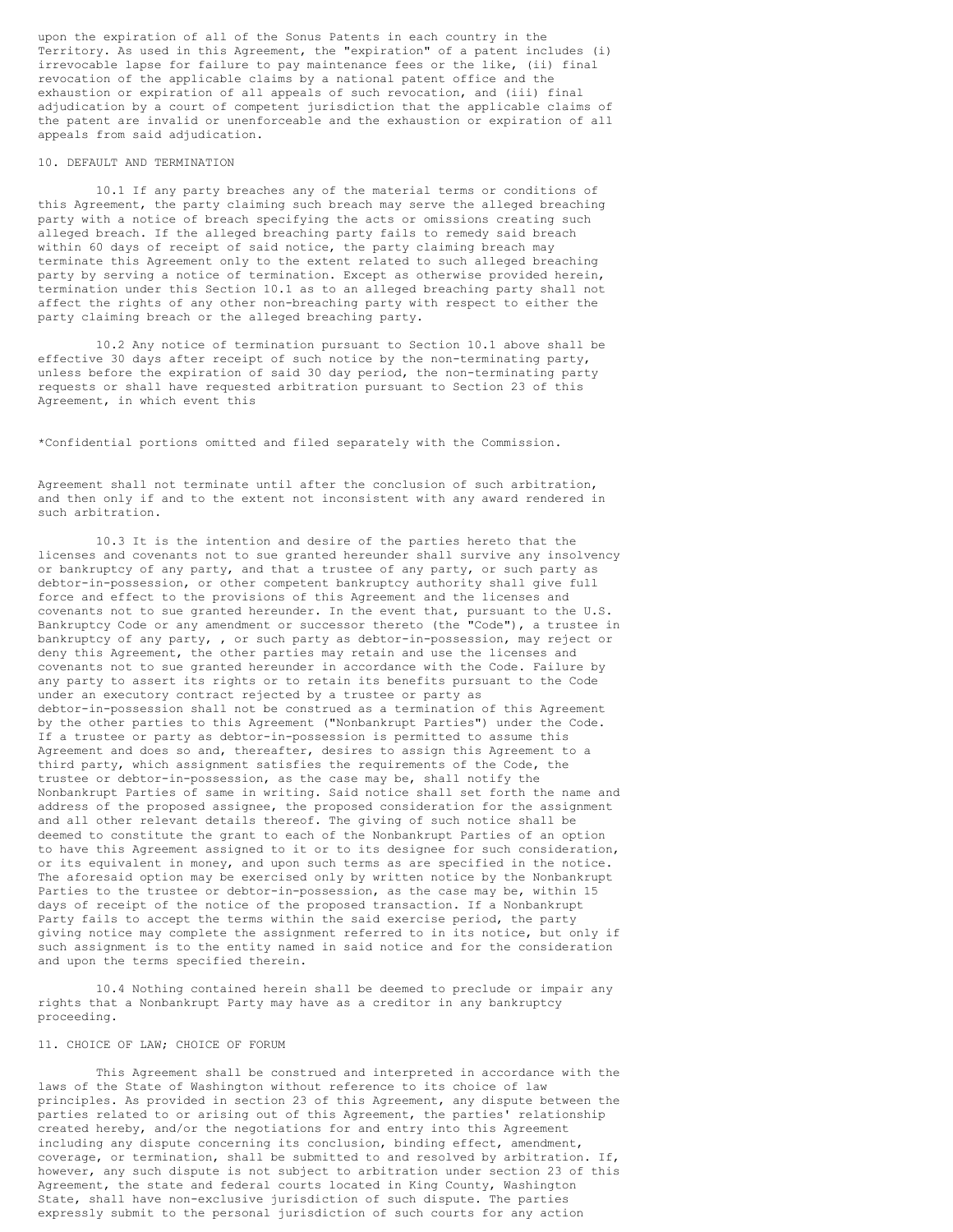described in this section 11, agree that such courts provide a convenient forum for any such action, and waive any objections or challenges to venue. Each party agrees to accept service of process in the manner provided in Section 24 below in connection with any judicial proceedings provided in this paragraph. In any judicial proceeding brought under this paragraph, the prevailing party shall be entitled to recover its reasonable attorneys' fees and other expenses.

\*Confidential portions omitted and filed separately with the Commission.

### 12. ENTIRE AGREEMENT; NO ORAL MODIFICATIONS; WAIVER

12.1 This Agreement contains the entire understanding and agreement between Chugai, MBI, and Sonus with respect to the subject matter hereof, and supersedes all prior oral or written understandings and agreements relating thereto. Neither party shall be bound by any conditions, definitions, warranties, understandings, or representations concerning the subject matter hereof except as are (i) provided in this Agreement or (ii) duly set forth on or after the date of this Agreement in a written instrument subscribed by an authorized representative of the party to be bound thereby.

12.2 Each party has relied solely on its own evaluation of the subject matter in deciding to enter into this Agreement, and has not been induced to enter into this Agreement by any statements, promises, or representations of the other party, nor has it relied on any such statements, promises, or representations.

12.3 No waiver by either party, whether express or implied, of any provision of this Agreement, or of any breach or default thereof, shall constitute a continuing waiver of such provision or of any other provision of this Agreement. Either party's acceptance of payments by the other under this Agreement shall not be deemed a waiver of any violation of or default under any of the provisions of this Agreement.

## 13. RELATIONSHIP OF THE PARTIES

Nothing herein contained shall be construed to constitute the parties hereto as partners or as joint venturers, or any party as agent or employee of another. No party shall take any action that purports to bind the other.

#### 14. SEVERABILITY

If any provision or any portion of any provision of this Agreement shall be held to be void or unenforceable (or a formal indication to that effect is communicated by any competent authority), the parties shall in good faith negotiate valid substitute provisions which reflect, as closely as reasonably practicable, their commercial intentions as set out herein. Subject thereto, the remaining provisions of this Agreement and the remaining portion of any provision held void or unenforceable in part shall continue in full force and effect.

## 15. CONSTRUCTION

This Agreement shall be construed without regard to any presumption or other rule requiring construction against the party causing this Agreement to be drafted. If any words or phrases in this Agreement shall have been stricken out or otherwise eliminated, whether or not any other words or phrases have been added, this Agreement shall be construed as if those words or phrases were never included in this Agreement, and no implication or inference shall be drawn from the fact that the words or phrases were so stricken out or otherwise eliminated.

# 16. HEADINGS

The captions and headings appearing in this Agreement are inserted for convenience and reference only and in no way define, limit or describe the scope or intent of this Agreement or any of the provisions thereof.

\*Confidential portions omitted and filed separately with the Commission.

## 17. BOOKS AND RECORDS; AUDITS

17.1 Each of Chugai and MBI (and their sublicensees, if any) shall prepare and maintain, in accordance with generally accepted accounting principles, complete and accurate books of account and records covering all sales, receipts, payments, and other transactions relating to this Agreement. Sonus may appoint an independent certified public accountant, recognized nationally in the United States and approved by Chugai and MBI (such approval not to be unreasonably withheld), to inspect and audit such books and records with respect to the subject matter and terms of this Agreement. Such audits shall be conducted during regular business hours, nor more than once per year (nor more than three years after termination of this Agreement) at the expense of the party requesting the audit (except as provided in Section 17.2 below).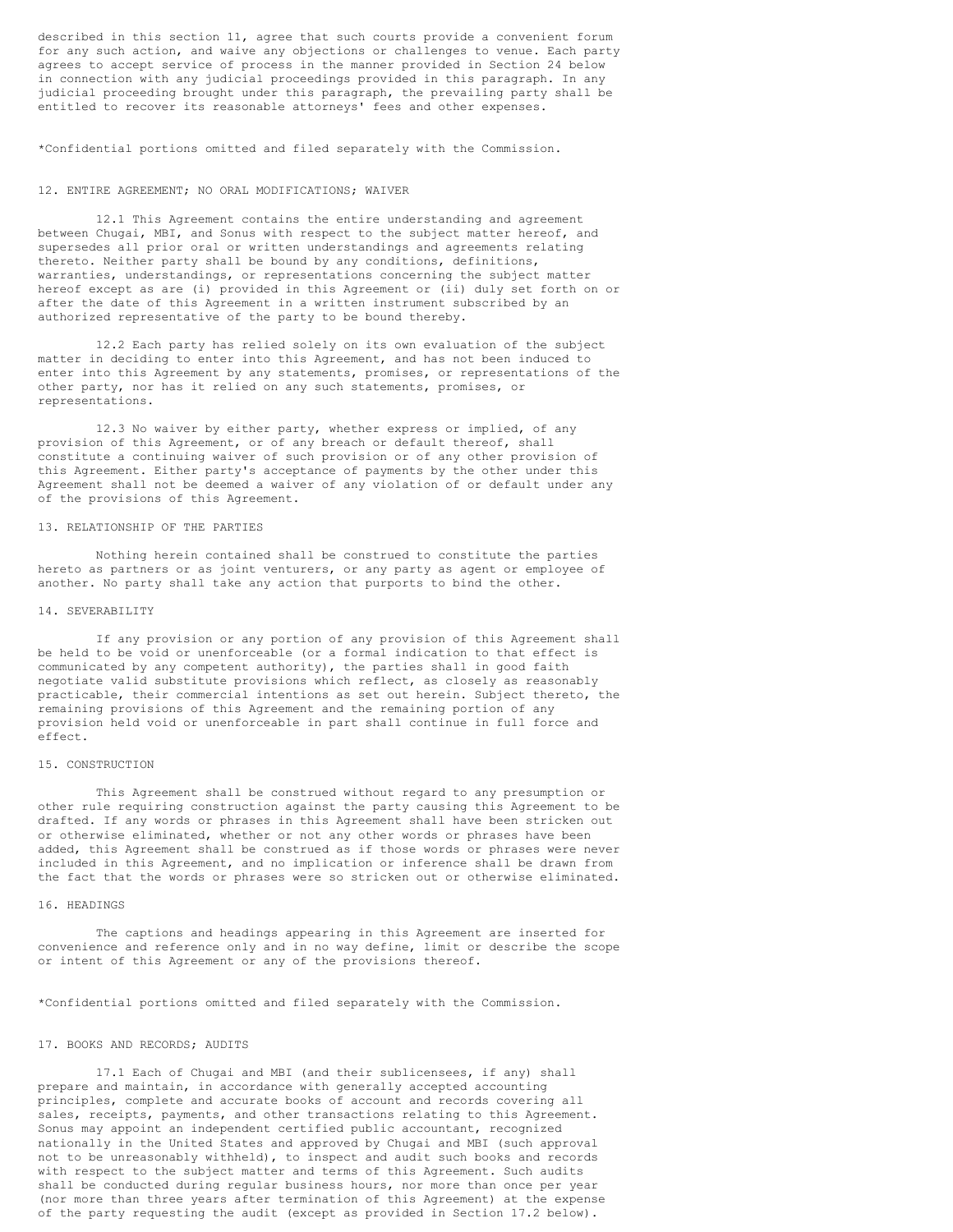The auditors may inspect and copy all such books of account and records in the possession or under the control of the party being audited, but shall maintain such information in confidence provided that the auditor may report its findings (but not underlying data) to the party requesting the audit. All such books of account, records, and documents shall be kept available by each party for at least three years after the end of the quarter to which they relate.

17.2 If as a result of any audit of books and records it is shown that payments under this Agreement were less than the amount that should have been paid, all payments required to be made to eliminate such underpayment shall be made promptly upon the Sonus's demand therefor. If the discrepancy is in an amount equal to five percent (5%) or more of the amount actually paid, the audited party shall also reimburse Sonus for the reasonable costs of such audit. No claim of underpayment may be made more than three years after the Quarter in which the payments in question were initially due.

### 18. TAXES

Each party shall bear its own taxes resulting from royalties under this Agreement, that party's granting or receipt of licenses or sublicenses under this Agreement, or that party's other activities under this Agreement.

## 19. REPRESENTATIONS AND WARRANTIES OF SONUS

### Sonus hereby represents and warrants that:

19.1 Sonus has the full right, power, and corporate authority to enter into this Agreement and to make the promises and grant the licenses set forth herein.

19.2 Sonus is the owner of all right, title, and interest in and to the Sonus Patents and the Sonus Japanese Patent Applications.

19.3 Sonus is not party to any other agreement the terms of which (i) conflict with the covenants and obligations of Sonus under this Agreement or the rights granted by Sonus to Chugai and MBI under this Agreement or (ii) diminish, limit, or impair the rights granted by Sonus to Chugai and MBI in this Agreement or the ability of Sonus to perform its covenants and obligations under this Agreement.

19.4 The development, manufacture, use, sale or importation of Optison in the Territory do not constitute infringement of any patent or patent application owned by Sonus from time to time in the Territory other than the Sonus Patents.

\*Confidential portions omitted and filed separately with the Commission.

## 20. REPRESENTATIONS AND WARRANTIES OF CHUGAI

# Chugai hereby represents and warrants that:

20.1 Chugai has the full right, power, and corporate authority to enter into this Agreement and to make the promises and grant the covenants not to sue set forth herein.

20.2 Chugai is not party to any other agreement the terms of which (i) conflict with the covenants and obligations of Chugai under this Agreement or the rights granted by Chugai to Sonus under this Agreement or (ii) diminish limit, or impair the rights granted by Chugai to Sonus in this Agreement or the ability of Chugai to perform its covenants and obligations under this Agreement.

20.3 No consent or approval of any Japanese governmental or regulatory agency is required for this Agreement to be fully effective and enforceable.

## 21. REPRESENTATIONS AND WARRANTIES OF MBI

### MBI hereby represents and warrants that:

21.1 MBI has the full right, power, and corporate authority to enter into this Agreement and to make the promises and grant the covenants not to sue set forth herein.

21.2 MBI is not party to any other agreement the terms of which (i) conflict with the covenants and obligations of MBI under this Agreement or the rights granted by MBI to Sonus under this Agreement or (ii) diminish limit, or impair the rights granted by MBI to Sonus in this Agreement or the ability of MBI to perform its covenants and obligations under this Agreement.

# 22. RECORDING

Neither party shall record this Agreement or any abstract hereof in any patent office or public recording office. Provided, however, that each party shall be permitted to record abstracts or short forms of its licenses under the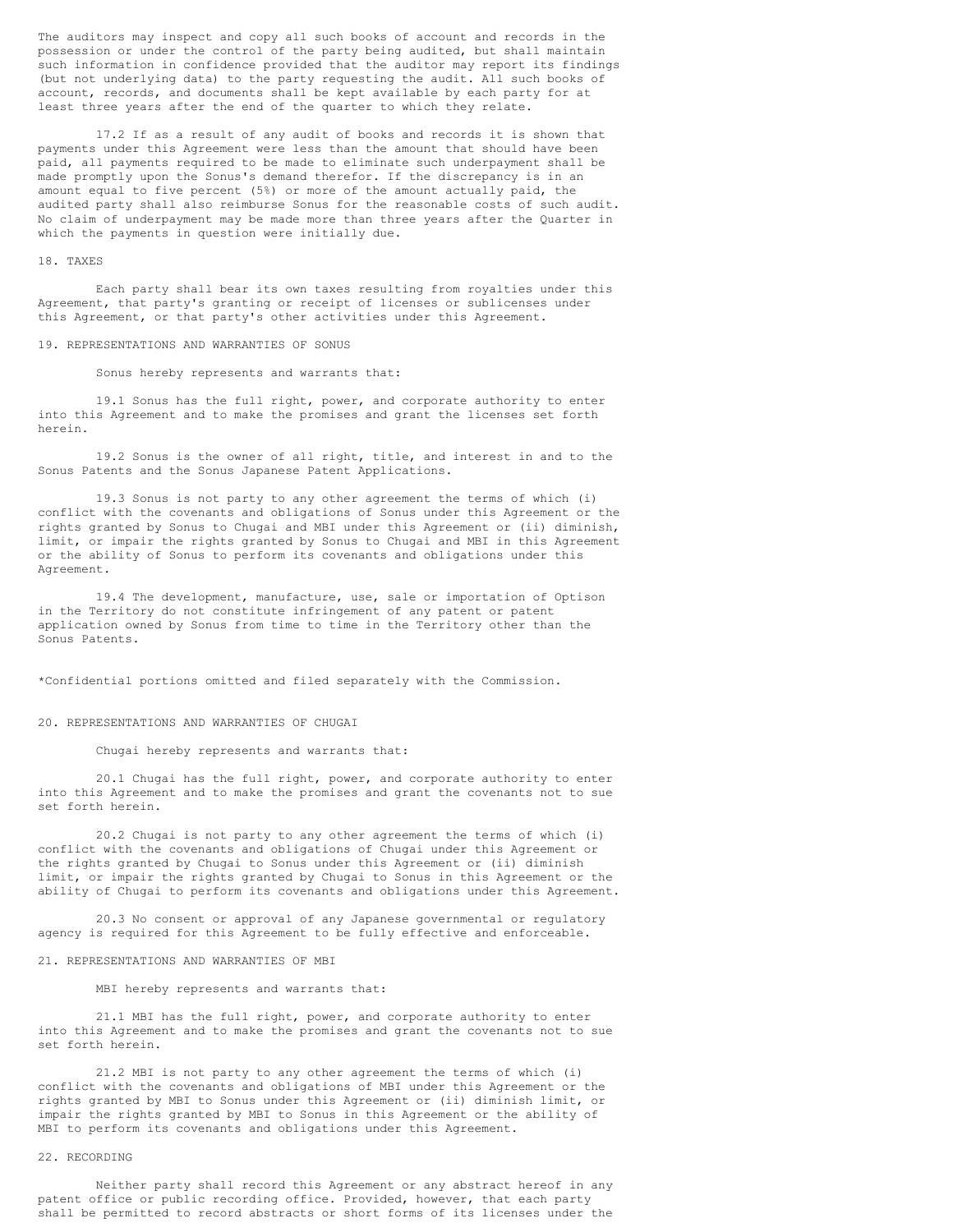other's licensed patents in the European Patent Office, U.S. Patent and Trademark Office, and any other national patent office. Each party shall execute and deliver to the other any documents required for such recording.

### 23. ARBITRATION

All disputes between the parties related to or arising out of this Agreement, the parties' relationship created hereby, and/or the negotiations for and entry into this Agreement, including any dispute concerning its conclusion, binding effect, amendment, coverage, or termination, shall be resolved, to the exclusion of the ordinary courts, by binding arbitration. Arbitration shall proceed in accordance with the CPR Rules for Non-Administered Arbitration of International Disputes in effect on the date of this Agreement. The arbitrator, shall be mutually agreed by the parties to the arbitration, or selected in accordance with the above rules, provided however that such arbitrator must be a retired judge of a U.S. federal or state trial or appeal court of record. The decision of the arbitrator shall be final, and the parties waive all challenge of the award. The venue of any such proceeding shall be in a location in the United States to be chosen by the party against whom the proceeding is initiated. All proceedings shall be conducted in

\*Confidential portions omitted and filed separately with the Commission.

the English language. The prevailing party in such arbitration shall be entitled to recover its reasonable attorneys' fees and expenses.

### 24. NOTICES

All reports, approvals, requests, demands and notices required or permitted by this Agreement to be given to a party (hereafter "Notices") shall be in writing. Notices shall be hand delivered, sent by certified or registered mail, return receipt requested, or sent via a reputable private express service which requires the addressee to acknowledge receipt thereof. Notices may also be transmitted by fax, provided that a confirmation copy is also sent by one of the above methods. Except as otherwise provided in this Agreement, notices shall be effective upon dispatch unless sent by mail, in which case they shall be effective five days after mailing. Notices shall be sent to the party concerned as follows (or at such other address as a party may specify by notice to the other):

As to Chugai:

Chugai Pharmaceutical Co., Ltd. 1-9 Kyobashi 2-Chome Chuo-ku Tokyo 104-8301 Japan Fax: 011 81 3 3281 6610 Attention: Dr. Hiroyuki Ohta

As to MBI:

Molecular Biosystems, Inc. 10030 Barnes Canyon Road San Diego, CA 92121-2789 USA Fax: 858-625-3906 Attention: Mr. Bobba Venkatadri

As to Sonus:

Sonus Pharmaceuticals, Inc. 22026 20th Avenue S.E. Bothell, Washington 98021 USA Fax: 206-489-0626 Attention: President

With a copy to:

Gary N. Frischling, Esq. Irell & Manella LLP 1800 Avenue of the Stars, Suite 900 Los Angeles, CA 90067-4276 Fax: 310-203-7199

\*Confidential portions omitted and filed separately with the Commission.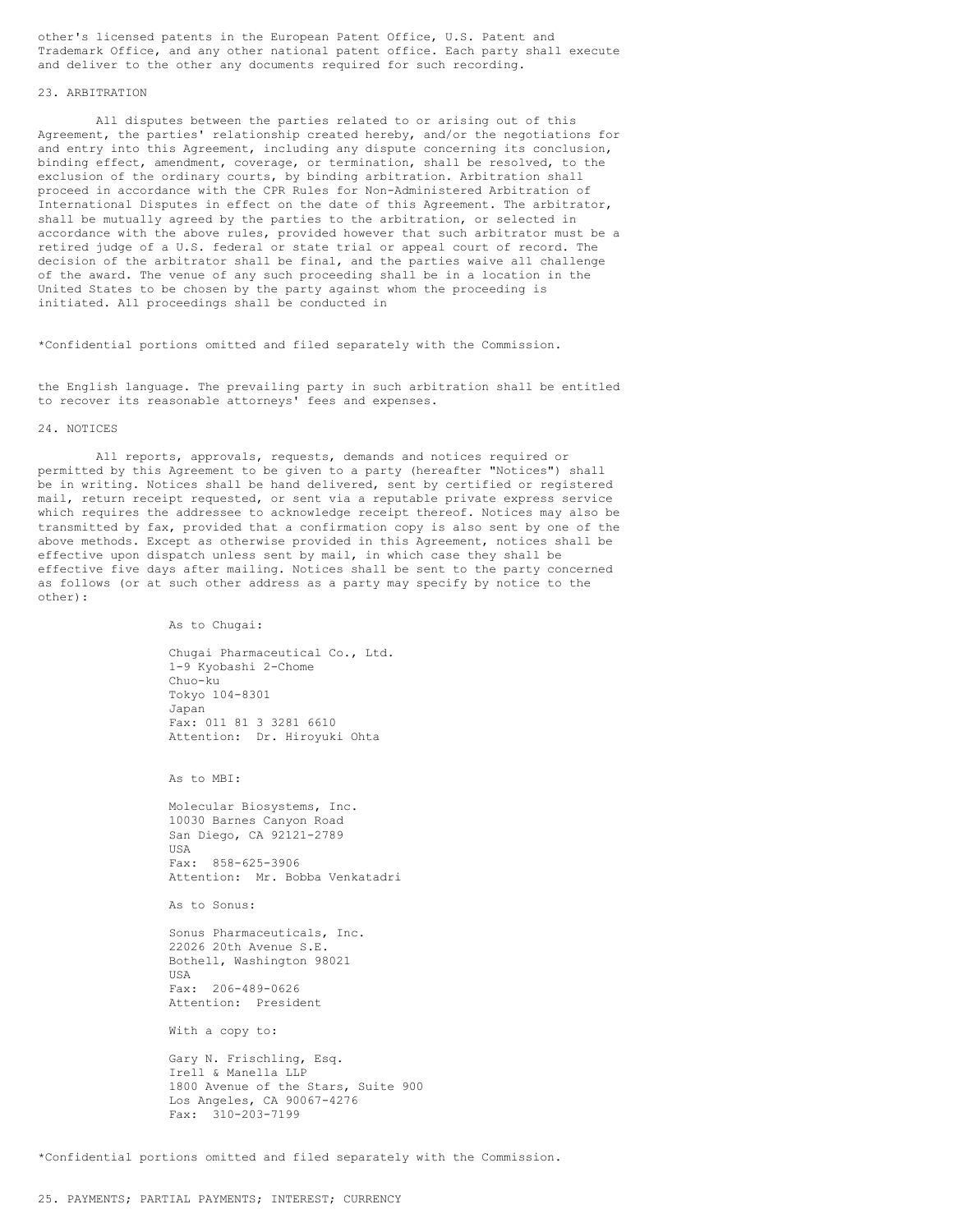25.1 Each party may accept partial payments from the other of any amount due under this Agreement without prejudice to any claim for the balance owed. The acceptance of any payments or checks marked "Payment in Full" or otherwise shall be without prejudice and such notations shall be of no effect.

25.2 Any payments not made when due shall bear interest from the due date until the date of payment at the rate which is the lower of (i) two percentage points above the one-month London Interbank Offering Rate in effect on the due date or (ii) the highest rate permitted by applicable law.

25.3 All payments required by this Agreement shall be made by wire transfer to the institution and account designated in writing for receipt of such payments by each party.

25.4 All payments required by this Agreement shall be made in U.S. dollars. When conversion of currency is required to render a statement under Section 3.5 of this Agreement, the conversion shall be made at the rate in effect on the last business day of the Quarter to which such statement relates. The conversion rates shall be the Tokyo foreign exchange mid-range rates quoted by Sumitomo Bank.

IN WITNESS WHEREOF, each of the parties has caused this Agreement to be executed by its duly authorized representative as of the day and year first above written.

CO., LTD. INC.

CHUGAI PHARMACEUTICAL **MOLECULAR BIOSYSTEMS**,

Senior Vice President Executive Vice President Member of the Board of Directors

By: /s/ Motoo Ueno By: /s/ Howard D. Dittrich, M.D. -------------------------------- --------------------------------- Howard C. Dittrich, M.D.

SONUS PHARMACEUTICALS, INC.

By: /s/ Michael A. Martino -------------------------------- Michael A. Martino President and CEO

\*Confidential portions omitted and filed separately with the Commission.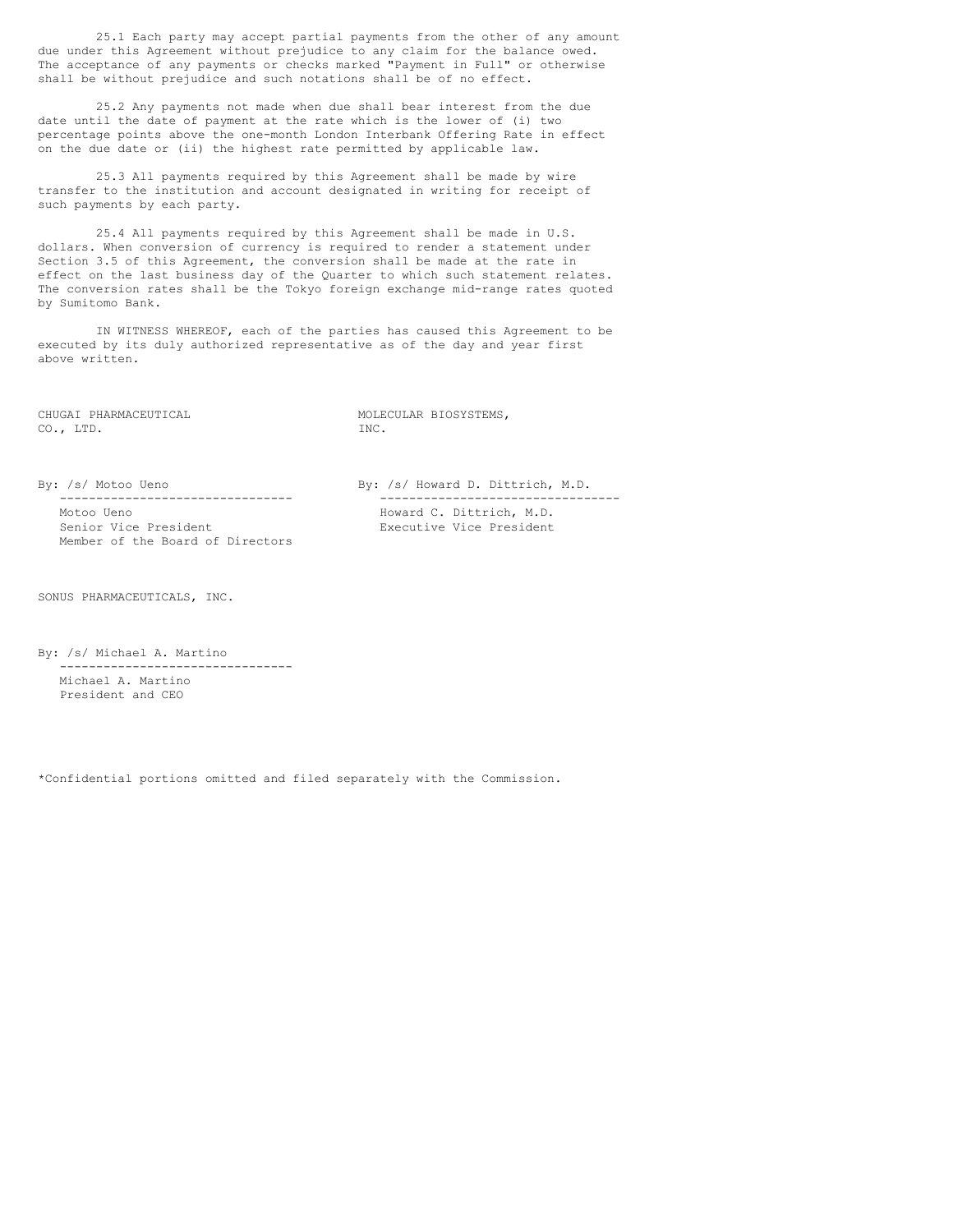### TERMINATION AGREEMENT

This TERMINATION AGREEMENT (the "Termination Agreement") is made as of this 14th day of December 2000, by and between SONUS PHARMACEUTICALS, INC., a Delaware corporation ("Sonus") and ABBOTT LABORATORIES, an Illinois corporation ("Abbott").

### R E C I T A L S

A. Abbott and Sonus previously entered into that certain QW3600 Contrast Agent Development and Supply Agreement dated May 6, 1993, as amended by (i) an Amendment dated August 22, 1995, (ii) an Amendment 1 dated May 29, 1996, (iii) Amendment 2 dated May 15, 1997 and (iv) a letter agreement dated February 3, 2000 (collectively, the "Supply Agreement").

B. Abbott and Sonus desire to terminate the Supply Agreement and to set forth herein all of the outstanding obligations of either party to the other.

NOW, THEREFORE, in consideration of the foregoing and the mutual terms and conditions hereinafter set forth, Sonus and Abbott agree as follows:

1. TERMINATION OF SUPPLY AGREEMENT. The Supply Agreement is hereby terminated effective upon the date hereof. Except as otherwise specifically provided herein, neither party shall have any further duty, liability or obligation to the other party in connection with the Supply Agreement.

2. OWNERSHIP OF EQUIPMENT AND OTHER PERSONAL PROPERTY. Abbott shall retain possession and full and complete title to all equipment, tooling and other personal property relating to the development and manufacture of the Product and/or the Trays (as such terms are defined in the Supply Agreement) pursuant to the Supply Agreement, including without limitation all manufacturing equipment, tooling, inventory, raw materials, work in process and materials and supplies related thereto (except for the Product and Sonus raw materials to be delivered to Sonus as provided in Section 3 below), and Sonus hereby confirms that it has no right, title and interest in and to any such equipment, tooling, inventory, raw materials, work in process or materials or supplies.

3. OUTSTANDING OBLIGATIONS.

(a) The outstanding obligations of Sonus to Abbott shall consist solely of (i) the obligation of Sonus to pay Abbott Twenty Four Thousand Dollars (\$24,000.00) pursuant to Abbott invoice number 319008 for labeling development; (ii) the obligation of Sonus to pay Abbott for the Product in the amount of Ninety Three Thousand Four Hundred Sixty Five Dollars and Forty Nine Cents (\$93,465.49) in the quantities specified in Sonus purchase order 200427; and (iii) the obligation of Sonus to pay Abbott Twenty Six Thousand Six Hundred Seventy Six Dollars and Fifty Nine Cents (\$26,676.59) for commodities purchased pursuant to purchase order 200427, provided, however, that Abbott shall retain possession and full and complete title to such commodities. Sonus shall pay to Abbott Twenty Four Thousand Dollars (\$24,000.00) pursuant to clause (i) above, Ninety Three Thousand Four Hundred Sixty Five and Forty Nine Cents (\$93,465.49) pursuant to clause (ii)

above, and Twenty Six Thousand Six Hundred Seventy Six Dollars and Fifty Nine Cents (\$26,676.59) pursuant to clause (iii) above within thirty (30) days following delivery of the Product and Sonus raw materials pursuant to paragraph 3(b) below. Except as expressly provided above, Sonus shall have no further duty, liability or obligation to Abbott.

(b) The outstanding obligations of Abbott to Sonus shall consist solely of the obligation of Abbott to deliver to Sonus (i) the Product referred in clause (ii) of paragraph (a) above, and (ii) the DDFP and PEG Telomer B raw materials on hand which were previously supplied by Sonus to Abbott. Abbott shall deliver to Sonus such Product and Sonus raw materials at the Bothell, Washington headquarters of Sonus promptly, but in any event within (30) days, following execution and delivery of the executed Termination Agreement to Abbott. Such delivery shall be F.O.B. Abbott's manufacturing site and Sonus shall be responsible for all freight charges, risk of loss, or damage after delivery by Abbott to the carrier at such F.O.B. point.

4. MUTUAL RELEASE. Each of Abbott on behalf of itself and its representatives, officers, directors, successors, assigns and agents on the one hand, and Sonus on behalf of itself and its representatives, officers, directors, successors, assigns and agents on the other hand, do hereby fully release forever discharge the other party and its representatives, officers,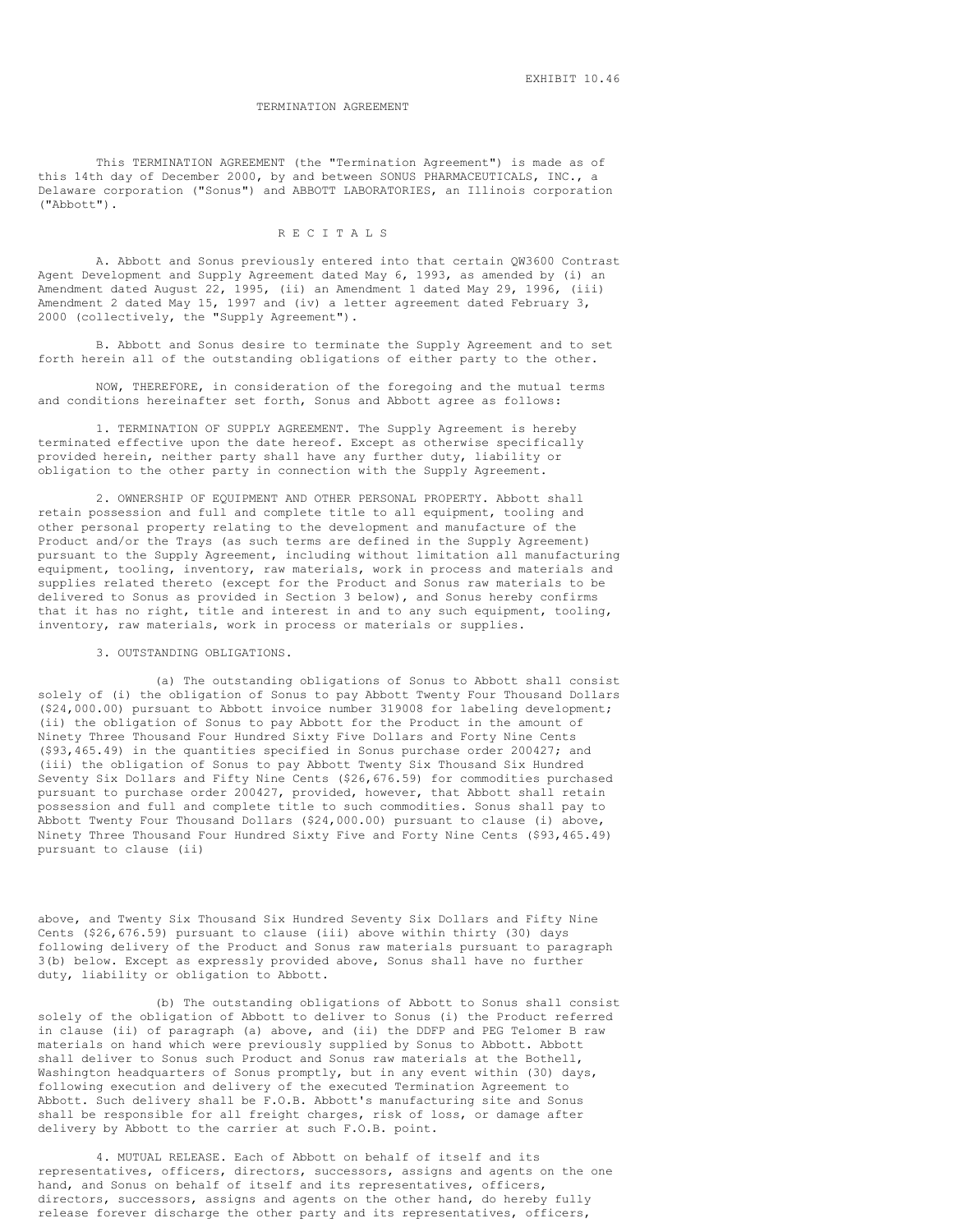directors, successors, assigns and agents of and from any and all manner of actions, suits, liens, debts, damages, claims, obligations, liabilities and demands of every nature, kind and description whatsoever, whether known or unknown and whether suspected or unsuspected, either at law, in equity or otherwise, which such party has, has had or may have or may claim to have, against the other party, its representatives, officers, directors, successors, assigns or agents. The parties intend that the foregoing shall be a general mutual release and shall extend to all claims which the other party does not know of or suspect to exist in its favor. In connection therewith, each party waives the benefits afforded by any statute or regulation in connection therewith.

# 5. GENERAL.

(a) Each of the parties represents and warrant to the other party that it has not assigned or transferred to any person, corporation or other entity, any claim, liability or cause of action based on or arising out of, or in connection with any matter, claim or cause of action which is being released pursuant to the provisions of this Termination Agreement.

(b) This Termination Agreement shall be binding upon, and shall inure to the benefit of the parties hereto and their respective heirs, successors, representatives and assigns.

(c) This Termination Agreement shall be governed and construed by the laws of the State of Illinois.

(d) This Termination Agreement sets forth the entire agreement between the parties with respect to the subject matter hereof and supercedes all other agreements or understanding with respect to the subject matter hereof.

(e) The terms of this Termination Agreement may be amended, modified or eliminated only upon the mutual written agreement of the parties hereto. The waiver by either party hereto of any breach of any of the terms or provisions of this Agreement shall not be construed as a waiver of any subsequent breach.

(f) Each of the parties of this Termination Agreement represents and warrants that that the persons executing this Agreement are authorized and empowered to enter and to execute this Agreement for and on behalf of such party.

(g) This Termination Agreement may be executed in one or more counterparts, each of which shall be deemed an original all of which together shall be deemed one in the same agreement.

IN WITNESS WHEREOF, the undersigned have executed this Termination Agreement as of the date herein first above written.

SONUS PHARMACEUTICALS, INC.

By: /s/ Michael A. Martino --------------------------------- Its: President and CEO

ABBOTT LABORATORIES

By: /s/ Christopher B. Begley ---------------------------------

Its: Corporate Senior Vice President President, Hospital Products Division